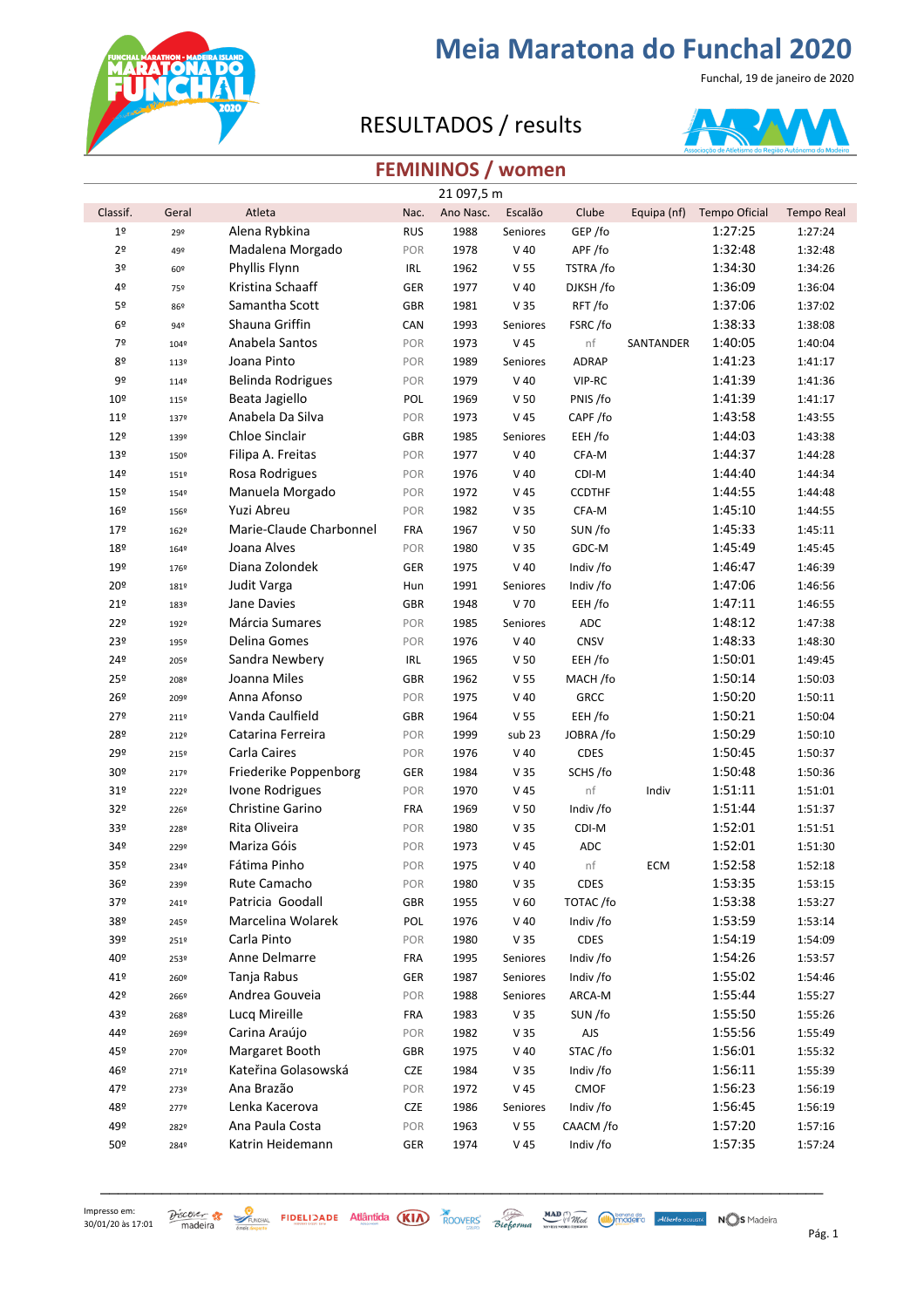

Funchal, 19 de janeiro de 2020

### RESULTADOS / results



### **FEMININOS / women**

|                 |       |                        |            | 21 097,5 m |                 |               |                |                      |                   |
|-----------------|-------|------------------------|------------|------------|-----------------|---------------|----------------|----------------------|-------------------|
| Classif.        | Geral | Atleta                 | Nac.       | Ano Nasc.  | Escalão         | Clube         | Equipa (nf)    | <b>Tempo Oficial</b> | <b>Tempo Real</b> |
| 51 <sup>°</sup> | 290º  | Ekaterina Zubareva     | <b>RUS</b> | 1982       | V <sub>35</sub> | Indiv /fo     |                | 1:58:53              | 1:58:24           |
| 52º             | 292º  | Latour Roecker Marie   | <b>BEL</b> | 1980       | V 35            | Indiv /fo     |                | 1:59:00              | 1:58:43           |
| 53º             | 293º  | Cornelia Hagelstein    | GER        | 1970       | V <sub>45</sub> | Indiv /fo     |                | 1:59:01              | 1:58:25           |
| 54º             | 297º  | Nathalie Puglisi       | <b>FRA</b> | 1972       | V 45            | SUN /fo       |                | 1:59:19              | 1:58:54           |
| 55º             | 3049  | Aline Butzerin         | <b>FRA</b> | 2002       | Juniores        | SUN /fo       |                | 2:00:03              | 1:59:37           |
| 56º             | 305º  | Lina Dantas            | POR        | 1972       | V 45            | ADRAP         |                | 2:00:05              | 1:59:51           |
| 57º             | 307º  | Anna Piotrowska        | POL        | 1989       | Seniores        | Indiv /fo     |                | 2:00:22              | 1:59:55           |
| 58º             | 309º  | Dora Câmara            | POR        | 1978       | $V$ 40          | <b>MTT</b>    |                | 2:00:30              | 2:00:14           |
| 59º             | 310º  | Nélia Gouveia          | POR        | 1971       | V <sub>45</sub> | SCM-M         |                | 2:00:43              | 2:00:24           |
| 60º             | 3179  | Helena Tombs           | <b>GBR</b> | 1952       | V <sub>65</sub> | ARR/fo        |                | 2:01:47              | 2:01:28           |
| 61º             | 318º  | Maria Helena Freitas   | POR        | 1963       | V <sub>55</sub> | GDC-M         |                | 2:01:52              | 2:01:46           |
| 62º             | 321º  | Sandra Pontes          | POR        | 1977       | $V$ 40          | CDI-M         |                | 2:02:02              | 2:01:47           |
| 63º             | 323º  | Sara Afonseca          | POR        | 1993       | Seniores        | VIP-RC        |                | 2:02:32              | 2:02:23           |
| 64º             | 325º  | <b>Marlene Dissing</b> | <b>DEN</b> | 1971       | V 45            | Indiv /fo     |                | 2:02:44              | 2:02:07           |
| 65º             | 3269  | Angelika Simeckova     | CZE        | 1980       | V 35            | Indiv /fo     |                | 2:02:51              | 2:02:20           |
| 66º             | 335º  | Olivia Schmid          | AUT        | 1988       | Seniores        | Indiv /fo     |                | 2:03:49              | 2:03:34           |
| 67º             | 336º  | Lynnette Nolan         | <b>USA</b> | 1985       | Seniores        | Indiv /fo     |                | 2:04:01              | 2:03:42           |
| 68º             | 338º  | Hajcsár                | Hun        | 1979       | $V$ 40          | HAJT /fo      |                | 2:04:29              | 2:04:11           |
| 69º             | 340°  | Carla P. Silva         | POR        | 1976       | $V$ 40          | LCM-M         |                | 2:04:40              | 2:04:31           |
| 70º             | 342º  | M. Sofia Santos        | POR        | 1980       | V <sub>35</sub> | CMOF          |                | 2:05:00              | 2:04:57           |
| 71º             | 343º  | Vanessa Caires         | POR        | 1979       | $V$ 40          | <b>CMOF</b>   |                | 2:05:00              | 2:04:58           |
| 72º             | 3449  | Rubina Gouveia         | POR        | 1974       | V 45            | nf            | <b>AQUAGYM</b> | 2:05:06              | 2:04:27           |
| 73º             | 353º  | Ana Silva              | POR        | 1974       | V 45            | AFIS /fo      |                | 2:06:04              | 2:06:04           |
| 74º             | 355º  | Isabelle Perray        | <b>FRA</b> | 1979       | $V$ 40          | Indiv /fo     |                | 2:06:12              | 2:05:49           |
| 75º             | 356º  | Sara Figueira          | POR        | 1971       | V 45            | <b>CCDTHF</b> |                | 2:06:40              | 2:06:36           |
| 76º             | 357º  | Vanda Abreu            | POR        | 1978       | $V$ 40          | SCM-M         |                | 2:06:41              | 2:06:19           |
| 77º             | 361º  | Céline Macrez          | <b>FRA</b> | 1984       | V <sub>35</sub> | Indiv /fo     |                | 2:07:19              | 2:06:59           |
| 78º             | 362º  | Julie Heselgrave       | <b>GBR</b> | 1967       | V <sub>50</sub> | Indiv /fo     |                | 2:07:42              | 2:07:14           |
| 79º             | 365º  | Kim-Chi Le             | <b>FRA</b> | 1985       | Seniores        | Indiv /fo     |                | 2:08:18              | 2:07:45           |
| 80º             | 366º  | Sónia P. Freitas       | POR        | 1978       | $V$ 40          | CMOF          |                | 2:08:55              | 2:08:50           |
| 81º             | 368º  | Sabine Froehlich       | GER        | 1963       | V <sub>55</sub> | LAUF/fo       |                | 2:09:13              | 2:09:03           |
| 82º             | 369º  | Jeanne Maltseva        | <b>FRA</b> | 1985       | V 35            | Indiv /fo     |                | 2:09:16              | 2:09:09           |
| 83º             | 372º  | Sónia Sousa            | POR        | 1990       | Seniores        | Indiv /fo     |                | 2:09:42              | 2:09:03           |
| 84º             | 3749  | Silvie Jarova          | <b>CZE</b> | 1975       | V 45            | Indiv /fo     |                | 2:09:59              | 2:09:29           |
| 85º             | 382º  | Allison Coggan         | GBR        | 1969       | V <sub>50</sub> | HORNH/fo      |                | 2:11:31              | 2:10:54           |
| 86º             | 384º  | Gwendoline Arnoult     | <b>FRA</b> | 1985       | Seniores        | EYR /fo       |                | 2:11:57              | 2:11:35           |
| 87º             | 3879  | Ana Rocha              | POR        | 1979       | $V$ 40          | nf            | Indiv          | 2:12:10              | 2:11:36           |
| 88º             | 388º  | Lisa Belford-Mcdowell  | <b>GBR</b> | 1971       | V 45            | STAC/fo       |                | 2:12:22              | 2:11:55           |
| 89º             | 389º  | Janete Garcês          | POR        | 1987       | Seniores        | ARCA-M        |                | 2:12:28              | 2:12:10           |
| 90º             | 392º  | Stephanie Roussel      | <b>FRA</b> | 1966       | V <sub>50</sub> | Indiv /fo     |                | 2:13:19              | 2:13:09           |
| 91º             | 394º  | Regina Labent          | <b>EST</b> | 1975       | $V$ 40          | Indiv /fo     |                | 2:13:37              | 2:13:20           |
| 92º             | 395º  | Leveque Sophie         | <b>FRA</b> | 1972       | V 45            | Indiv /fo     |                | 2:13:39              | 2:13:22           |
| 93º             | 396º  | Kerry Lloyd            | <b>GBR</b> | 1978       | $V$ 40          | Indiv /fo     |                | 2:13:42              | 2:13:32           |
| 94º             | 397º  | Chantal Schilperoordt  | <b>NED</b> | 1973       | V 45            | Indiv /fo     |                | 2:13:47              | 2:13:20           |
| 95º             | 403º  | Magdalena Loera        | <b>MEX</b> | 1976       | $V$ 40          | Indiv /fo     |                | 2:14:55              | 2:14:25           |
| 96º             | 406º  | Anita Muizniece        | LAT        | 1967       | V <sub>50</sub> | Indiv /fo     |                | 2:15:09              | 2:14:42           |
| 97º             | 407º  | Shiho Tomizawa         | <b>JPN</b> | 1969       | V <sub>50</sub> | Indiv /fo     |                | 2:15:37              | 2:15:11           |
| 98º             | 411º  | Beatrice Schumann      | GER        | 1977       | $V$ 40          | LFVO /fo      |                | 2:16:50              | 2:16:28           |
| 99º             | 415º  | Wynnah Mae Pahilanga   | PHI        | 1990       | Seniores        | Indiv /fo     |                | 2:18:14              | 2:17:46           |
| 100º            | 4169  | Fernanda Silva         | POR        | 1968       | V <sub>50</sub> | VALOUR        |                | 2:18:20              | 2:18:14           |

 $30/01/20$  às 17:01 madeira  $\frac{30}{2}$  reaction  $\frac{30}{2}$  reaction  $\frac{30}{2}$  reaction  $\frac{30}{2}$  reaction  $\frac{30}{2}$  reaction  $\frac{30}{2}$  reaction  $\frac{30}{2}$  reaction  $\frac{30}{2}$  reaction  $\frac{30}{2}$  reaction  $\frac{30}{2}$  re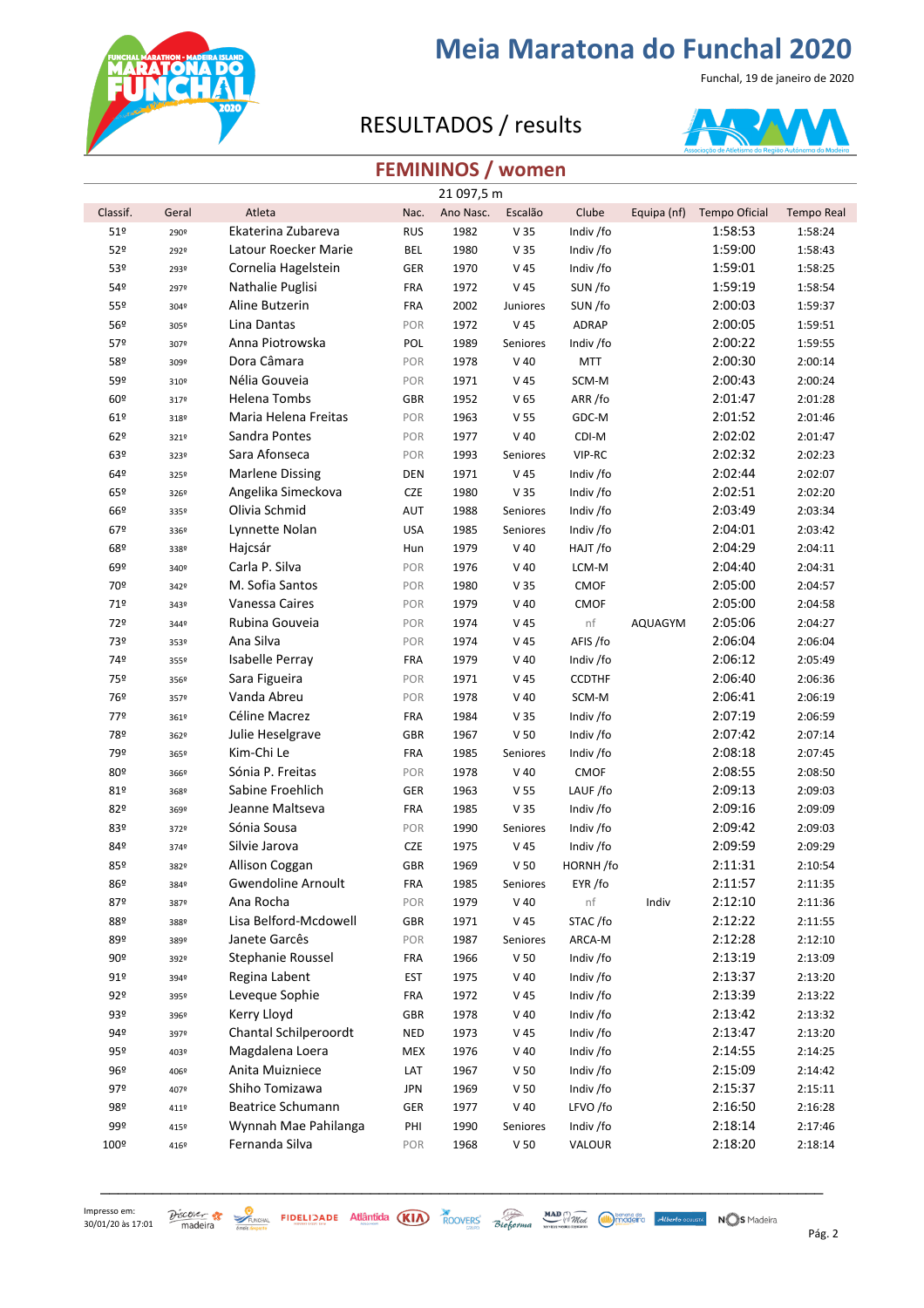

Funchal, 19 de janeiro de 2020

### RESULTADOS / results



#### **FEMININOS / women**

|          |       |                          |            | 21 097,5 m |                 |            |             |                      |                   |
|----------|-------|--------------------------|------------|------------|-----------------|------------|-------------|----------------------|-------------------|
| Classif. | Geral | Atleta                   | Nac.       | Ano Nasc.  | Escalão         | Clube      | Equipa (nf) | <b>Tempo Oficial</b> | <b>Tempo Real</b> |
| 101º     | 4179  | Maria Andrade            | POR        | 1974       | $V$ 45          | CAACM /fo  |             | 2:18:34              | 2:18:31           |
| 102º     | 4192  | Claudie Jouanin          | <b>FRA</b> | 1968       | V <sub>50</sub> | Indiv /fo  |             | 2:18:51              | 2:18:14           |
| 103º     | 422º  | Carla Neves              | POR        | 1979       | $V$ 40          | CAFH       |             | 2:19:08              | 2:18:25           |
| 104º     | 423º  | Petra Bertram            | GER        | 1979       | $V$ 40          | Indiv /fo  |             | 2:19:14              | 2:18:51           |
| 105º     | 425°  | Irmgard Rampetsreiter    | GER        | 1954       | V <sub>65</sub> | LAUF/fo    |             | 2:19:42              | 2:19:27           |
| 106º     | 4279  | Maria Andrade            | POR        | 1961       | V <sub>55</sub> | Indiv /fo  |             | 2:20:07              | 2:20:05           |
| 107º     | 428º  | Annabel Prot             | <b>FRA</b> | 1987       | Seniores        | Indiv /fo  |             | 2:20:13              | 2:19:52           |
| 108º     | 430°  | Clésia Teixeira          | POR        | 1982       | V 35            | VIP-RC     |             | 2:20:20              | 2:20:10           |
| 109º     | 432º  | Elisa Branco             | POR        | 1954       | V <sub>65</sub> | CDI-M      |             | 2:20:48              | 2:20:38           |
| 110º     | 433º  | Sam Feiven               | <b>GBR</b> | 1963       | V 55            | Indiv /fo  |             | 2:20:53              | 2:20:27           |
| 111º     | 4349  | Uta Maletti              | GER        | 1966       | V <sub>50</sub> | LAUF/fo    |             | 2:20:58              | 2:20:43           |
| 112º     | 436º  | Sandra Barbosa           | <b>FRA</b> | 1980       | V <sub>35</sub> | Indiv /fo  |             | 2:21:42              | 2:21:22           |
| 113º     | 4379  | Henny Frederiksen        | <b>DEN</b> | 1955       | V <sub>60</sub> | SLAM /fo   |             | 2:21:44              | 2:21:15           |
| 114º     | 438º  | Azrina Kamarudin         | MAS        | 1980       | V <sub>35</sub> | Indiv /fo  |             | 2:22:21              | 2:22:00           |
| 115º     | 440º  | Dores França             | POR        | 1965       | V <sub>50</sub> | IND-M      |             | 2:22:28              | 2:22:23           |
| 116º     | 441º  | Lenka Mendonça           | <b>CZE</b> | 1972       | V <sub>45</sub> | CAFH       |             | 2:22:44              | 2:22:29           |
| 117º     | 442º  | Lavinia Bohne            | GER        | 1990       | Seniores        | Indiv /fo  |             | 2:22:59              | 2:22:40           |
| 118º     | 443º  | Karine Valle             | <b>FRA</b> | 1972       | V <sub>45</sub> | Indiv /fo  |             | 2:22:59              | 2:22:43           |
| 119º     | 449º  | Isa Yamaguchi            | <b>BRA</b> | 1990       | Seniores        | Indiv /fo  |             | 2:24:47              | 2:24:41           |
| 120º     | 451º  | Paula Henriques          | POR        | 1968       | V <sub>50</sub> | nf         | <b>CEL</b>  | 2:25:57              | 2:25:40           |
| 121º     | 455º  | Heta Nykänen             | <b>FIN</b> | 1955       | V <sub>60</sub> | RRR/fo     |             | 2:27:39              | 2:27:11           |
| 122º     | 456º  | Krembel Marilyne         | <b>FRA</b> | 1972       | V 45            | SUN /fo    |             | 2:27:55              | 2:27:32           |
| 123º     | 457º  | Ulrike Lixenfeld         | GER        | 1967       | V <sub>50</sub> | Indiv /fo  |             | 2:28:22              | 2:28:03           |
| 124º     | 459º  | Alma Botes               | GBR        | 1963       | V 55            | Indiv /fo  |             | 2:30:52              | 2:30:12           |
| 125º     | 461º  | Maria Bertram            | GER        | 1946       | V 70            | Indiv /fo  |             | 2:31:52              | 2:31:29           |
| 126º     | 462º  | Sandra Cuirana           | <b>FRA</b> | 1973       | V <sub>45</sub> | SUN /fo    |             | 2:32:56              | 2:32:31           |
| 1279     | 463º  | Sylvie Wetzel            | <b>FRA</b> | 1969       | V <sub>50</sub> | SUN /fo    |             | 2:33:00              | 2:32:37           |
| 128º     | 464º  | Joanna Suszek            | AUT        | 1980       | V <sub>35</sub> | Indiv /fo  |             | 2:33:03              | 2:32:35           |
| 129º     | 465º  | Dulce Leal               | POR        | 1972       | V <sub>45</sub> | nf         | LEVT        | 2:34:04              | 2:33:45           |
| 130º     | 467º  | Sarah Kesingland         | <b>GBR</b> | 1965       | V 55            | Indiv /fo  |             | 2:36:31              | 2:35:58           |
| 131º     | 469º  | Maria Tavares            | POR        | 1950       | V <sub>65</sub> | GDC-M      |             | 2:39:19              | 2:39:14           |
| 132º     | 470º  | Mirelle Van Den Bergh    | <b>NED</b> | 1976       | $V$ 40          | Indiv /fo  |             | 2:39:28              | 2:39:02           |
| 133º     | 4729  | Eniko Weisz              | <b>HUN</b> | 1986       | Seniores        | Indiv /fo  |             | 2:41:26              | 2:40:50           |
| 134º     | 473º  | <b>Isabelle Patit</b>    | <b>FRA</b> | 1973       | $V$ 45          | Indiv /fo  |             | 2:42:22              | 2:42:03           |
| 135º     | 4779  | Evi Vaino                | EST        | 1950       | V <sub>65</sub> | EESTIM /fo |             | 2:46:25              | 2:46:00           |
| 136º     | 479º  | Otilia Martins           | POR        | 1971       | V 45            | CAACM /fo  |             | 2:47:12              | 2:47:10           |
| 137º     | 480º  | Vicky Cortvriend         | GBR        | 1954       | V <sub>65</sub> | BVR/fo     |             | 2:48:27              | 2:47:51           |
| 138º     | 482º  | Maria da Graça Góis      | POR        | 1962       | V <sub>55</sub> | VALOUR     |             | 2:49:01              | 2:48:54           |
| 139º     | 483º  | Lee Anne Cohen           | CAN        | 1953       | V <sub>65</sub> | Indiv /fo  |             | 3:04:58              | 3:04:19           |
| 9999º    | 488º  | <b>Nathalie Gonzales</b> | <b>FRA</b> | 1968       | V <sub>50</sub> | Indiv /fo  |             | <b>DNF</b>           |                   |
| 9999º    | 492º  | Pavla Kantorová          | <b>CZE</b> | 1986       | Seniores        | CERT/fo    |             | <b>DNF</b>           |                   |
| 9999º    | 493º  | Rosalina Gouveia         | POR        | 1979       | $V$ 40          | CAMAD      |             | <b>DNF</b>           |                   |
| 9999º    | 499º  | Amanda Blanchard         | CAN        | 1981       | V <sub>35</sub> | Indiv /fo  |             | <b>DSQ</b>           | r.9               |
| 9999º    | 504º  | Debbie Marks             | GBR        | 1962       | V <sub>55</sub> | Indiv /fo  |             | <b>DSQ</b>           | r.9               |
|          |       |                          |            |            |                 |            |             |                      |                   |

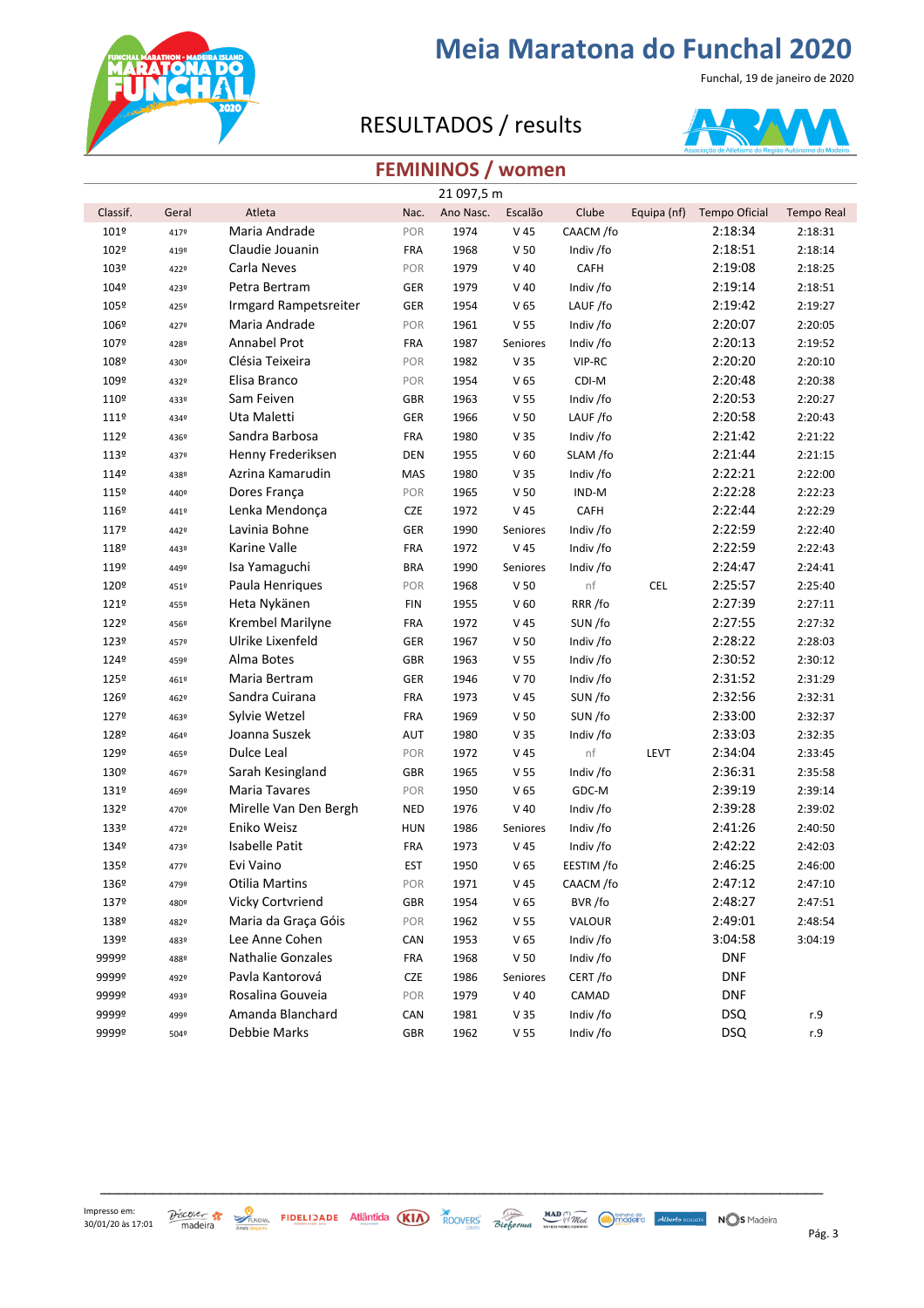

Funchal, 19 de janeiro de 2020

### RESULTADOS / results



### **MASCULINOS / men**

|                 |                 |                      |            | 21 097,5 m |                 |               |                |               |                   |
|-----------------|-----------------|----------------------|------------|------------|-----------------|---------------|----------------|---------------|-------------------|
| Classif.        | Geral           | Atleta               | Nac.       | Ano Nasc.  | Escalão         | Clube         | Equipa (nf)    | Tempo Oficial | <b>Tempo Real</b> |
| $1^{\sf o}$     | $19$            | Ivan Nunes           | POR        | 1984       | V 35            | VIP-RC        |                | 1:12:25       | 1:12:25           |
| 2 <sup>o</sup>  | 2 <sup>o</sup>  | François Reding      | <b>BEL</b> | 1984       | V 35            | RCC/fo        |                | 1:14:15       | 1:14:15           |
| 3º              | 3º              | Steve Winder         | <b>GBR</b> | 1971       | V 45            | EEH /fo       |                | 1:15:32       | 1:15:31           |
| 4º              | 4º              | <b>Edwin Nunes</b>   | POR        | 1989       | Seniores        | <b>CCDTHF</b> |                | 1:16:04       | 1:16:04           |
| 5º              | 5º              | Silvestre Rodrigues  | POR        | 1982       | V 35            | <b>ADRAP</b>  |                | 1:16:06       | 1:16:05           |
| 6 <sup>°</sup>  | 6 <sup>9</sup>  | Daniel Costa         | POR        | 1977       | $V$ 40          | CKC           |                | 1:16:12       | 1:16:11           |
| 7º              | 72              | Roberto Prioste      | POR        | 1983       | V <sub>35</sub> | GDE           |                | 1:17:53       | 1:17:53           |
| 80              | 82              | Nuno Santos          | POR        | 1978       | $V$ 40          | GRFB/fo       |                | 1:19:10       | 1:19:10           |
| 9º              | 9º              | John Lloyd           | GBR        | 1977       | $V$ 40          | SALFH /fo     |                | 1:19:23       | 1:19:23           |
| 10 <sup>°</sup> | 10 <sup>o</sup> | Fábio Conceição      | POR        | 1987       | Seniores        | <b>MCDON</b>  |                | 1:19:26       | 1:19:26           |
| 11 <sup>°</sup> | 11 <sup>°</sup> | Fábio Vaz Gonçalves  | POR        | 1983       | V 35            | CFA-M         |                | 1:20:12       | 1:20:08           |
| 12º             | 12 <sup>°</sup> | Amândio Correia      | POR        | 1969       | V <sub>50</sub> | <b>CCDTHF</b> |                | 1:20:19       | 1:20:18           |
| 13º             | 13º             | Márcio Coelho        | POR        | 1980       | V 35            | CDES          |                | 1:20:36       | 1:20:34           |
| 14º             | 14 <sup>°</sup> | Vítor Rodrigues      | POR        | 1975       | $V$ 40          | CPC-M         |                | 1:21:15       | 1:21:13           |
| 15º             | 15º             | António Alves        | POR        | 1980       | V 35            | CEE-M         |                | 1:22:15       | 1:22:14           |
| 16º             | 16º             | Énio Silva           | POR        | 1987       | Seniores        | CAFH          |                | 1:22:39       | 1:22:37           |
| 17º             | 17 <sup>°</sup> | Andrew Welch         | <b>USA</b> | 1992       | Seniores        | Indiv /fo     |                | 1:23:03       | 1:23:01           |
| 18º             | 18º             | Emídio Rodrigues     | POR        | 1965       | V <sub>50</sub> | CAFH          |                | 1:23:04       | 1:23:04           |
| 19º             | 192             | Lauri Enn            | <b>EST</b> | 1980       | V 35            | Indiv /fo     |                | 1:24:11       | 1:24:09           |
| 20º             | 20º             | Tomasz Maslanka      | POL        | 1972       | V <sub>45</sub> | KTJRS /fo     |                | 1:24:18       | 1:24:18           |
| 21º             | 21º             | Fábio Santos         | POR        | 1987       | Seniores        | CNSV          |                | 1:24:19       | 1:24:16           |
| 22º             | 22º             | Alberto Jardim       | POR        | 1975       | $V$ 40          | GDC-M         |                | 1:24:34       | 1:24:34           |
| 23º             | 23º             | Raúl Mendes          | POR        | 1961       | V 55            | CKC           |                | 1:26:28       | 1:26:28           |
| 249             | 24º             | Aires Afonseca       | POR        | 1977       | $V$ 40          | VIP-RC        |                | 1:26:38       | 1:26:35           |
| 25º             | 25º             | <b>Filipe Fontes</b> | POR        | 1972       | V <sub>45</sub> | nf            | SANTANDER      | 1:26:46       | 1:26:46           |
| 26º             | 26º             | Sérgio A. Jesus      | POR        | 1979       | $V$ 40          | R-TRM         |                | 1:26:54       | 1:26:53           |
| 27º             | 27º             | Dainis Žuburs        | LAT        | 1971       | V <sub>45</sub> | MARK/fo       |                | 1:27:04       | 1:27:04           |
| 28º             | 28º             | Steven Taylor        | GBR        | 1958       | V <sub>60</sub> | Indiv /fo     |                | 1:27:13       | 1:27:12           |
| 29º             | 30º             | Eugénio Pinto        | POR        | 1968       | V <sub>50</sub> | VIP-RC        |                | 1:27:26       | 1:27:25           |
| 30 <sup>o</sup> | 31º             | Rui Abreu            | POR        | 1975       | $V$ 40          | <b>CMOF</b>   |                | 1:27:32       | 1:27:28           |
| 31º             | 32º             | Ricardo Rosa         | POR        | 1989       | Seniores        | CNF-SÉ        | <b>AQUAGYM</b> | 1:27:39       | 1:27:35           |
| 32º             | 33º             | Pedro Vares          | POR        | 1984       | V 35            | ADRAP         |                | 1:27:53       | 1:27:45           |
| 33º             | 34º             | Christian Gava       | <b>ITA</b> | 1975       | $V$ 40          | Indiv /fo     |                | 1:28:48       | 1:28:40           |
| 34º             | 35º             | Valter Serrão        | POR        | 1982       | V <sub>35</sub> | CDES          |                | 1:29:04       | 1:29:01           |
| 35º             | 36º             | João Marques         | POR        | 1968       | V <sub>50</sub> | BAC/fo        |                | 1:29:10       | 1:29:10           |
| 36º             | 37º             | Paulo Margarido      | POR        | 1968       | V <sub>50</sub> | VIP-RC        |                | 1:29:31       | 1:29:30           |
| 37º             | 38º             | Jim Seabury          | <b>GBR</b> | 1964       | V <sub>55</sub> | EEH /fo       |                | 1:29:41       | 1:29:36           |
| 38º             | 39º             | Svante Svensson-Frey | SWE        | 1974       | V 45            | Indiv /fo     |                | 1:29:55       | 1:29:41           |
| 39º             | 40º             | António Oliveira     | POR        | 1963       | V <sub>55</sub> | GDC-M         |                | 1:30:17       | 1:30:16           |
| 40º             | 41º             | Lourenço Barcelos    | POR        | 1977       | $V$ 40          | <b>CFCARV</b> |                | 1:30:32       | 1:30:27           |
| 41º             | 42º             | Rómulo Ascensão      | POR        | 1974       | V <sub>45</sub> | GDC-M         |                | 1:30:45       | 1:30:42           |
| 42°             | 43º             | Adrian Aebischer     | SUI        | 1974       | V 45            | CAPF/fo       |                | 1:31:17       | 1:31:16           |
| 43º             | 44º             | Marcin Powidel       | POL        | 1976       | $V$ 40          | AKBLW /fo     |                | 1:31:30       | 1:31:24           |
| 44º             | 45º             | Rui Luís Coelho      | POR        | 1983       | V 35            | CDES          |                | 1:31:57       | 1:31:54           |
| 45º             | 46º             | Sérgio Rodrigues     | POR        | 2000       | sub 23          | CSJG          |                | 1:32:17       | 1:32:16           |
| 46º             | 47º             | Nuno Albergaria      | POR        | 1986       | Seniores        | Indiv /fo     |                | 1:32:18       | 1:32:17           |
| 47º             | 48º             | Pedro Costa          | POR        | 1975       | $V$ 40          | AJS           |                | 1:32:41       | 1:32:41           |
| 48º             | 50º             | Maurício Santos      | POR        | 1981       | V <sub>35</sub> | <b>MCDON</b>  |                | 1:33:04       | 1:33:03           |
| 49º             | 51º             | Marcelo Vieira       | POR        | 1969       | V <sub>50</sub> | <b>MCDON</b>  |                | 1:33:25       | 1:33:24           |
| 50º             | 52º             | Ricardo Gomes        | POR        | 1978       | $V$ 40          | CNSV          |                | 1:33:30       | 1:33:28           |
|                 |                 |                      |            |            |                 |               |                |               |                   |

Impresso em: 

\_\_\_\_\_\_\_\_\_\_\_\_\_\_\_\_\_\_\_\_\_\_\_\_\_\_\_\_\_\_\_\_\_\_\_\_\_\_\_\_\_\_\_\_\_\_\_\_\_\_\_\_\_\_\_\_\_\_\_\_\_\_\_\_\_\_\_\_\_\_\_\_\_\_\_\_\_\_\_\_\_\_\_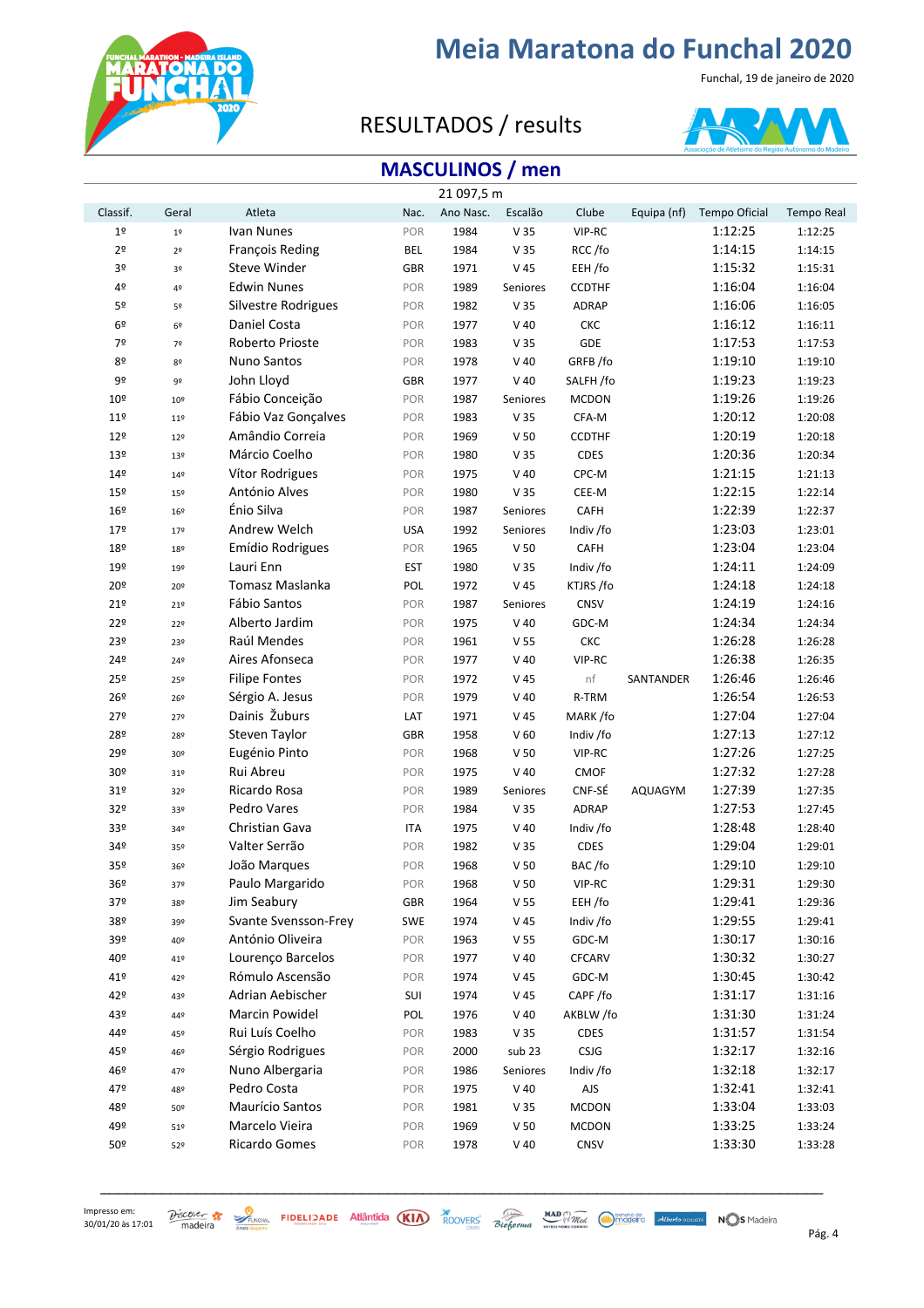

Funchal, 19 de janeiro de 2020

### RESULTADOS / results



### **MASCULINOS / men**

|                 |       |                        |            | 21 097,5 m |                 |               |             |               |                   |
|-----------------|-------|------------------------|------------|------------|-----------------|---------------|-------------|---------------|-------------------|
| Classif.        | Geral | Atleta                 | Nac.       | Ano Nasc.  | Escalão         | Clube         | Equipa (nf) | Tempo Oficial | <b>Tempo Real</b> |
| 51 <sup>°</sup> | 53º   | Cosmin Marius Candescu | <b>ROU</b> | 1979       | $V$ 40          | Indiv /fo     |             | 1:33:30       | 1:33:21           |
| 52º             | 54º   | <b>Steven Martins</b>  | POR        | 1992       | Seniores        | CMOF          |             | 1:33:39       | 1:33:30           |
| 53º             | 55º   | Marco Vieira           | POR        | 1978       | $V$ 40          | CMOF          |             | 1:33:39       | 1:33:37           |
| 54º             | 56º   | Sérgio Gonçalves       | POR        | 1973       | V 45            | ADC           |             | 1:33:40       | 1:33:08           |
| 55º             | 57º   | Duarte Brazão          | POR        | 1972       | V 45            | CDES          |             | 1:33:57       | 1:33:51           |
| 56º             | 58º   | <b>Rui Neves</b>       | POR        | 1976       | $V$ 40          | GDC-M         |             | 1:34:04       | 1:34:01           |
| 57º             | 59º   | Paulo M. Gonçalves     | POR        | 1967       | V <sub>50</sub> | CDI-M         |             | 1:34:15       | 1:34:13           |
| 58º             | 61º   | <b>Brent Vatne</b>     | CAN        | 1986       | Seniores        | FSRC/fo       |             | 1:34:40       | 1:34:15           |
| 59º             | 62º   | Rafael Rodrigues       | POR        | 1983       | V 35            | CNF-SÉ        |             | 1:34:45       | 1:34:40           |
| 60º             | 63º   | Hodório Pereira        | POR        | 1960       | V 55            | VIP-RC        |             | 1:34:50       | 1:34:47           |
| 61º             | 64º   | Alírio Spínola         | POR        | 1978       | $V$ 40          | CDES          |             | 1:34:51       | 1:34:41           |
| 62º             | 65º   | Samuel Matos           | POR        | 1964       | V <sub>55</sub> | ACM-M         |             | 1:34:54       | 1:34:50           |
| 63º             | 66º   | Narciso Chaves         | POR        | 1974       | V <sub>45</sub> | <b>MTT</b>    |             | 1:34:55       | 1:34:53           |
| 64º             | 67º   | Diamantino Ornelas     | POR        | 1971       | V <sub>45</sub> | VIP-RC        |             | 1:35:14       | 1:35:12           |
| 65º             | 68º   | David Howell           | GBR        | 1971       | V <sub>45</sub> | Indiv /fo     |             | 1:35:15       | 1:35:10           |
| 66º             | 69º   | J. Luís Santos         | POR        | 1982       | V 35            | ACM-M         |             | 1:35:25       | 1:35:16           |
| 67º             | 70º   | Tom Verbeek            | <b>NED</b> | 1982       | V 35            | Indiv /fo     |             | 1:35:41       | 1:35:40           |
| 68º             | 71º   | Garry Joss             | GBR        | 1988       | Seniores        | Indiv /fo     |             | 1:35:41       | 1:35:33           |
| 69º             | 72º   | Orlando Teixeira       | POR        | 1974       | V <sub>45</sub> | CPC-M         |             | 1:35:55       | 1:35:50           |
| 70º             | 73º   | Carlos Moço            | POR        | 1970       | V <sub>45</sub> | <b>MTT</b>    |             | 1:36:05       | 1:36:04           |
| 71º             | 74º   | Roberto S. Nóbrega     | POR        | 1979       | $V$ 40          | CNSV          |             | 1:36:08       | 1:36:04           |
| 72º             | 76º   | <b>Eduardo Teles</b>   | POR        | 1983       | V <sub>35</sub> | GDC-M         |             | 1:36:12       | 1:36:09           |
| 73º             | 779   | <b>Francisco Gomes</b> | <b>FRA</b> | 1977       | $V$ 40          | Indiv /fo     |             | 1:36:20       | 1:36:16           |
| 749             | 78º   | Gabriel de Freitas     | POR        | 1964       | V 55            | VIP-RC        |             | 1:36:26       | 1:36:23           |
| 75º             | 79º   | Luiz Garcia            | POR        | 1962       | V <sub>55</sub> | Indiv /fo     |             | 1:36:31       | 1:36:31           |
| 76º             | 80º   | Menno Den Dekker       | <b>NED</b> | 1971       | V <sub>45</sub> | Indiv /fo     |             | 1:36:36       | 1:36:25           |
| 77º             | 81º   | <b>Filipe Teles</b>    | POR        | 1980       | V <sub>35</sub> | CNSV          |             | 1:36:38       | 1:36:35           |
| 78º             | 82º   | Pedro Necho            | POR        | 1976       | $V$ 40          | AFIS /fo      |             | 1:36:38       | 1:36:38           |
| 79º             | 83º   | Giovanni Tracanelli    | <b>ITA</b> | 1960       | V <sub>55</sub> | ASMT/fo       |             | 1:36:53       | 1:36:48           |
| 80º             | 84º   | Filipe M. Câmara       | POR        | 1970       | V <sub>45</sub> | nf            | Indiv       | 1:37:01       | 1:36:56           |
| 81º             | 85º   | José Godinho           | POR        | 1969       | V <sub>50</sub> | AFIS /fo      |             | 1:37:01       | 1:37:01           |
| 82º             | 87º   | Andrea Torrini         | <b>ITA</b> | 1967       | V <sub>50</sub> | GSMF/fo       |             | 1:37:06       | 1:37:06           |
| 83º             | 88º   | Nuno Branco            | POR        | 1970       | V 45            | CEE-M         |             | 1:37:08       | 1:37:04           |
| 84º             | 89º   | Davide Fernandes       | POR        | 1978       | $V$ 40          | AJS           |             | 1:37:13       | 1:37:05           |
| 85º             | 90º   | João Jardim            | POR        | 1959       | V <sub>60</sub> | <b>CAFH</b>   |             | 1:37:26       | 1:37:22           |
| 86º             | 91º   | Cláudio Jesus          | POR        | 1977       | $V$ 40          | <b>CDES</b>   |             | 1:37:40       | 1:37:30           |
| 87º             | 92º   | Duarte D. Nunes        | POR        | 1978       | $V$ 40          | <b>CDES</b>   |             | 1:38:01       | 1:37:51           |
| 88º             | 93º   | Helmut Normann         | GER        | 1967       | V <sub>50</sub> | LAUF/fo       |             | 1:38:18       | 1:38:18           |
| 89º             | 95º   | Duarte Câmara          | POR        | 1975       | $V$ 40          | CAFH          |             | 1:38:35       | 1:38:31           |
| 90º             | 96º   | Fábio Sousa            | POR        | 1987       | Seniores        | ARCA-M        |             | 1:38:49       | 1:38:32           |
| 91º             | 97º   | José M. Pereira        | POR        | 1985       | Seniores        | CDES          |             | 1:38:54       | 1:38:48           |
| 92º             | 98º   | <b>Brice Alter</b>     | <b>FRA</b> | 1978       | $V$ 40          | SUN /fo       |             | 1:39:01       | 1:38:34           |
| 93º             | 99º   | António A. Gouveia     | POR        | 1980       | V <sub>35</sub> | <b>ADCSAS</b> |             | 1:39:15       | 1:39:03           |
| 94º             | 100º  | Manuel António         | POR        | 1973       | V 45            | nf            | SANTANDER   | 1:39:26       | 1:39:26           |
| 95º             | 101º  | Egídio Freitas         | POR        | 1954       | V <sub>65</sub> | VIP-RC        |             | 1:39:37       | 1:39:34           |
| 96º             | 102º  | Dražen Čelebija        | CRO        | 1968       | V <sub>50</sub> | TBARB /fo     |             | 1:39:59       | 1:39:47           |
| 97º             | 103º  | Joaquim Fernandes      | POR        | 1961       | V <sub>55</sub> | GDC-M         |             | 1:40:04       | 1:40:01           |
| 98º             | 105º  | Lucq Cyrille           | <b>FRA</b> | 1982       | V <sub>35</sub> | Indiv /fo     |             | 1:40:14       | 1:39:50           |
| 99º             | 106º  | Berrabah Lahouari      | <b>FRA</b> | 1986       | Seniores        | Indiv /fo     |             | 1:40:20       | 1:40:14           |
| 100º            | 107º  | Steve Tebb             | GBR        | 1972       | V <sub>45</sub> | Indiv /fo     |             | 1:40:27       | 1:40:14           |

\_\_\_\_\_\_\_\_\_\_\_\_\_\_\_\_\_\_\_\_\_\_\_\_\_\_\_\_\_\_\_\_\_\_\_\_\_\_\_\_\_\_\_\_\_\_\_\_\_\_\_\_\_\_\_\_\_\_\_\_\_\_\_\_\_\_\_\_\_\_\_\_\_\_\_\_\_\_\_\_\_\_\_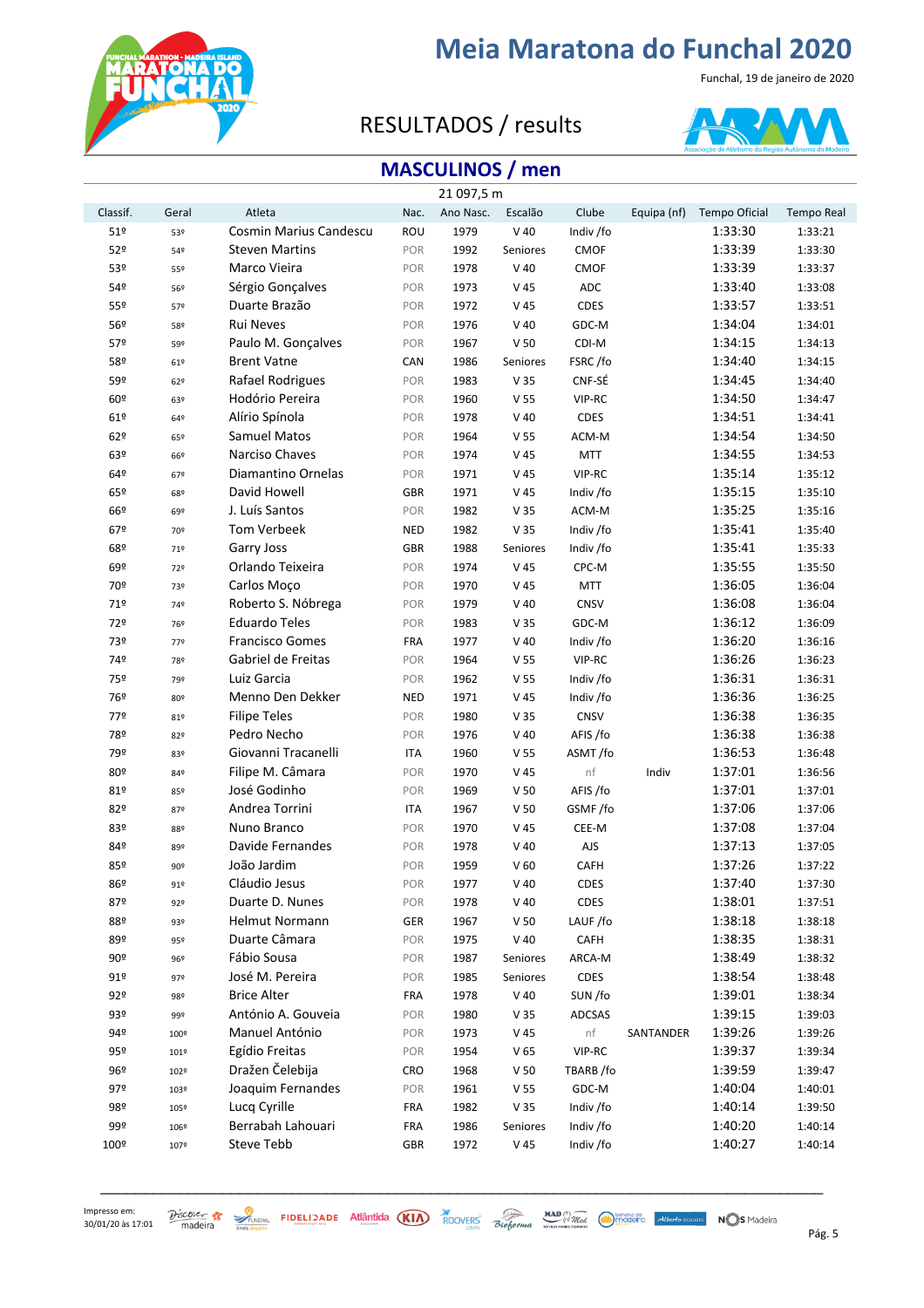

Funchal, 19 de janeiro de 2020

### RESULTADOS / results



### **MASCULINOS / men**

|          |       |                        |            | 21 097,5 m |                 |               |             |               |                   |
|----------|-------|------------------------|------------|------------|-----------------|---------------|-------------|---------------|-------------------|
| Classif. | Geral | Atleta                 | Nac.       | Ano Nasc.  | Escalão         | Clube         | Equipa (nf) | Tempo Oficial | <b>Tempo Real</b> |
| 101º     | 108º  | <b>Miguel Barros</b>   | POR        | 1985       | Seniores        | <b>JAC</b>    |             | 1:40:28       | 1:40:24           |
| 102º     | 109º  | Márcio Gonçalves       | POR        | 1983       | V 35            | CDI-M         |             | 1:40:31       | 1:40:25           |
| 103º     | 110º  | José Manuel Fernandes  | POR        | 1964       | V <sub>55</sub> | nf            | PBAY        | 1:40:45       | 1:40:19           |
| 104º     | 1119  | Adérito Gouveia        | POR        | 1972       | V 45            | SCM-M         |             | 1:40:48       | 1:40:26           |
| 105º     | 112º  | Rui Loureiro           | POR        | 1980       | V <sub>35</sub> | CNF-SÉ        |             | 1:41:22       | 1:40:33           |
| 106º     | 116º  | João L. Camacho        | POR        | 1986       | Seniores        | CDI-M         |             | 1:41:43       | 1:41:28           |
| 107º     | 1179  | Dinis H. Freitas       | POR        | 1973       | V <sub>45</sub> | GDC-M         |             | 1:41:51       | 1:41:43           |
| 108º     | 118º  | <b>Graham Duce</b>     | <b>GBR</b> | 1971       | V 45            | WRC/fo        |             | 1:41:59       | 1:41:45           |
| 109º     | 119º  | Massimo Orlandini      | <b>ITA</b> | 1962       | V <sub>55</sub> | TRAVM /fo     |             | 1:42:08       | 1:42:00           |
| 110º     | 120º  | Fernando Passinhas     | POR        | 1966       | V <sub>50</sub> | VIP-RC        |             | 1:42:19       | 1:42:12           |
| 111º     | 1219  | Miguel Nóbrega         | POR        | 1982       | V <sub>35</sub> | CNSV          |             | 1:42:24       | 1:42:20           |
| 112º     | 122º  | Amrik Sandhu           | <b>GBR</b> | 1966       | V <sub>50</sub> | ASSLF/fo      |             | 1:42:27       | 1:41:52           |
| 113º     | 123º  | Declan Flynn           | GBR        | 1960       | V <sub>55</sub> | SLH/fo        |             | 1:42:27       | 1:42:22           |
| 114º     | 1249  | Vincent Jenkin         | GBR        | 1971       | V 45            | Indiv /fo     |             | 1:42:39       | 1:42:23           |
| 115º     | 125º  | <b>Marcel Curfs</b>    | <b>NED</b> | 1971       | V 45            | Indiv /fo     |             | 1:42:39       | 1:42:35           |
| 116º     | 1269  | Gabriel Freitas        | POR        | 1971       | V 45            | nf            | Indiv       | 1:42:44       | 1:42:15           |
| 1179     | 1279  | Tony Serrão            | POR        | 1980       | V <sub>35</sub> | GDC-M         |             | 1:42:50       | 1:42:42           |
| 118º     | 128º  | António Mendonça       | POR        | 1973       | V 45            | CAFH          |             | 1:42:58       | 1:42:54           |
| 119º     | 129º  | Paulo Milheiro         | POR        | 1969       | V <sub>50</sub> | CMOF          |             | 1:43:04       | 1:43:01           |
| 120º     | 130º  | Cândido Barros         | POR        | 1970       | V <sub>45</sub> | ACM-M         |             | 1:43:09       | 1:43:03           |
| 121º     | 131º  | Sandro Rodrigues       | POR        | 1971       | V 45            | <b>JAC</b>    |             | 1:43:11       | 1:43:02           |
| 122º     | 132º  | Eduardo Raposo         | POR        | 1966       | V <sub>50</sub> | <b>ADC</b>    |             | 1:43:22       | 1:42:50           |
| 123º     | 133º  | <b>Tobias Bug</b>      | GER        | 1987       | Seniores        | Indiv /fo     |             | 1:43:29       | 1:43:29           |
| 1249     | 1349  | Johann Czernik         | GER        | 1958       | V <sub>60</sub> | Indiv /fo     |             | 1:43:32       | 1:43:28           |
| 125º     | 135º  | Carlos J. Castro       | POR        | 1987       | Seniores        | MSC.L         |             | 1:43:52       | 1:43:33           |
| 126º     | 136º  | Gerardo Silva          | POR        | 1962       | V <sub>55</sub> | MSC.L         |             | 1:43:54       | 1:43:47           |
| 1279     | 138º  | Teodoto Silva          | POR        | 1961       | V <sub>55</sub> | <b>CSM</b>    |             | 1:43:59       | 1:43:46           |
| 128º     | 140º  | <b>Marco Barros</b>    | POR        | 1978       | $V$ 40          | CKC           |             | 1:44:05       | 1:44:02           |
| 129º     | 1419  | Nicolas Gomes          | <b>FRA</b> | 1987       | Seniores        | Indiv /fo     |             | 1:44:06       | 1:44:01           |
| 130º     | 142º  | Agostinho Costa        | POR        | 1976       | $V$ 40          | CEE-M         |             | 1:44:18       | 1:44:11           |
| 131º     | 143º  | Paulo Lourinho         | POR        | 1969       | V <sub>50</sub> | Indiv /fo     |             | 1:44:19       | 1:44:05           |
| 132º     | 1449  | Fábio Vieira           | POR        | 1985       | Seniores        | nf            | Indiv       | 1:44:23       | 1:44:10           |
| 133º     | 145º  | Jorge Gonçalves        | POR        | 1966       | V <sub>50</sub> | nf            | SANTANDER   | 1:44:26       | 1:44:25           |
| 1349     | 1469  | Peter Rossbach         | GER        | 1971       | V <sub>45</sub> | LAUF/fo       |             | 1:44:26       | 1:44:02           |
| 135º     | 1479  | <b>Howard Justice</b>  | <b>GBR</b> | 1980       | V 35            | Indiv /fo     |             | 1:44:27       | 1:44:11           |
| 136º     | 1489  | Craig Edwards          | <b>GBR</b> | 1971       | V 45            | CAC/fo        |             | 1:44:28       | 1:44:11           |
| 1379     | 149º  | Fábio S. Rodrigues     | POR        | 1986       | Seniores        | CDI-M         |             | 1:44:28       | 1:44:22           |
| 138º     | 152º  | Nuno Mota              | POR        | 1976       | $V$ 40          | nf            | Indiv       | 1:44:41       | 1:44:14           |
| 139º     | 153º  | Livramento Santos      | POR        | 1979       | $V$ 40          | GDC-M         |             | 1:44:42       | 1:44:40           |
| 140º     | 155º  | Aaron Geller           | <b>USA</b> | 1993       | Seniores        | Indiv /fo     |             | 1:45:02       | 1:44:42           |
| 141º     | 1579  | Robert Gattoni         | <b>GBR</b> | 1983       | V <sub>35</sub> | Indiv /fo     |             | 1:45:12       | 1:45:03           |
| 142º     | 158º  | Roberto Gouveia        | POR        | 1976       | $V$ 40          | nf            | Indiv       | 1:45:16       | 1:45:08           |
| 143º     | 159º  | Renato Freitas         | POR        | 1975       | $V$ 40          | VIP-RC        |             | 1:45:22       | 1:45:03           |
| 1449     | 160º  | Juan Gonçalves         | POR        | 1978       | $V$ 40          | <b>MCDON</b>  |             | 1:45:22       | 1:45:02           |
| 145º     | 161º  | Nuno Correia           | POR        | 1992       | Seniores        | nf            | ${\sf CRF}$ | 1:45:30       | 1:45:17           |
| 146º     | 163º  | <b>Miguel Saunders</b> | POR        | 1964       | V <sub>55</sub> | IND-M         |             | 1:45:49       | 1:45:34           |
| 1479     | 165º  | Marco Teixeira         | POR        | 1974       | V 45            | GDC-M         |             | 1:45:51       | 1:45:45           |
| 148º     | 1669  | Jean-Guy Gilles        | BEL        | 1947       | V 70            | Indiv /fo     |             | 1:45:55       | 1:45:53           |
| 149º     | 167º  | Ricardo Spínola        | POR        | 1969       | V <sub>50</sub> | <b>CCDCMF</b> |             | 1:46:15       | 1:46:11           |
| 150º     | 168º  | Patrick Schwob         | FRA        | 1972       | V 45            | SUN /fo       |             | 1:46:25       | 1:46:10           |

\_\_\_\_\_\_\_\_\_\_\_\_\_\_\_\_\_\_\_\_\_\_\_\_\_\_\_\_\_\_\_\_\_\_\_\_\_\_\_\_\_\_\_\_\_\_\_\_\_\_\_\_\_\_\_\_\_\_\_\_\_\_\_\_\_\_\_\_\_\_\_\_\_\_\_\_\_\_\_\_\_\_\_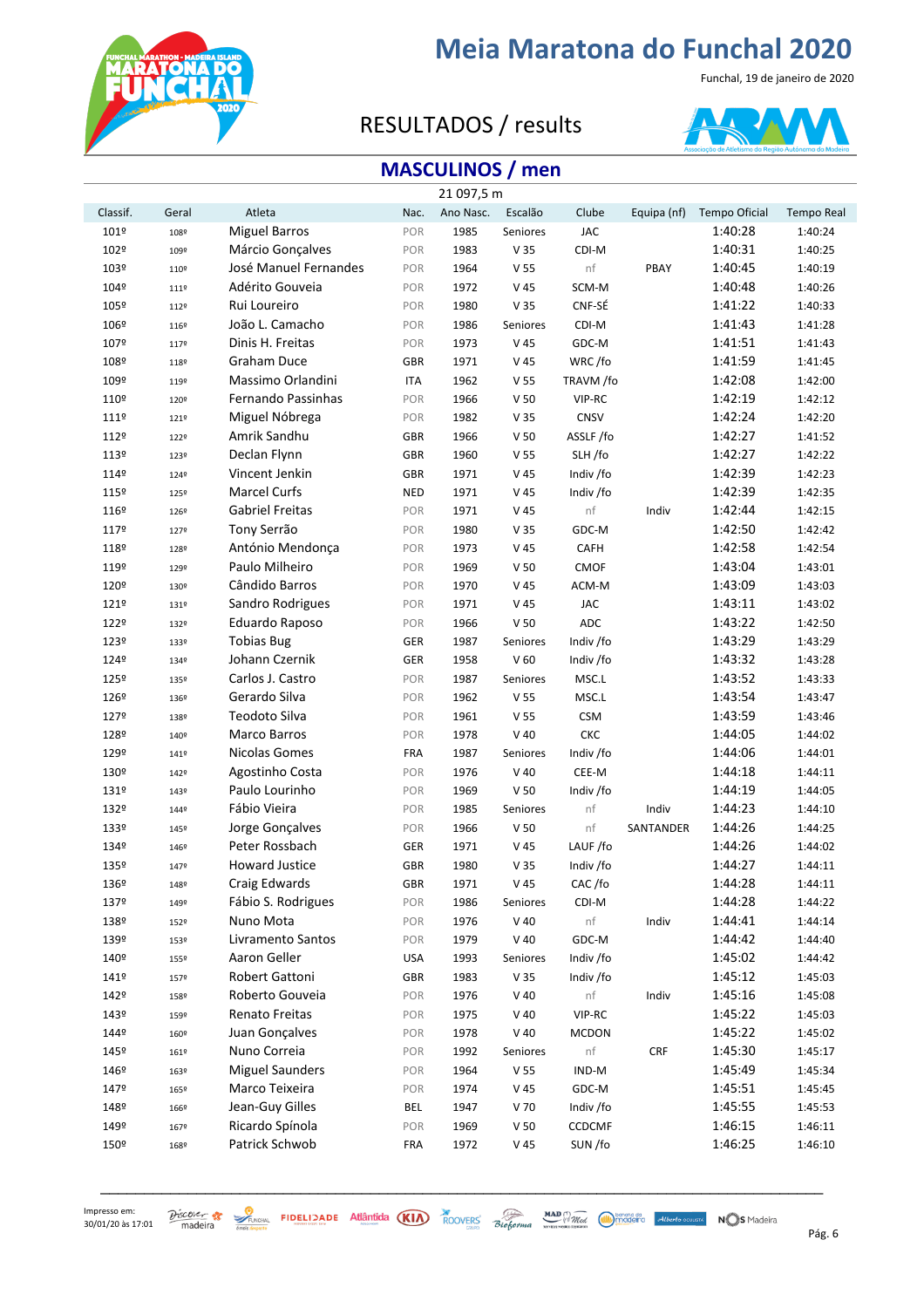

Funchal, 19 de janeiro de 2020

### RESULTADOS / results



### **MASCULINOS / men**

|          |       |                          |            | 21 097,5 m |                 |               |             |               |                   |
|----------|-------|--------------------------|------------|------------|-----------------|---------------|-------------|---------------|-------------------|
| Classif. | Geral | Atleta                   | Nac.       | Ano Nasc.  | Escalão         | Clube         | Equipa (nf) | Tempo Oficial | <b>Tempo Real</b> |
| 151º     | 169º  | <b>Tomas Simecek</b>     | <b>CZE</b> | 1978       | $V$ 40          | Indiv /fo     |             | 1:46:27       | 1:45:55           |
| 152º     | 170º  | Michał Fogiel            | POL        | 1990       | Seniores        | Indiv /fo     |             | 1:46:30       | 1:46:18           |
| 153º     | 171º  | Juho Nurminen            | <b>FIN</b> | 1987       | <b>Seniores</b> | Indiv /fo     |             | 1:46:32       | 1:45:45           |
| 1549     | 172º  | Rafael Luís              | POR        | 1976       | $V$ 40          | ACM-M         |             | 1:46:33       | 1:46:21           |
| 155º     | 173º  | Orlando Cardoso          | POR        | 1961       | V <sub>55</sub> | VIP-RC        |             | 1:46:35       | 1:46:18           |
| 156º     | 1749  | Miquelino Camacho        | POR        | 1970       | V <sub>45</sub> | <b>CCDCMF</b> |             | 1:46:36       | 1:46:18           |
| 157º     | 175º  | João Freitas             | POR        | 1983       | V <sub>35</sub> | nf            | Indiv       | 1:46:37       | 1:46:26           |
| 158º     | 1779  | Roberto Sousa            | POR        | 1974       | $V$ 45          | <b>CPPM</b>   |             | 1:46:50       | 1:46:42           |
| 159º     | 178º  | Gonçalo Valério          | POR        | 1987       | Seniores        | nf            | <b>MFIT</b> | 1:46:51       | 1:46:37           |
| 160º     | 179º  | <b>Martin Cortvriend</b> | <b>GBR</b> | 1952       | V <sub>65</sub> | BVR/fo        |             | 1:47:02       | 1:46:39           |
| 161º     | 180º  | Stephen Chapman          | <b>GBR</b> | 1964       | V <sub>55</sub> | DRR/fo        |             | 1:47:03       | 1:46:49           |
| 162º     | 182º  | André Vieira             | POR        | 1988       | Seniores        | <b>ADCSAS</b> |             | 1:47:11       | 1:46:58           |
| 163º     | 1849  | <b>Marco Nunes</b>       | POR        | 1973       | V <sub>45</sub> | <b>NHR</b>    |             | 1:47:16       | 1:46:59           |
| 164º     | 185º  | Nélio Sousa              | POR        | 1977       | $V$ 40          | nf            | Indiv       | 1:47:22       | 1:47:02           |
| 165º     | 186º  | Arlindo Carvalho         | POR        | 1980       | V <sub>35</sub> | CDMS          |             | 1:47:38       | 1:47:01           |
| 166º     | 187º  | Magno Rodrigues          | POR        | 1976       | $V$ 40          | CDI-M         |             | 1:47:43       | 1:47:20           |
| 167º     | 188º  | Gonçalo F. Vieira        | POR        | 1980       | V <sub>35</sub> | CDI-M         |             | 1:47:43       | 1:47:35           |
| 168º     | 189º  | Kevin Kaplan             | <b>USA</b> | 1990       | Seniores        | Indiv /fo     |             | 1:48:04       | 1:47:28           |
| 169º     | 190º  | Paulo Sérgio Silva       | POR        | 1971       | V 45            | <b>ADC</b>    |             | 1:48:09       | 1:47:37           |
| 170º     | 191º  | Antonio Chaveiro         | POR        | 1975       | $V$ 40          | CAACM /fo     |             | 1:48:10       | 1:48:06           |
| 171º     | 193º  | José Gama                | POR        | 1967       | V <sub>50</sub> | <b>CCDTHF</b> |             | 1:48:24       | 1:48:01           |
| 172º     | 194º  | Adriano Olim             | POR        | 1990       | Seniores        | <b>NHR</b>    |             | 1:48:31       | 1:48:16           |
| 173º     | 196º  | Luís Aguiar              | POR        | 1976       | $V$ 40          | CDI-M         |             | 1:48:44       | 1:48:32           |
| 174º     | 197º  | Evgeniy Kazarez          | <b>GBR</b> | 1986       | Seniores        | Indiv /fo     |             | 1:48:50       | 1:48:41           |
| 175º     | 198º  | Maxime Lefevre           | <b>FRA</b> | 1988       | Seniores        | Indiv /fo     |             | 1:48:51       | 1:48:17           |
| 176º     | 199º  | Gavin Shilham            | <b>GBR</b> | 1975       | $V$ 40          | Indiv /fo     |             | 1:49:01       | 1:48:29           |
| 1779     | 200º  | Celso Silva              | POR        | 1978       | $V$ 40          | CAPF/fo       |             | 1:49:25       | 1:49:04           |
| 178º     | 201º  | Jean Noel Misslin        | <b>FRA</b> | 1971       | V <sub>45</sub> | SUN /fo       |             | 1:49:27       | 1:49:02           |
| 179º     | 202º  | Simon Cherain            | <b>BEL</b> | 1993       | Seniores        | Indiv /fo     |             | 1:49:32       | 1:49:15           |
| 180º     | 203º  | Marco Ribeiro            | POR        | 1974       | V 45            | CEOL          |             | 1:49:40       | 1:49:28           |
| 181º     | 2049  | Gerry Smith              | <b>GBR</b> | 1950       | V <sub>65</sub> | EEH /fo       |             | 1:49:52       | 1:49:34           |
| 182º     | 2069  | José Olim                | POR        | 1961       | V <sub>55</sub> | <b>CPCL</b>   |             | 1:50:02       | 1:49:27           |
| 183º     | 207º  | Nick Clark               | <b>GBR</b> | 1960       | V <sub>55</sub> | RJOG /fo      |             | 1:50:11       | 1:49:40           |
| 1849     | 210º  | Carlos Andrade           | POR        | 1971       | V 45            | CDES          |             | 1:50:21       | 1:49:45           |
| 185º     | 213º  | Manuel Serrão            | POR        | 1982       | V 35            | CDRP-M        |             | 1:50:32       | 1:50:13           |
| 186º     | 2149  | Pedro Gomes              | POR        | 1979       | $V$ 40          | nf            | Indiv       | 1:50:43       | 1:50:12           |
| 187º     | 216º  | Filipe Camacho           | POR        | 1973       | V 45            | AJS           |             | 1:50:45       | 1:50:39           |
| 188º     | 218º  | Nuno Teixeira            | POR        | 1973       | V 45            | nf            | Indiv       | 1:50:52       | 1:50:47           |
| 189º     | 219º  | Nélson C. Fernandes      | POR        | 1983       | V <sub>35</sub> | CDI-M         |             | 1:50:58       | 1:50:49           |
| 190º     | 220º  | Carlos A. Faria          | POR        | 1976       | $V$ 40          | SCM-M         |             | 1:51:02       | 1:50:42           |
| 191º     | 221º  | José Oliveira            | POR        | 1968       | V <sub>50</sub> | nf            | PBAY        | 1:51:08       | 1:50:48           |
| 192º     | 223º  | André Macieira           | POR        | 1963       | V <sub>55</sub> | MSC.L         |             | 1:51:36       | 1:51:04           |
| 193º     | 2249  | Frank Pfannkuch          | GER        | 1968       | V <sub>50</sub> | Indiv /fo     |             | 1:51:40       | 1:50:50           |
| 194º     | 225°  | Christian Garino         | <b>FRA</b> | 1968       | V <sub>50</sub> | Indiv /fo     |             | 1:51:44       | 1:51:36           |
| 195º     | 2279  | Pedro Branco             | POR        | 1976       | $V$ 40          | CDI-M         |             | 1:51:58       | 1:51:43           |
| 196º     | 230º  | Lima dos Santos          | POR        | 1957       | V <sub>60</sub> | CAPF/fo       |             | 1:52:03       | 1:51:42           |
| 197º     | 231º  | João André Gonçalves     | POR        | 1975       | $V$ 40          | nf            | Indiv       | 1:52:40       | 1:52:13           |
| 198º     | 232º  | Alberto Pinto            | POR        | 1969       | V <sub>50</sub> | CMOF          |             | 1:52:47       | 1:52:35           |
| 199º     | 233º  | Peter Scott              | <b>GBR</b> | 1979       | $V$ 40          | RFT/fo        |             | 1:52:52       | 1:52:28           |
| 200º     | 235º  | Jorge Mendes             | POR        | 1961       | V <sub>55</sub> | <b>CFCARV</b> |             | 1:53:05       | 1:52:29           |

\_\_\_\_\_\_\_\_\_\_\_\_\_\_\_\_\_\_\_\_\_\_\_\_\_\_\_\_\_\_\_\_\_\_\_\_\_\_\_\_\_\_\_\_\_\_\_\_\_\_\_\_\_\_\_\_\_\_\_\_\_\_\_\_\_\_\_\_\_\_\_\_\_\_\_\_\_\_\_\_\_\_\_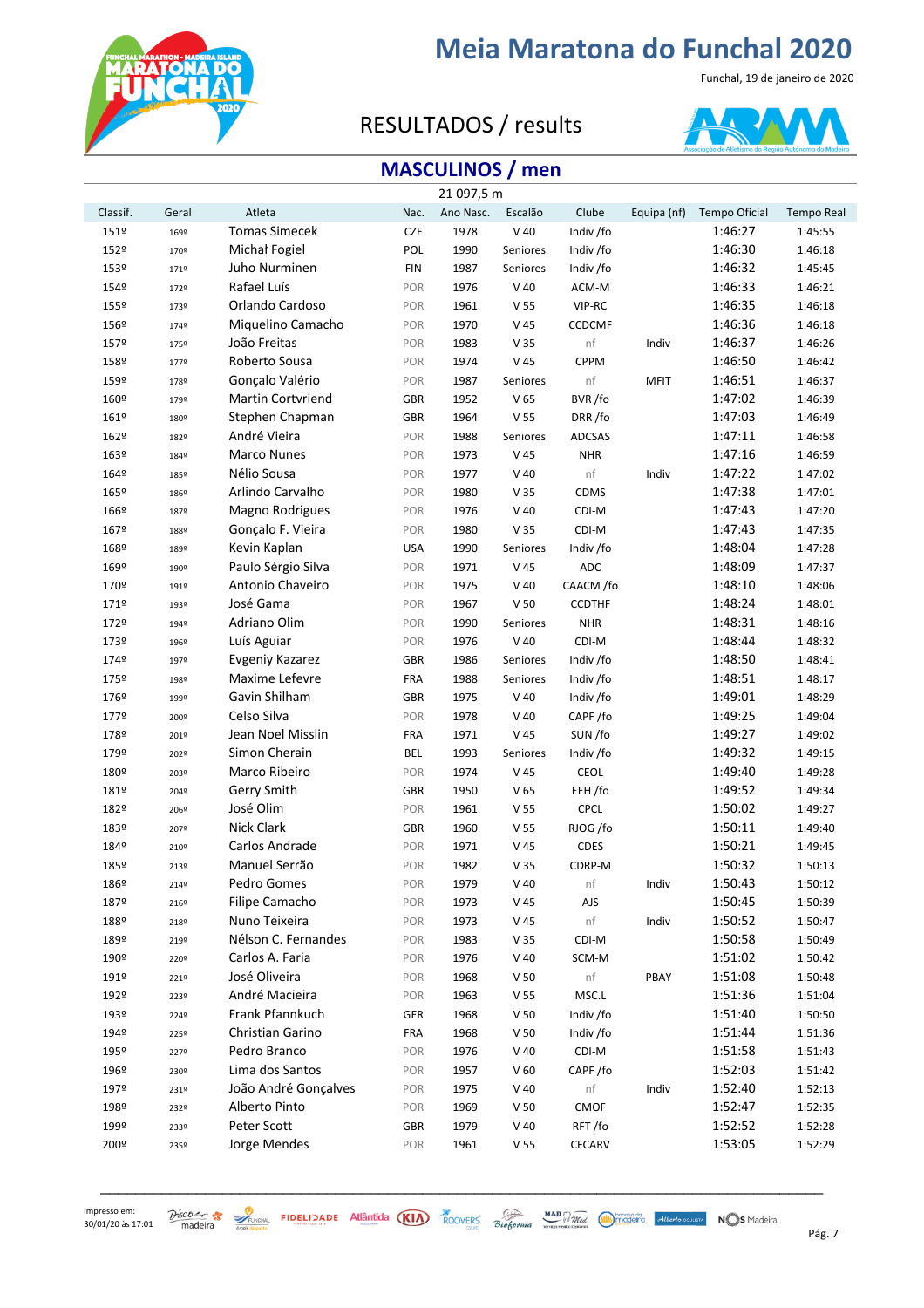

Funchal, 19 de janeiro de 2020

### RESULTADOS / results



### **MASCULINOS / men**

|          |       |                             |            | 21 097,5 m |                 |              |             |               |                   |
|----------|-------|-----------------------------|------------|------------|-----------------|--------------|-------------|---------------|-------------------|
| Classif. | Geral | Atleta                      | Nac.       | Ano Nasc.  | Escalão         | Clube        | Equipa (nf) | Tempo Oficial | <b>Tempo Real</b> |
| 201º     | 236º  | Sean Botes                  | <b>GBR</b> | 1992       | Seniores        | Indiv /fo    |             | 1:53:10       | 1:52:44           |
| 202º     | 2379  | Samuel Wall                 | <b>GBR</b> | 1988       | Seniores        | Indiv /fo    |             | 1:53:23       | 1:53:17           |
| 203º     | 238º  | Bruno D. Sousa              | POR        | 1977       | $V$ 40          | CMOF         |             | 1:53:26       | 1:53:02           |
| 204º     | 240º  | <b>Horst Werner Normann</b> | GER        | 1948       | V 70            | TATT /fo     |             | 1:53:37       | 1:53:14           |
| 205º     | 2429  | Massimo Trebeschi           | <b>ITA</b> | 1976       | $V$ 40          | Indiv /fo    |             | 1:53:40       | 1:53:03           |
| 206º     | 243º  | Christopher Gill            | <b>GBR</b> | 1947       | V 70            | Indiv /fo    |             | 1:53:47       | 1:53:36           |
| 207º     | 2449  | Adam Murphy                 | GBR        | 1990       | Seniores        | EEH /fo      |             | 1:53:59       | 1:53:34           |
| 208º     | 2469  | Paulo Santos                | POR        | 1977       | $V$ 40          | CAPF/fo      |             | 1:54:00       | 1:53:59           |
| 209º     | 2479  | <b>Eric Grant</b>           | GBR        | 1960       | V <sub>55</sub> | Indiv /fo    |             | 1:54:05       | 1:53:36           |
| 210º     | 2489  | <b>Francisco JHenriques</b> | POR        | 1963       | V <sub>55</sub> | <b>CPCL</b>  |             | 1:54:07       | 1:53:25           |
| 211º     | 249º  | Albino Olim                 | POR        | 1974       | V <sub>45</sub> | <b>NHR</b>   |             | 1:54:09       | 1:53:53           |
| 212º     | 250º  | Francisco Correia           | POR        | 1989       | Seniores        | GDC-M        |             | 1:54:11       | 1:54:01           |
| 213º     | 2529  | Ricardo Jardim              | POR        | 1972       | V <sub>45</sub> | nf           | Indiv       | 1:54:21       | 1:53:39           |
| 2149     | 2549  | Christian Mionnet           | <b>FRA</b> | 1946       | V 70            | Indiv /fo    |             | 1:54:28       | 1:54:09           |
| 215º     | 2559  | João Afonso                 | POR        | 1950       | V <sub>65</sub> | IND-M        |             | 1:54:31       | 1:54:23           |
| 216º     | 2569  | Pedro Pinto                 | POR        | 1973       | V <sub>45</sub> | nf           | Indiv       | 1:54:37       | 1:54:15           |
| 2179     | 2579  | Mário S. Rodrigues          | POR        | 1974       | V <sub>45</sub> | LCM-M        |             | 1:54:46       | 1:54:16           |
| 218º     | 2589  | Nuno Manuel                 | POR        | 1980       | V <sub>35</sub> | LCM-M        |             | 1:54:46       | 1:54:16           |
| 219º     | 259º  | João Jesus                  | POR        | 1976       | $V$ 40          | LCM-M        |             | 1:54:57       | 1:54:16           |
| 220º     | 261º  | Gnanadasa Wadu              | <b>FIN</b> | 1960       | V <sub>55</sub> | Indiv /fo    |             | 1:55:19       | 1:55:06           |
| 2219     | 262º  | David Morley                | GBR        | 1957       | V <sub>60</sub> | STAC/fo      |             | 1:55:22       | 1:54:59           |
| 222º     | 263º  | Rúben Serrão                | POR        | 1983       | V <sub>35</sub> | <b>JAC</b>   |             | 1:55:27       | 1:54:51           |
| 223º     | 2649  | Henrik Haastrup             | <b>DEN</b> | 1972       | V 45            | Indiv /fo    |             | 1:55:30       | 1:55:12           |
| 2249     | 265º  | Paulo Andrade               | POR        | 1999       | sub 23          | ARCA-M       |             | 1:55:44       | 1:55:26           |
| 225º     | 2679  | João Luís Fernandes         | POR        | 1957       | V <sub>60</sub> | <b>MCDON</b> |             | 1:55:47       | 1:55:24           |
| 226º     | 2729  | Alcino Basílio              | POR        | 1964       | V <sub>55</sub> | GDC-M        |             | 1:56:17       | 1:56:03           |
| 2279     | 2749  | António Madaleno            | POR        | 1969       | V <sub>50</sub> | ACM-M        |             | 1:56:28       | 1:56:21           |
| 228º     | 2759  | Carlos Maligno              | POR        | 1970       | V 45            | IND-M        |             | 1:56:29       | 1:56:08           |
| 229º     | 2769  | <b>Edward Newman</b>        | GBR        | 1988       | Seniores        | Indiv /fo    |             | 1:56:37       | 1:56:20           |
| 230º     | 2789  | Neil Fitzgerald             | GBR        | 1968       | V <sub>50</sub> | PONTYR /fo   |             | 1:56:51       | 1:56:21           |
| 231º     | 2799  | <b>Gonçalo Mendes</b>       | POR        | 1973       | V 45            | <b>CDES</b>  |             | 1:56:57       | 1:56:18           |
| 232º     | 280º  | Roberto Ornelas             | POR        | 1980       | $V$ 40          | ADC          |             | 1:57:00       | 1:56:31           |
| 233º     | 281º  | Jacinto Santos              | POR        | 1956       | V <sub>60</sub> | MSC.L        |             | 1:57:20       | 1:56:59           |
| 2349     | 283º  | Álvaro Sousa                | POR        | 1950       | V <sub>65</sub> | CDI-M        |             | 1:57:30       | 1:57:23           |
| 235º     | 285º  | José Emanuel Freitas        | POR        | 1984       | V <sub>35</sub> | nf           | Indiv       | 1:58:18       | 1:58:15           |
| 236º     | 286º  | Vítor Vieira                | POR        | 1987       | Seniores        | GDC-M        |             | 1:58:20       | 1:58:14           |
| 2379     | 2879  | Dinarte Vieira              | POR        | 1976       | $V$ 40          | <b>ADC</b>   |             | 1:58:40       | 1:58:08           |
| 238º     | 288º  | José M. Santos              | POR        | 1961       | V <sub>55</sub> | CDI-M        |             | 1:58:47       | 1:58:39           |
| 239º     | 289º  | <b>Bruno Ferreira</b>       | POR        | 1971       | V 45            | ADC          |             | 1:58:51       | 1:58:20           |
| 240º     | 291º  | Luís André Nóbrega          | POR        | 1981       | V <sub>35</sub> | nf           | <b>HPM</b>  | 1:59:00       | 1:58:34           |
| 241º     | 294º  | Roecker Pierre              | <b>FRA</b> | 1979       | $V$ 40          | Indiv /fo    |             | 1:59:03       | 1:58:44           |
| 242º     | 295º  | João Marques                | POR        | 1984       | V <sub>35</sub> | CMOF         |             | 1:59:13       | 1:58:35           |
| 243º     | 296º  | <b>Vladimir Martirosov</b>  | <b>RUS</b> | 1967       | V <sub>50</sub> | WCLASS /fo   |             | 1:59:17       | 1:59:04           |
| 2449     | 298º  | David Polák                 | <b>CZE</b> | 1982       | V <sub>35</sub> | CERT/fo      |             | 1:59:26       | 1:58:51           |
| 245º     | 299º  | Eric Savignoni              | <b>FRA</b> | 1965       | V <sub>50</sub> | Indiv /fo    |             | 1:59:38       | 1:59:30           |
| 246º     | 300º  | Peter Appels                | GER        | 1957       | V <sub>60</sub> | LAUF/fo      |             | 1:59:43       | 1:59:29           |
| 2479     | 301º  | <b>Francisco Dantas</b>     | POR        | 1973       | V 45            | ADRAP        |             | 1:59:45       | 1:59:33           |
| 248º     | 302º  | Rúben Freitas               | POR        | 1990       | Seniores        | nf           | Indiv       | 1:59:56       | 1:59:15           |
| 249º     | 303º  | Adelino Ornelas             | POR        | 1961       | V <sub>55</sub> | nf           | Indiv       | 1:59:57       | 1:59:29           |
| 250º     | 306º  | Dinarte Pereira             | POR        | 1959       | V <sub>60</sub> | IND-M        |             | 2:00:18       | 1:59:59           |

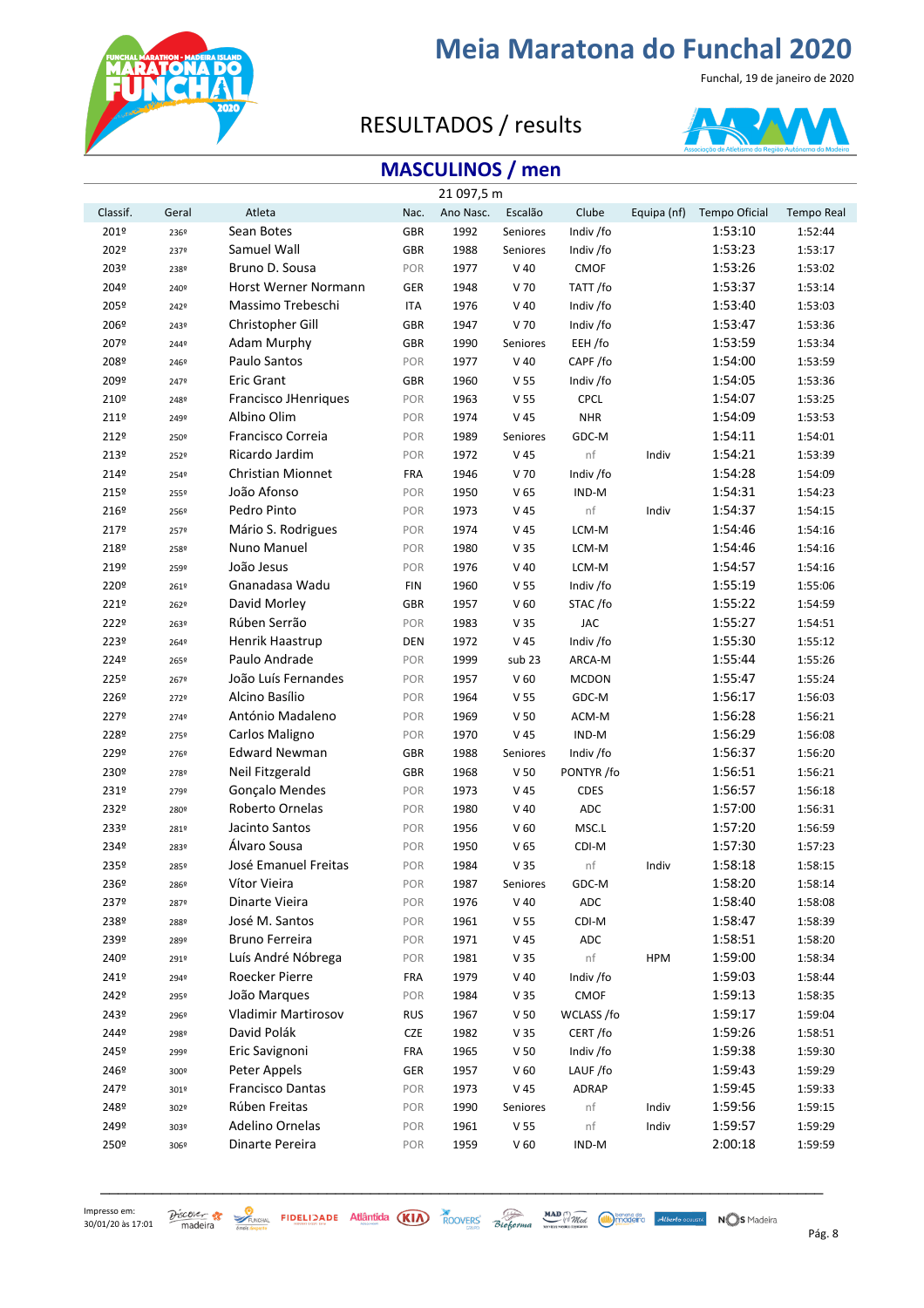

Funchal, 19 de janeiro de 2020

### RESULTADOS / results



### **MASCULINOS / men**

|          |       |                       |            | 21 097,5 m |                 |              |             |               |                   |
|----------|-------|-----------------------|------------|------------|-----------------|--------------|-------------|---------------|-------------------|
| Classif. | Geral | Atleta                | Nac.       | Ano Nasc.  | Escalão         | Clube        | Equipa (nf) | Tempo Oficial | <b>Tempo Real</b> |
| 251º     | 308º  | Robin Cassell         | <b>GBR</b> | 1960       | V <sub>60</sub> | Indiv /fo    |             | 2:00:27       | 2:00:27           |
| 252º     | 311º  | Marco P. Freitas      | POR        | 1971       | V 45            | CSJG         |             | 2:00:45       | 2:00:14           |
| 253º     | 312º  | Kev Burnitt           | <b>GBR</b> | 1957       | V <sub>60</sub> | Indiv /fo    |             | 2:00:57       | 2:00:38           |
| 254º     | 313º  | Gilberto Freitas      | POR        | 1961       | V <sub>55</sub> | VIP-RC       |             | 2:01:03       | 2:01:01           |
| 255º     | 3149  | José Sardinha         | POR        | 1964       | V <sub>55</sub> | PT-MEO       |             | 2:01:08       | 2:00:44           |
| 256º     | 315º  | Paulo Monteiro        | POR        | 1973       | V 45            | CFA-M        |             | 2:01:21       | 2:01:07           |
| 2579     | 3169  | Adam Dahak            | <b>MAR</b> | 1988       | Seniores        | Indiv /fo    |             | 2:01:47       | 2:01:07           |
| 258º     | 319º  | Abel Ferreira         | POR        | 1965       | V <sub>50</sub> | Indiv /fo    |             | 2:02:00       | 2:01:54           |
| 259º     | 320º  | João Abreu            | POR        | 1998       | sub 23          | nf           | Indiv       | 2:02:02       | 2:01:54           |
| 260º     | 322º  | C.J. Licari           | <b>USA</b> | 1999       | sub 23          | Indiv /fo    |             | 2:02:12       | 2:01:55           |
| 261º     | 3249  | Martin Burkhardt      | GER        | 1960       | V 55            | LAUF/fo      |             | 2:02:40       | 2:02:23           |
| 262º     | 3279  | Hugo Cró              | POR        | 1980       | V 35            | ADRAP        |             | 2:02:52       | 2:02:23           |
| 263º     | 3289  | <b>Miguel Neiva</b>   | POR        | 1985       | Seniores        | ADC          |             | 2:02:52       | 2:02:18           |
| 264º     | 329º  | Dick Janson           | <b>NED</b> | 1967       | V <sub>50</sub> | Indiv /fo    |             | 2:02:55       | 2:02:20           |
| 265º     | 330º  | Francisco Lopes       | POR        | 1969       | V <sub>50</sub> | Indiv /fo    |             | 2:03:15       | 2:02:50           |
| 266º     | 331º  | Rudy Lagaude          | <b>FRA</b> | 1985       | Seniores        | Indiv /fo    |             | 2:03:27       | 2:03:05           |
| 267º     | 332º  | Mark Barrow           | <b>GBR</b> | 1972       | V <sub>45</sub> | Indiv /fo    |             | 2:03:32       | 2:02:56           |
| 268º     | 3339  | Uwe Bung              | GER        | 1974       | V 45            | Indiv /fo    |             | 2:03:35       | 2:02:56           |
| 269º     | 3349  | Kay-Uwe Lohmann       | GER        | 1968       | V <sub>50</sub> | LAUF/fo      |             | 2:03:49       | 2:03:35           |
| 270º     | 3379  | José Pereira          | POR        | 1955       | V <sub>60</sub> | <b>MCDON</b> |             | 2:04:02       | 2:03:27           |
| 2719     | 339º  | Daniel Bell           | <b>GBR</b> | 1973       | V 45            | FAR /fo      |             | 2:04:32       | 2:04:12           |
| 2729     | 3419  | Rui Gouveia           | POR        | 1973       | V <sub>45</sub> | LCM-M        |             | 2:04:40       | 2:04:31           |
| 273º     | 345°  | Pedro Ideia           | POR        | 1989       | Seniores        | CNF-SÉ       | AQUAGYM     | 2:05:07       | 2:04:28           |
| 2749     | 3469  | <b>Duarte Martins</b> | POR        | 1983       | V <sub>35</sub> | CNF-SÉ       | AQUAGYM     | 2:05:07       | 2:04:29           |
| 275º     | 3479  | Gittimama Grewal      | <b>GBR</b> | 1970       | V <sub>50</sub> | Indiv /fo    |             | 2:05:08       | 2:04:34           |
| 276º     | 3489  | Carlos Gomes          | POR        | 1961       | V <sub>55</sub> | Indiv /fo    |             | 2:05:13       | 2:04:39           |
| 2779     | 349º  | Alexander Branyik     | <b>CZE</b> | 1969       | V <sub>50</sub> | Indiv /fo    |             | 2:05:17       | 2:05:11           |
| 278º     | 350º  | Hans Ell              | GER        | 1969       | V <sub>50</sub> | BFR/fo       |             | 2:05:52       | 2:05:21           |
| 279º     | 351º  | <b>Thomas Grupp</b>   | GER        | 1972       | V 45            | BFR/fo       |             | 2:05:52       | 2:05:21           |
| 280º     | 352º  | Carlos Campos         | POR        | 1966       | V <sub>50</sub> | AFIS /fo     |             | 2:06:04       | 2:06:03           |
| 281º     | 3549  | <b>Manuel Ramos</b>   | POR        | 1942       | V 70            | AFIS /fo     |             | 2:06:04       | 2:06:04           |
| 282º     | 358º  | Rui Agrião            | POR        | 1993       | Seniores        | CLIS /fo     |             | 2:07:01       | 2:06:39           |
| 283º     | 359º  | Agostinho Fernandes   | POR        | 1955       | V <sub>60</sub> | SCM-M        |             | 2:07:01       | 2:06:54           |
| 2849     | 360º  | André Barreto         | POR        | 1987       | Seniores        | nf           | Indiv       | 2:07:09       | 2:06:40           |
| 285º     | 363º  | Daniel Ohde           | GER        | 1988       | Seniores        | Indiv /fo    |             | 2:07:50       | 2:07:15           |
| 286º     | 3649  | Tiago Coelho          | POR        | 1989       | Seniores        | nf           | SANTANDER   | 2:07:55       | 2:07:28           |
| 2879     | 367º  | Nuno M. Silva         | POR        | 1979       | $V$ 40          | ARCA-M       |             | 2:09:07       | 2:08:35           |
| 288º     | 370º  | <b>Manuel Boas</b>    | POR        | 1965       | V <sub>50</sub> | nf           | Indiv       | 2:09:35       | 2:09:12           |
| 289º     | 3719  | Jeremy Brayshaw       | <b>GBR</b> | 1946       | V 70            | TOTAC/fo     |             | 2:09:39       | 2:09:25           |
| 290º     | 373º  | Jan Jara              | <b>CZE</b> | 1970       | V 45            | Indiv /fo    |             | 2:09:59       | 2:09:30           |
| 291º     | 3759  | Abílio Sousa          | #N/A       | 1989       | Seniores        | ADC          |             | 2:10:14       | 2:09:40           |
| 292º     | 3769  | Segurra Fabrice       | FRA        | 1976       | $V$ 40          | Indiv /fo    |             | 2:10:26       | 2:10:04           |
| 293º     | 3779  | Adler Pereira         | POR        | 1963       | V <sub>55</sub> | ADRAP        |             | 2:10:27       | 2:10:19           |
| 294º     | 3789  | Eric Saintvoirin      | <b>FRA</b> | 1965       | V <sub>50</sub> | SUN /fo      |             | 2:11:01       | 2:10:35           |
| 295º     | 379º  | Mike Escórcio         | POR        | 1984       | V <sub>35</sub> | CDI-M        |             | 2:11:10       | 2:10:58           |
| 296º     | 380º  | Horácio Rodrigues     | POR        | 1961       | V <sub>55</sub> | GDC-M        |             | 2:11:11       | 2:11:04           |
| 297º     | 381º  | Zoltan Somorjai       | <b>HUN</b> | 1971       | V 45            | Indiv /fo    |             | 2:11:14       | 2:11:02           |
| 298º     | 383º  | Décio Santos          | POR        | 1976       | $V$ 40          | IND-M        |             | 2:11:41       | 2:11:34           |
| 299º     | 385º  | Simon Crocker-White   | <b>GBR</b> | 1961       | V <sub>55</sub> | Indiv /fo    |             | 2:11:59       | 2:11:21           |
| 300º     | 386º  | James Humphreys       | AUS        | 1993       | Seniores        | Indiv /fo    |             | 2:12:06       | 2:11:58           |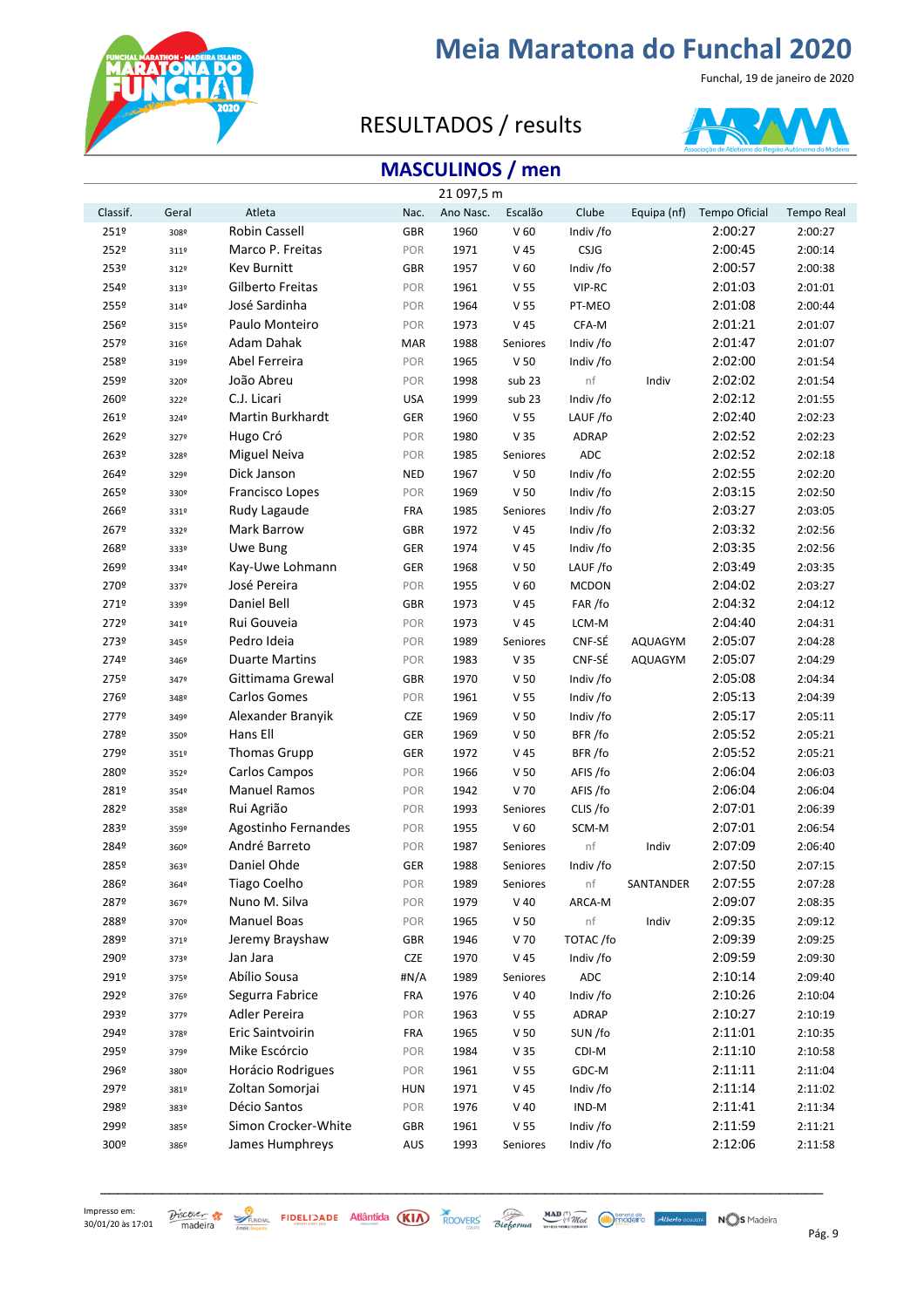

Funchal, 19 de janeiro de 2020

### RESULTADOS / results



### **MASCULINOS / men**

|          |       |                          |            | 21 097,5 m |                 |              |             |                      |                   |
|----------|-------|--------------------------|------------|------------|-----------------|--------------|-------------|----------------------|-------------------|
| Classif. | Geral | Atleta                   | Nac.       | Ano Nasc.  | Escalão         | Clube        | Equipa (nf) | <b>Tempo Oficial</b> | <b>Tempo Real</b> |
| 301º     | 390º  | Nuno Maciel              | POR        | 1975       | $V$ 40          | nf           | Indiv       | 2:12:46              | 2:12:09           |
| 302º     | 391º  | Matti Vainikainen        | <b>FIN</b> | 1965       | V <sub>50</sub> | Indiv /fo    |             | 2:12:52              | 2:12:25           |
| 303º     | 393º  | <b>Bernd Schuster</b>    | GER        | 1956       | V <sub>60</sub> | Indiv /fo    |             | 2:13:25              | 2:12:52           |
| 304º     | 398º  | Elias Garcia Goma        | <b>ESP</b> | 1992       | Seniores        | Indiv /fo    |             | 2:13:48              | 2:13:19           |
| 305º     | 399º  | Pat Oleary               | IRL        | 1975       | $V$ 40          | Indiv /fo    |             | 2:13:49              | 2:13:09           |
| 306º     | 400º  | Paulo Santos             | POR        | 1964       | V <sub>55</sub> | ADC          |             | 2:14:01              | 2:13:28           |
| 307º     | 401º  | José Ferreira            | POR        | 1968       | V <sub>50</sub> | CAACM /fo    |             | 2:14:01              | 2:13:56           |
| 308º     | 402º  | <b>Gerhard Neidert</b>   | GER        | 1953       | V <sub>65</sub> | MTM /fo      |             | 2:14:03              | 2:13:49           |
| 309º     | 404º  | António Lima             | POR        | 1953       | V <sub>65</sub> | ADRAP        |             | 2:14:59              | 2:14:50           |
| 310º     | 405º  | Francisco Dias           | POR        | 1975       | $V$ 40          | CDRP-M       |             | 2:14:59              | 2:14:55           |
| 311º     | 408º  | <b>Bruno Lima</b>        | POR        | 1978       | $V$ 40          | nf           | Indiv       | 2:16:06              | 2:15:32           |
| 312º     | 409º  | Jerome Barraud           | SUI        | 1973       | V 45            | Indiv /fo    |             | 2:16:08              | 2:15:31           |
| 313º     | 410º  | Malcolm Breeze           | <b>GBR</b> | 1956       | V <sub>60</sub> | Indiv /fo    |             | 2:16:28              | 2:15:47           |
| 3149     | 412º  | Rafael Pinto             | POR        | 1991       | Seniores        | Indiv /fo    |             | 2:16:54              | 2:16:43           |
| 315º     | 413º  | Jared Lacertosa          | <b>USA</b> | 1988       | Seniores        | Indiv /fo    |             | 2:17:08              | 2:16:31           |
| 316º     | 4149  | Carlos A. Sousa          | POR        | 1958       | V <sub>60</sub> | nf           | Indiv       | 2:17:43              | 2:17:38           |
| 3179     | 4189  | Ismo Sola                | <b>FIN</b> | 1952       | V <sub>65</sub> | Indiv /fo    |             | 2:18:36              | 2:18:09           |
| 318º     | 420º  | Nélio Pinto              | POR        | 1968       | V <sub>50</sub> | nf           | <b>BRP</b>  | 2:18:55              | 2:18:13           |
| 319º     | 4219  | Csaba Tuncsik            | Hun        | 1977       | $V$ 40          | HAJT /fo     |             | 2:18:58              | 2:18:42           |
| 320º     | 4249  | lan Coggan               | <b>GBR</b> | 1966       | V <sub>50</sub> | HORNH/fo     |             | 2:19:26              | 2:18:48           |
| 321º     | 4269  | Marcel Zeder             | GER        | 1995       | Seniores        | Indiv /fo    |             | 2:19:45              | 2:19:34           |
| 322º     | 429º  | <b>Andrew Potter</b>     | <b>GBR</b> | 1961       | V <sub>55</sub> | STAMS /fo    |             | 2:20:17              | 2:19:52           |
| 323º     | 431º  | Karl Heinz Ploch         | GER        | 1955       | V <sub>60</sub> | MTM /fo      |             | 2:20:37              | 2:20:17           |
| 324º     | 435º  | <b>Edward Hammond</b>    | <b>USA</b> | 1984       | V <sub>35</sub> | Indiv /fo    |             | 2:21:35              | 2:21:16           |
| 325º     | 439º  | Marc Van Der Kammen      | <b>NED</b> | 1967       | V <sub>50</sub> | Indiv /fo    |             | 2:22:22              | 2:22:02           |
| 326º     | 4449  | António Rodrigues        | POR        | 1975       | $V$ 40          | nf           | Indiv       | 2:23:05              | 2:22:44           |
| 3279     | 445°  | <b>Emanuel Moura</b>     | POR        | 1962       | V <sub>55</sub> | IND-M        |             | 2:23:29              | 2:23:23           |
| 328º     | 4469  | Henk Van Den Oord        | <b>NED</b> | 1953       | V <sub>65</sub> | Indiv /fo    |             | 2:23:55              | 2:23:28           |
| 329º     | 4479  | Johan Pijnenburg         | <b>NED</b> | 1952       | V <sub>65</sub> | Indiv /fo    |             | 2:23:55              | 2:23:29           |
| 330º     | 4489  | Dirk Münch               | GER        | 1972       | V 45            | Indiv /fo    |             | 2:24:19              | 2:23:54           |
| 331º     | 450º  | Marco P. Rodrigues       | POR        | 1982       | V 35            | <b>ADRAP</b> |             | 2:24:49              | 2:24:16           |
| 332º     | 452º  | Claudio Goncalves        | POR        | 1988       | Seniores        | Indiv /fo    |             | 2:26:40              | 2:26:17           |
| 333º     | 453º  | Alan Andrews             | <b>GBR</b> | 1980       | V <sub>35</sub> | Indiv /fo    |             | 2:27:24              | 2:26:43           |
| 3349     | 4549  | Veijo Tolonen            | <b>FIN</b> | 1953       | V <sub>65</sub> | RRR/fo       |             | 2:27:39              | 2:27:11           |
| 335º     | 458º  | Hélder Silva             | POR        | 1983       | V <sub>35</sub> | LAZ /fo      |             | 2:29:35              | 2:29:04           |
| 336º     | 460º  | Carlos Costa             | POR        | 1971       | V 45            | nf           | 24/7 FIT    | 2:31:20              | 2:31:02           |
| 3379     | 466º  | Emidio Pistilli          | <b>ITA</b> | 1956       | V <sub>60</sub> | TRAVM /fo    |             | 2:35:57              | 2:35:35           |
| 338º     | 468º  | Andrew Kesingland        | <b>GBR</b> | 1964       | V <sub>55</sub> | Indiv /fo    |             | 2:36:32              | 2:35:59           |
| 339º     | 4719  | <b>Erhard Filtenborg</b> | DEN        | 1939       | V 70            | 100MC/fo     |             | 2:40:34              | 2:39:57           |
| 340º     | 4749  | Élvio T. Silva           | POR        | 1951       | V <sub>65</sub> | CDI-M        |             | 2:43:16              | 2:42:53           |
| 341º     | 475º  | Ray Hartung              | GER        | 1962       | V <sub>55</sub> | SCHS /fo     |             | 2:44:02              | 2:43:47           |
| 342º     | 4769  | Maurice Whiteley         | <b>GBR</b> | 1950       | V <sub>65</sub> | Indiv /fo    |             | 2:46:02              | 2:45:19           |
| 343º     | 4789  | Guy Gendrau              | <b>FRA</b> | 1948       | V 70            | SUN /fo      |             | 2:47:10              | 2:46:43           |
| 3449     | 481º  | Pierre Marcoux           | CAN        | 1958       | V <sub>60</sub> | Indiv /fo    |             | 2:48:50              | 2:48:12           |
| 9999º    | 4849  | José Abreu               | POR        | 1979       | $V$ 40          | <b>ADRAP</b> |             | <b>DNF</b>           |                   |
| 9999º    | 485º  | Marco Brás               | POR        | 1974       | V 45            | CAFH         |             | <b>DNF</b>           |                   |
| 9999º    | 4869  | José Ornelas             | POR        | 1963       | V <sub>55</sub> | nf           | Indiv       | <b>DNF</b>           |                   |
| 9999º    | 4879  | Michał Lutek             | POL        | 1994       | Seniores        | Indiv /fo    |             | <b>DNF</b>           |                   |
| 9999º    | 489º  | Tapani Larimo            | <b>FIN</b> | 1950       | V <sub>65</sub> | Indiv /fo    |             | <b>DNF</b>           |                   |
| 9999º    | 490º  | Stephane Driusso         | <b>FRA</b> | 1972       | V 45            | SUN /fo      |             | <b>DNF</b>           |                   |

\_\_\_\_\_\_\_\_\_\_\_\_\_\_\_\_\_\_\_\_\_\_\_\_\_\_\_\_\_\_\_\_\_\_\_\_\_\_\_\_\_\_\_\_\_\_\_\_\_\_\_\_\_\_\_\_\_\_\_\_\_\_\_\_\_\_\_\_\_\_\_\_\_\_\_\_\_\_\_\_\_\_\_

 $\frac{\partial$  *P*ág. Statistics **Statistics FIDELIDADE** Atlântida (KIA) ROOVERS Bioforma *MAD MAD Mad Made College Atlanto ocuusta* NOS Madeira Pág. 10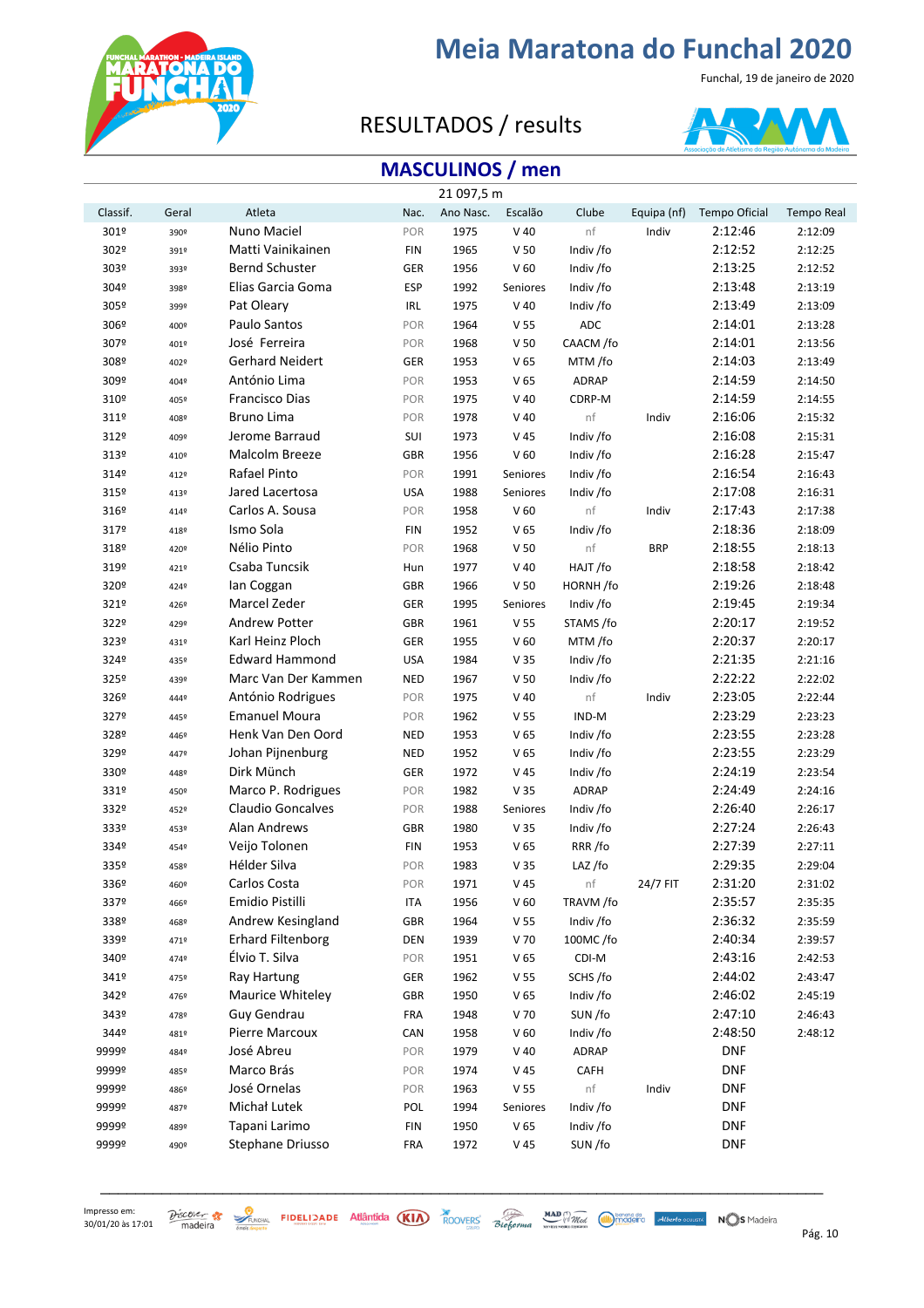

Funchal, 19 de janeiro de 2020

### RESULTADOS / results



### **MASCULINOS / men**

| 21 097,5 m |       |                         |            |           |                 |              |             |                      |            |
|------------|-------|-------------------------|------------|-----------|-----------------|--------------|-------------|----------------------|------------|
| Classif.   | Geral | Atleta                  | Nac.       | Ano Nasc. | Escalão         | Clube        | Equipa (nf) | <b>Tempo Oficial</b> | Tempo Real |
| 9999º      | 4919  | Marcin Pijanowski       | <b>POL</b> | 1989      | Seniores        | Indiv /fo    |             | <b>DNF</b>           |            |
| 9999º      | 494º  | Pedro Castro            | POR        | 1982      | V <sub>35</sub> | nf           | <b>ECM</b>  | <b>DNF</b>           |            |
| 9999º      | 495º  | Rafa Rodrigues          | POR        | 1972      | V <sub>45</sub> | <b>ADRAP</b> |             | <b>DNF</b>           |            |
| 9999º      | 496º  | <b>Manuel Fernandes</b> | POR        | 1992      | Seniores        | <b>GDE</b>   |             | <b>DNF</b>           |            |
| 9999º      | 4979  | <b>Filipe Faria</b>     | POR        | 1973      | V <sub>45</sub> | <b>MCDON</b> |             | <b>DSQ</b>           | r.9        |
| 9999º      | 498º  | Klock Ralf              | <b>GER</b> | 1957      | V <sub>60</sub> | Indiv /fo    |             | <b>DSQ</b>           | r.9        |
| 9999º      | 500º  | Dirk Weber              | <b>GER</b> | 1969      | V <sub>50</sub> | SCHS /fo     |             | <b>DSQ</b>           | r.9        |
| 9999º      | 501º  | Francisco Joaquim       | POR        | 1951      | V <sub>65</sub> | Indiv /fo    |             | <b>DSQ</b>           | r.9        |
| 9999º      | 502º  | Gilberto Goncalves      | POR        | 1948      | V <sub>70</sub> | CAAB /fo     |             | <b>DSQ</b>           | r.9        |
| 9999º      | 503º  | Michael Taylor          | <b>GBR</b> | 1965      | V <sub>50</sub> | Indiv /fo    |             | <b>DSQ</b>           | r.9        |



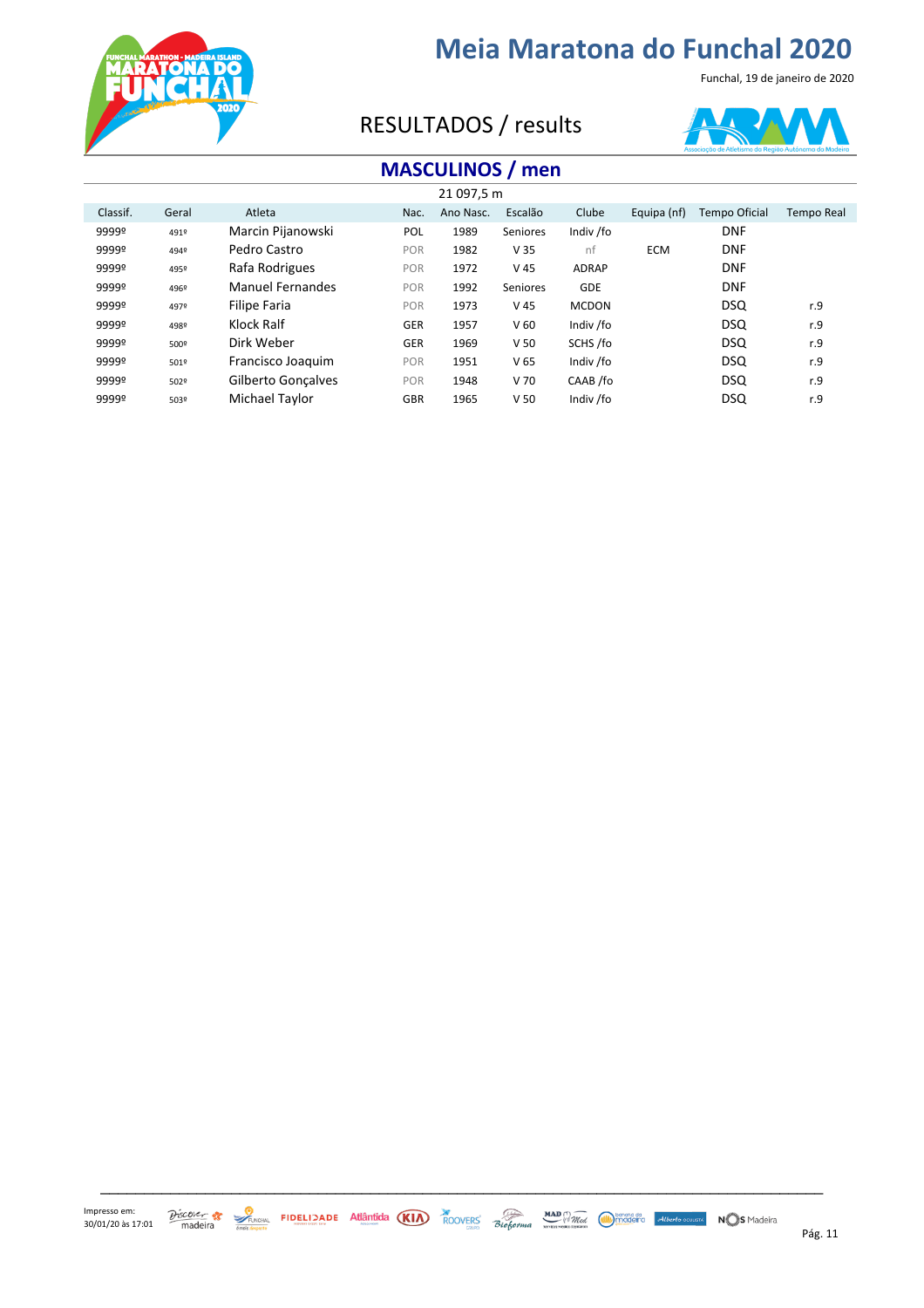

#### Funchal, 19 de janeiro de 2020



#### PARTICIPAÇÃO / participants

|               | Participantes por Clube / Runners by Team                              |            | F/W | M/M            | Total        |
|---------------|------------------------------------------------------------------------|------------|-----|----------------|--------------|
| $100MC$ /fo   | 100 Marathon Club                                                      |            |     | 1              | 1            |
| ACM-M         | Associação Cristã da Mocidade da Madeira / Team Aventura Trail         | Madeira    |     | 5              | 5            |
| ADC           | Associação Desportiva Amigos do Costume                                | Madeira    | 2   | 9              | 11           |
| ADCSAS        | Associação Desportiva e Cultural de Santo António da Serra             | Madeira    |     | 2              | $\mathbf{2}$ |
| ADRAP         | Associação Desportiva e Recreativa de Água de Pena                     | Madeira    | 2   | 9              | 11           |
| AFIS /fo      | Atletas de Fim de Semana /OVAR                                         | POR        | 1   | 4              | 5            |
| AJS           | Associação Cultural e Desportiva do Jardim da Serra                    | Madeira    | 1   | 3              | 4            |
| AKBLW /fo     | AKB Lidzbark Warminski                                                 | POL        |     | 1              | 1            |
| APF/fo        | Atletique Portugais de Fribourg                                        | <b>POR</b> | 1   |                | 1            |
| ARCA-M        | Associação Recreativa e Cultural da Ajuda                              | Madeira    | 2   | 3              | 5            |
| ARR/fo        | Ackworth Road Runners                                                  | <b>GBR</b> | 1   |                | 1            |
| ASMT/fo       | Atletica San Martino T.                                                | ITA        |     | 1              | 1            |
| ASSLF/fo      | Ajvir Singh Sandhu Leadership Foundation                               | GBR        |     | $\mathbf 1$    | 1            |
| BAC/fo        | Beja Atlético Clube                                                    | POR        |     | 1              | 1            |
| BFR/fo        | <b>Black Forest Runners</b>                                            | <b>GER</b> |     | $\overline{2}$ | 2            |
| BVR /fo       | <b>Bovey Valley Runners</b>                                            | GBR        | 1   | $\mathbf 1$    | 2            |
| CAAB /fo      | Clube de Atletismo Amigos de Belém                                     | POR        |     | 1              | 1            |
| CAACM /fo     | Clube Desportivo da ACM                                                | POR        | 3   | $\overline{2}$ | 5            |
| CAC/fo        | Cleethorpes AC                                                         | GBR        |     | 1              | 1            |
| <b>CAFH</b>   | Clube de Atletismo do Funchal                                          | Madeira    | 2   | 6              | 8            |
| CAMAD         | Clube Aventura da Madeira                                              | Madeira    | 1   |                | 1            |
| CAPF/fo       | Club Atlhètique portuguais de Fribourg CH                              | SUI        | 1   | 4              | 5            |
| <b>CCDCMF</b> | Centro Cultural e Desportivo da Câmara Municipal do Funchal            | Madeira    |     | 2              | $\mathbf{z}$ |
| <b>CCDTHF</b> | Centro de Cultura e Desporto dos Trabalhadores dos Horários do Funchal | Madeira    | 2   | 3              | 5            |
| <b>CDES</b>   | Clube Desportivo Escola Santana                                        | Madeira    | 3   | 10             | 13           |
| CDI-M         | Clube Desportivo Infante D. Henrique                                   | Madeira    | 4   | 13             | 17           |
| <b>CDMS</b>   | Clube Desportivo Mar e Serra                                           | Madeira    |     | 1              | 1            |
| CDRP-M        | Clube Desportivo e Recreativo dos Prazeres                             | Madeira    |     | $\mathbf{2}$   | 2            |
| CEE-M         | Clube Escola do Estreito - Madeira                                     | Madeira    |     | 3              | 3            |
| <b>CEOL</b>   | Clube Escola O Liceu                                                   | Madeira    |     | 1              | 1            |
| CERT/fo       | Čertíci                                                                | <b>CZE</b> | 1   | 1              | 2            |
| CFA-M         | Clube Futebol Andorinha                                                | Madeira    | 2   | $\mathbf{2}$   | 4            |
| <b>CFCARV</b> | Clube Futebol Carvalheiro                                              | Madeira    |     | $\mathbf{2}$   | 2            |
| CKC           | Clube Karate Caniço - TFALCON Madeira                                  | Madeira    |     | 3              | 3            |
| CLIS /fo      | Correr Lisboa                                                          | <b>POR</b> |     | 1              | 1            |
| CMOF          | Clube de Montanha do Funchal                                           | Madeira    |     | 7              | 11           |
| CNF-SÉ        | Clube Naval do Funchal / Óptica da Sé                                  | Madeira    |     | 5              | 5            |
| <b>CNSV</b>   | Clube Naval de São Vicente                                             | Madeira    | 1   | 5              | 6            |
| CPC-M         | Casa do Povo da Camacha                                                | Madeira    |     | 2              | 2            |
| <b>CPCL</b>   | Casa do Povo de Câmara de Lobos                                        | Madeira    |     | 2              | 2            |
| <b>CPPM</b>   | Casa do Povo de Porto Moniz                                            | Madeira    |     | 1              | 1            |
| <b>CSJG</b>   | Clube Sport Juventude de Gaula - Madeira                               | Madeira    |     | 2              | 2            |
| <b>CSM</b>    | Club Sport Marítimo                                                    | Madeira    |     | 1              | 1            |
| DJKSH /fo     | DJK Jung Siegfried Herzogenrath                                        | GER        | 1   |                | 1            |
| DRR/fo        | Dewsbury Road Runners                                                  | GBR        |     | 1              | 1            |
| EEH /fo       | Epsom & Ewell Harriers                                                 | GBR        | 4   | 4              | 8            |
| EESTIM /fo    | Eesti Maaülikool                                                       | EST        | 1   |                | 1            |
| EYR /fo       | Enjoy Your Run                                                         | FRA        | 1   |                | 1            |
| FAR /fo       | Find A Race                                                            | GBR        |     | 1              | 1            |
|               |                                                                        |            |     |                |              |

Impresso em: 



\_\_\_\_\_\_\_\_\_\_\_\_\_\_\_\_\_\_\_\_\_\_\_\_\_\_\_\_\_\_\_\_\_\_\_\_\_\_\_\_\_\_\_\_\_\_\_\_\_\_\_\_\_\_\_\_\_\_\_\_\_\_\_\_\_\_\_\_\_\_\_\_\_\_\_\_\_\_\_\_\_\_\_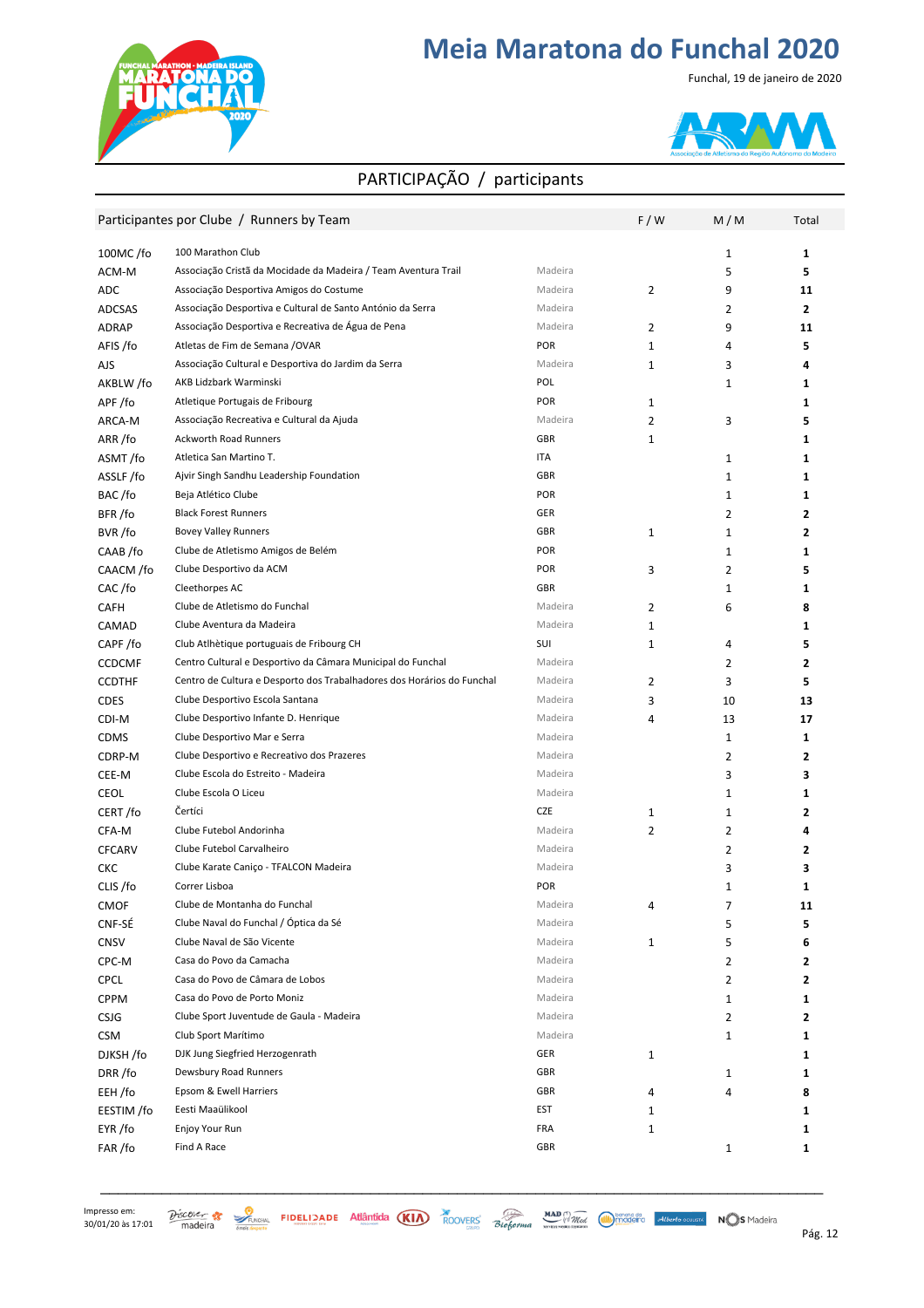

Funchal, 19 de janeiro de 2020



| FSRC/fo      | Fraser Street Running Club                            | CAN        | 1              | 1              | $\overline{2}$ |
|--------------|-------------------------------------------------------|------------|----------------|----------------|----------------|
| GDC-M        | Grupo Desportivo das Corticeiras                      | Madeira    | 3              | 14             | 17             |
| GDE          | Grupo Desportivo do Estreito                          | Madeira    |                | $\overline{2}$ | 2              |
| GEP /fo      | Gepard                                                | <b>RUS</b> | 1              |                | 1              |
| <b>GRCC</b>  | Grupo Recreativo Cruzado Canicense                    | Madeira    | $\mathbf{1}$   |                | 1              |
| GRFB/fo      | GRF Benedita Atletismo                                | <b>POR</b> |                | 1              | 1              |
| GSMF/fo      | <b>GS Maiano Fiesole</b>                              | ITA        |                | $\mathbf 1$    | 1              |
| HAJT/fo      | Hajcsár team                                          | Hun        | $\mathbf{1}$   | $\mathbf 1$    | 2              |
| HORNH/fo     | Hornsea Harriers                                      | GBR        | $\mathbf{1}$   | 1              | 2              |
| IND-M        | Individual - Madeira                                  | Madeira    | $1\,$          | 6              | 7              |
| Indiv /fo    | Individual filiado noutra associação / federação      |            | 55             | 92             | 147            |
| JAC          | Juventude Atlântico Clube                             | Madeira    |                | 3              | 3              |
| JOBRA /fo    | JOBRA-Associação Jovens da Branca                     | <b>POR</b> | 1              |                | 1              |
| KTJRS/fo     | KRS TKKF Jastrzab Ruda Slaska                         | POL        |                | 1              | 1              |
| LAUF/fo      | Laufreisen.de                                         | GER        | 3              | 5              | 8              |
| LAZ/fo       | LA Zinco                                              | <b>POR</b> |                | 1              | 1              |
| LCM-M        | Ludens Clube de Machico                               | Madeira    |                | 4              |                |
|              |                                                       |            | 1              |                | 5              |
| LFVO /fo     | Lfv Oberholz                                          | GER        | 1              |                | 1              |
| MACH/fo      | Macclesfield Harriers                                 | GBR        | 1              |                | 1              |
| MARK/fo      | Maratona Klubs                                        | LAT        |                | 1              | 1              |
| <b>MCDON</b> | McDonald's                                            | Madeira    |                | 7              | 7              |
| MSC.L        | MSC Seguros, Lda.                                     | Madeira    |                | 4              | 4              |
| MTM /fo      | MT Melsungen                                          | GER        |                | 2              | 2              |
| MTT          | Madeira Trail Team                                    | Madeira    | 1              | 2              | 3              |
| <b>NHR</b>   | Nature High Running                                   | Madeira    |                | 3              | 3              |
| PNIS /fo     | Planeta Nisko                                         | POL        | 1              |                | 1              |
| PONTYR /fo   | Pontypridd Roadents                                   | GBR        |                | 1              | 1              |
| PT-MEO       | Clube Portugal Telecom - Madeira                      | Madeira    |                | $\mathbf 1$    | 1              |
| R-TRM        | Rodoeste - Transportadora Rodoviária da Madeira, Lda. | Madeira    |                | $\mathbf{1}$   | 1              |
| RCC/fo       | Running Concept - Coaching                            | BEL        |                | $\mathbf{1}$   | 1              |
| RFT/fo       | <b>Running For Time</b>                               | GBR        | 1              | $\mathbf{1}$   | 2              |
| RJOG /fo     | Reading Joggers                                       | GBR        |                | 1              | 1              |
| RRR/fo       | Rauhalahti Road Runners                               | FIN        | 1              | $\mathbf{1}$   | 2              |
| SALFH /fo    | Salford Harriers                                      | GBR        |                | 1              | 1              |
| SCHS/fo      | Schulz Sportreisen                                    | GER        | 1              | 2              | 3              |
| SCM-M        | Sporting Clube da Madeira                             | Madeira    | $\overline{2}$ | 3              | 5              |
| SLAM /fo     | Slagelse Motionsklub                                  | DEN        | ı              |                | 1              |
| SLH/fo       | South London Harriers                                 | GBR        |                | 1              | 1              |
| STAC/fo      | Saint Theresa'S Athletic Club                         | GBR        | 2              | $\mathbf 1$    | 3              |
| STAMS /fo    | <b>Stamford Striders</b>                              | GBR        |                | 1              | 1              |
| SUN /fo      | Sundgo2                                               | FRA        | 7              | 6              | 13             |
| TATT/fo      | Tv Attendorn Tri-Time                                 | GER        |                | 1              | 1              |
| TBARB/fo     | Team Barbariga                                        | CRO        |                | 1              | 1              |
| TOTAC/fo     | TotleyAC                                              | GBR        | 1              | 1              | 2              |
| TRAVM /fo    | <b>Travel Marathon</b>                                | ITA        |                | 2              | 2              |
| TSTRA/fo     | The Stragglers                                        | IRL        | 1              |                | 1              |
| VALOUR       | Valour Futebol Clube - ACRD do Rosário                | Madeira    | $\overline{2}$ |                | 2              |
| VIP-RC       | Vip RC                                                | Madeira    | 3              | 12             | 15             |
| WCLASS /fo   | <b>World Class</b>                                    | RUS        |                | $\mathbf{1}$   | 1              |
| WRC/fo       | <b>Wilmslow Running Club</b>                          | GBR        |                | $\mathbf 1$    | 1              |

#### PARTICIPAÇÃO / participants



 $30/01/20$  às  $17:01$  madeira  $\frac{30}{2}$  reaction  $\frac{30}{2}$  reaction  $\frac{30}{2}$  reaction  $\frac{30}{2}$  reaction  $\frac{30}{2}$  reaction  $\frac{30}{2}$  reaction  $\frac{30}{2}$  reaction  $\frac{30}{2}$  reaction  $\frac{30}{2}$  reaction  $\frac{30}{2}$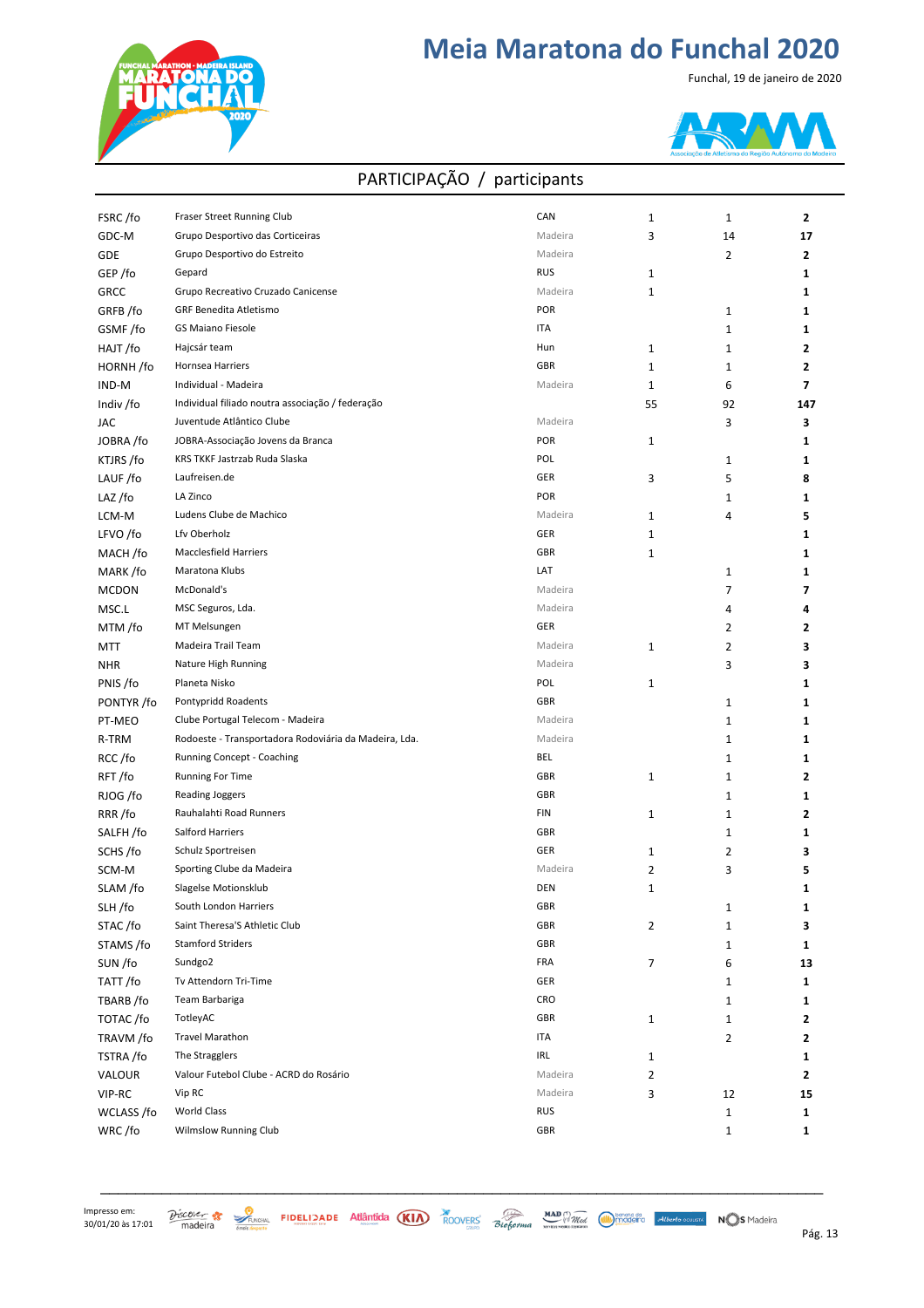

Funchal, 19 de janeiro de 2020



#### PARTICIPAÇÃO / participants

|                   |                                                      |                | Participantes por Equipas Não Filiadas / Runners by Team (not affiliated) |                    | F / W                      | M/M                                                     | Total             |
|-------------------|------------------------------------------------------|----------------|---------------------------------------------------------------------------|--------------------|----------------------------|---------------------------------------------------------|-------------------|
| AQUAGYM           | Aquagym                                              |                |                                                                           | Madeira            | $\mathbf 1$                | 3                                                       | 4                 |
| <b>BRP</b>        | <b>Belmond Reid's Palace</b>                         |                |                                                                           | Madeira            |                            | $\mathbf{1}$                                            | 1                 |
| <b>CEL</b>        | Clube Escola da Levada                               |                |                                                                           | Madeira            | $\mathbf 1$                |                                                         | $\mathbf 1$       |
| <b>CRF</b>        | <b>CRF Running Team</b>                              |                |                                                                           | Madeira            |                            | $1\,$                                                   | $\mathbf 1$       |
| ECM               | Empresa de Cervejas da Madeira                       |                |                                                                           | Madeira            | $\mathbf 1$                | $\mathbf 1$                                             | $\mathbf{2}$      |
| <b>HPM</b>        | Hospital Privado da Madeira                          |                |                                                                           | Madeira            |                            | $\mathbf{1}$                                            | $\mathbf{1}$      |
| Indiv             | Atleta Individual - não filiados                     |                |                                                                           | Madeira            | $\overline{2}$             | 23                                                      | 25                |
| LEVT              | Levada Team                                          |                |                                                                           | Madeira            | $\mathbf 1$                |                                                         | $\mathbf{1}$      |
| <b>MFIT</b>       | Monumental Fitness Club<br>Equipa Porto Bay          |                |                                                                           | Madeira<br>Madeira |                            | $\mathbf{1}$                                            | $\mathbf 1$       |
| PBAY<br>SANTANDER | <b>Banco Santander</b>                               |                |                                                                           | Madeira            | $\mathbf 1$                | $\overline{2}$<br>$\overline{4}$                        | $\mathbf{2}$<br>5 |
|                   | Participantes por Nacionalidade / Runners by Country |                |                                                                           |                    |                            | Participantes por Escalão Etário / Runners by Age Group |                   |
| Nac.              | F                                                    | М              | Total                                                                     |                    | F                          | М                                                       | Total             |
| AUS               |                                                      | $\mathbf{1}$   | $\mathbf{1}$                                                              | Total              | 143                        | 360                                                     | 503               |
| <b>AUT</b>        | 2                                                    |                | $\mathbf{2}$                                                              |                    |                            |                                                         |                   |
| <b>BEL</b>        | $\mathbf 1$                                          | 3              | 4                                                                         | sub 23             | $\mathbf{1}$               | 4                                                       | 5                 |
| <b>BRA</b>        | $\mathbf 1$                                          |                | 1                                                                         | Seniores           | 24                         | 56                                                      | 80                |
| CAN               | 3                                                    | $\overline{2}$ | 5                                                                         | V <sub>35</sub>    | 21                         | 44                                                      | 65                |
| CRO               |                                                      | $\mathbf 1$    | 1                                                                         | $V$ 40             | 29                         | 62                                                      | 91                |
| <b>CZE</b>        | 6                                                    | 4              | 10                                                                        | V 45               | 27                         | 66                                                      | 93                |
| DEN               | 2                                                    | $\overline{2}$ | 4                                                                         | V <sub>50</sub>    | 17                         | 44                                                      | 61                |
| ESP               |                                                      | $\mathbf{1}$   | $\mathbf{1}$                                                              | V <sub>55</sub>    | 12                         | 40                                                      | 52                |
| EST               | 2                                                    | $\mathbf{1}$   | 3                                                                         | V <sub>60</sub>    | 3                          | 20                                                      | 23                |
| <b>FIN</b>        | $1\,$                                                | 6              | 7                                                                         | V <sub>65</sub>    | 7                          | 15                                                      | 22                |
| FRA               | 22                                                   | 17             | 39                                                                        | V 70               | 2                          | 9                                                       | 11                |
| <b>GBR</b>        | 17                                                   | 43             | 60                                                                        |                    |                            |                                                         |                   |
| GER               | 14                                                   | 21             | 35                                                                        |                    |                            |                                                         |                   |
| Hun               | 3                                                    | $\overline{2}$ | 5                                                                         |                    |                            |                                                         |                   |
| <b>IRL</b>        | 2                                                    | $\mathbf{1}$   | 3                                                                         |                    |                            |                                                         |                   |
| <b>ITA</b>        |                                                      | 6              | 6                                                                         |                    |                            |                                                         |                   |
| <b>JPN</b>        | $\mathbf{1}$                                         |                | $\mathbf{1}$                                                              |                    |                            |                                                         |                   |
| LAT               | $\mathbf 1$                                          | $\mathbf 1$    | $\mathbf{2}$                                                              |                    |                            | Legenda / Label                                         |                   |
| <b>MAR</b>        |                                                      | $\mathbf 1$    | $\mathbf{1}$                                                              | <b>DNS</b>         | não partiu / did not start |                                                         |                   |
| MAS               | $\mathbf 1$                                          |                | 1                                                                         | <b>DNF</b>         |                            | não concluiu / did not finish                           |                   |
|                   |                                                      |                |                                                                           |                    |                            |                                                         |                   |
| <b>MEX</b>        | $\mathbf 1$                                          |                | 1                                                                         | <b>DSQ</b>         |                            | desclassificado / disqualified                          |                   |
| <b>NED</b>        | $\overline{2}$                                       | 7              | 9                                                                         |                    |                            |                                                         |                   |
| PHI               | $\mathbf{1}$                                         |                | $\mathbf{1}$                                                              |                    |                            |                                                         |                   |
| POL               | 3                                                    | $\sqrt{5}$     | 8                                                                         |                    |                            |                                                         |                   |
| POR               | 55                                                   | 223            | 278                                                                       |                    |                            |                                                         |                   |
| ROU               |                                                      | $\mathbf 1$    | $\mathbf{1}$                                                              |                    |                            |                                                         |                   |
| <b>RUS</b>        | $\overline{2}$                                       | $\mathbf 1$    | 3                                                                         |                    |                            |                                                         |                   |
| SUI               |                                                      | $\overline{2}$ | 2                                                                         |                    |                            |                                                         |                   |
| SWE               |                                                      | $\mathbf{1}$   | $\mathbf{1}$                                                              |                    |                            |                                                         |                   |
| USA               | $\mathbf 1$                                          | 6              | $\overline{\mathbf{z}}$                                                   |                    |                            |                                                         |                   |

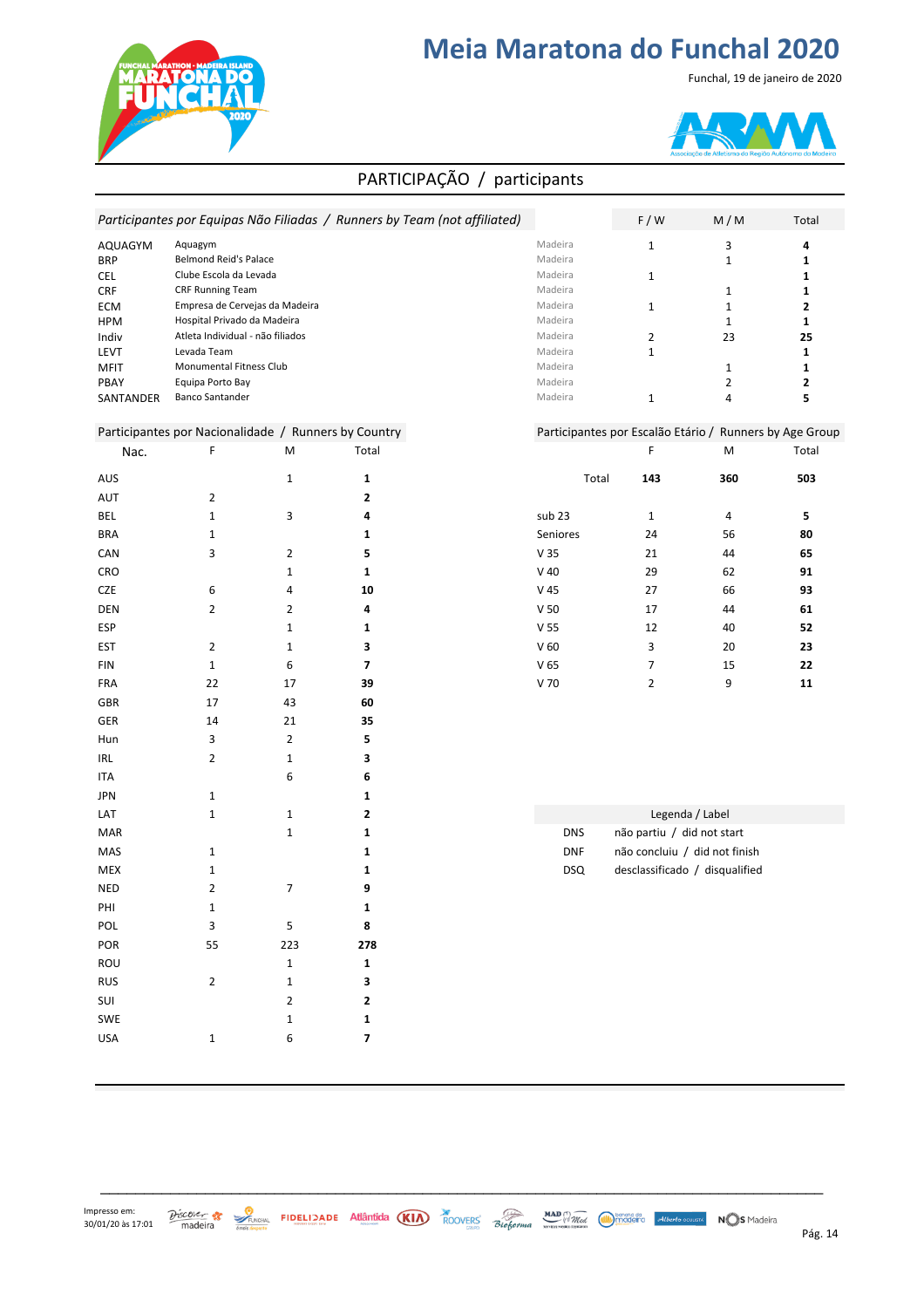

#### RESULTADOS POR ESCALÃO / results by age group



Funchal, 19 de janeiro de 2020

#### **FEMININOS / women**

| Classif.        | Geral/F         | Atleta                    | Nac.       | Ano Nasc. | Escalão           | Clube        | Equipa (nf) | <b>Tempo Oficial</b> | <b>Tempo Real</b> |
|-----------------|-----------------|---------------------------|------------|-----------|-------------------|--------------|-------------|----------------------|-------------------|
|                 |                 |                           |            | Juniores  |                   |              |             |                      |                   |
| 1 <sup>a</sup>  | 55ª             | Aline Butzerin            | <b>FRA</b> | 2002      | Juniores          | SUN/fo       |             | 2:00:03              | 1:59:37           |
|                 |                 |                           |            |           |                   |              |             |                      |                   |
|                 |                 |                           |            |           |                   |              |             |                      |                   |
|                 |                 |                           |            | $Sub-23$  |                   |              |             |                      |                   |
| 1 <sup>a</sup>  | 28ª             | Catarina Ferreira         | POR        | 1999      | sub <sub>23</sub> | JOBRA /fo    |             | 1:50:29              | 1:50:10           |
|                 |                 |                           |            |           |                   |              |             |                      |                   |
|                 |                 |                           |            |           |                   |              |             |                      |                   |
|                 |                 |                           |            | Seniores  |                   |              |             |                      |                   |
| 1 <sup>a</sup>  | 1 <sup>a</sup>  | Alena Rybkina             | <b>RUS</b> | 1988      | Seniores          | GEP /fo      |             | 1:27:25              | 1:27:24           |
| 2 <sup>a</sup>  | 6 <sup>a</sup>  | Shauna Griffin            | CAN        | 1993      | Seniores          | FSRC/fo      |             | 1:38:33              | 1:38:08           |
| 3ª              | 8 <sup>2</sup>  | Joana Pinto               | POR        | 1989      | Seniores          | <b>ADRAP</b> |             | 1:41:23              | 1:41:17           |
| 4 <sup>a</sup>  | 12 <sup>a</sup> | Chloe Sinclair            | <b>GBR</b> | 1985      | Seniores          | EEH /fo      |             | 1:44:03              | 1:43:38           |
| 5ª              | 20 <sup>a</sup> | Judit Varga               | Hun        | 1991      | Seniores          | Indiv /fo    |             | 1:47:06              | 1:46:56           |
| 6 <sup>a</sup>  | 22 <sup>a</sup> | Márcia Sumares            | POR        | 1985      | Seniores          | <b>ADC</b>   |             | 1:48:12              | 1:47:38           |
| 7ª              | 40ª             | Anne Delmarre             | FRA        | 1995      | Seniores          | Indiv /fo    |             | 1:54:26              | 1:53:57           |
| 8ª              | 41ª             | Tanja Rabus               | GER        | 1987      | Seniores          | Indiv /fo    |             | 1:55:02              | 1:54:46           |
| 9ª              | 42ª             | Andrea Gouveia            | POR        | 1988      | Seniores          | ARCA-M       |             | 1:55:44              | 1:55:27           |
| 10 <sup>a</sup> | 48ª             | Lenka Kacerova            | <b>CZE</b> | 1986      | Seniores          | Indiv /fo    |             | 1:56:45              | 1:56:19           |
| 11 <sup>a</sup> | 57ª             | Anna Piotrowska           | POL        | 1989      | Seniores          | Indiv /fo    |             | 2:00:22              | 1:59:55           |
| 12 <sup>a</sup> | 63ª             | Sara Afonseca             | POR        | 1993      | Seniores          | VIP-RC       |             | 2:02:32              | 2:02:23           |
| 13 <sup>a</sup> | 66ª             | Olivia Schmid             | AUT        | 1988      | Seniores          | Indiv /fo    |             | 2:03:49              | 2:03:34           |
| 14 <sup>a</sup> | 67ª             | Lynnette Nolan            | <b>USA</b> | 1985      | Seniores          | Indiv /fo    |             | 2:04:01              | 2:03:42           |
| 15 <sup>a</sup> | 79ª             | Kim-Chi Le                | <b>FRA</b> | 1985      | Seniores          | Indiv /fo    |             | 2:08:18              | 2:07:45           |
| 16 <sup>a</sup> | 83ª             | Sónia Sousa               | POR        | 1990      | Seniores          | Indiv /fo    |             | 2:09:42              | 2:09:03           |
| 17 <sup>a</sup> | 86ª             | <b>Gwendoline Arnoult</b> | <b>FRA</b> | 1985      | Seniores          | EYR /fo      |             | 2:11:57              | 2:11:35           |
| 18 <sup>a</sup> | 89ª             | Janete Garcês             | POR        | 1987      | Seniores          | ARCA-M       |             | 2:12:28              | 2:12:10           |
| 19ª             | 99ª             | Wynnah Mae Pahilanga      | PHI        | 1990      | Seniores          | Indiv /fo    |             | 2:18:14              | 2:17:46           |
| 20 <sup>a</sup> | 107ª            | Annabel Prot              | <b>FRA</b> | 1987      | Seniores          | Indiv /fo    |             | 2:20:13              | 2:19:52           |
| 21 <sup>a</sup> | 117ª            | Lavinia Bohne             | <b>GER</b> | 1990      | Seniores          | Indiv /fo    |             | 2:22:59              | 2:22:40           |
| 22 <sup>a</sup> | 119ª            | Isa Yamaguchi             | <b>BRA</b> | 1990      | Seniores          | Indiv /fo    |             | 2:24:47              | 2:24:41           |
| 23 <sup>a</sup> | 133ª            | Eniko Weisz               | <b>HUN</b> | 1986      | Seniores          | Indiv /fo    |             | 2:41:26              | 2:40:50           |
|                 |                 |                           |            |           |                   |              |             |                      |                   |

|                | Veteranas 35    |                       |            |      |                 |             |         |         |  |  |  |
|----------------|-----------------|-----------------------|------------|------|-----------------|-------------|---------|---------|--|--|--|
| 1 <sup>a</sup> | 5ª              | Samantha Scott        | <b>GBR</b> | 1981 | V <sub>35</sub> | RFT/fo      | 1:37:06 | 1:37:02 |  |  |  |
| 2 <sup>a</sup> | 16 <sup>a</sup> | Yuzi Abreu            | <b>POR</b> | 1982 | V <sub>35</sub> | CFA-M       | 1:45:10 | 1:44:55 |  |  |  |
| 3ª             | 18 <sup>a</sup> | Joana Alves           | POR        | 1980 | V <sub>35</sub> | GDC-M       | 1:45:49 | 1:45:45 |  |  |  |
| 4 <sup>a</sup> | 30 <sup>a</sup> | Friederike Poppenborg | <b>GER</b> | 1984 | V <sub>35</sub> | SCHS/fo     | 1:50:48 | 1:50:36 |  |  |  |
| 5 <sup>a</sup> | 33ª             | Rita Oliveira         | <b>POR</b> | 1980 | V <sub>35</sub> | CDI-M       | 1:52:01 | 1:51:51 |  |  |  |
| 6 <sup>a</sup> | 36 <sup>a</sup> | Rute Camacho          | <b>POR</b> | 1980 | V <sub>35</sub> | <b>CDES</b> | 1:53:35 | 1:53:15 |  |  |  |
| 7ª             | 39ª             | Carla Pinto           | POR        | 1980 | V <sub>35</sub> | <b>CDES</b> | 1:54:19 | 1:54:09 |  |  |  |
| 8 <sup>a</sup> | 43ª             | Lucg Mireille         | <b>FRA</b> | 1983 | V <sub>35</sub> | SUN /fo     | 1:55:50 | 1:55:26 |  |  |  |
| 9ª             | 44ª             | Carina Araújo         | <b>POR</b> | 1982 | V <sub>35</sub> | <b>AJS</b>  | 1:55:56 | 1:55:49 |  |  |  |

\_\_\_\_\_\_\_\_\_\_\_\_\_\_\_\_\_\_\_\_\_\_\_\_\_\_\_\_\_\_\_\_\_\_\_\_\_\_\_\_\_\_\_\_\_\_\_\_\_\_\_\_\_\_\_\_\_\_\_\_\_\_\_\_\_\_\_\_\_\_\_\_\_\_\_\_\_\_\_\_\_\_\_

 $\frac{\partial$  *P*ág. Statistics **Statistics FIDELIDADE** Atlântida (KIA) ROOVERS Bioforma *MAD MAD Mad Made College Atlanto ocuusta* NOS Madeira Pág. 15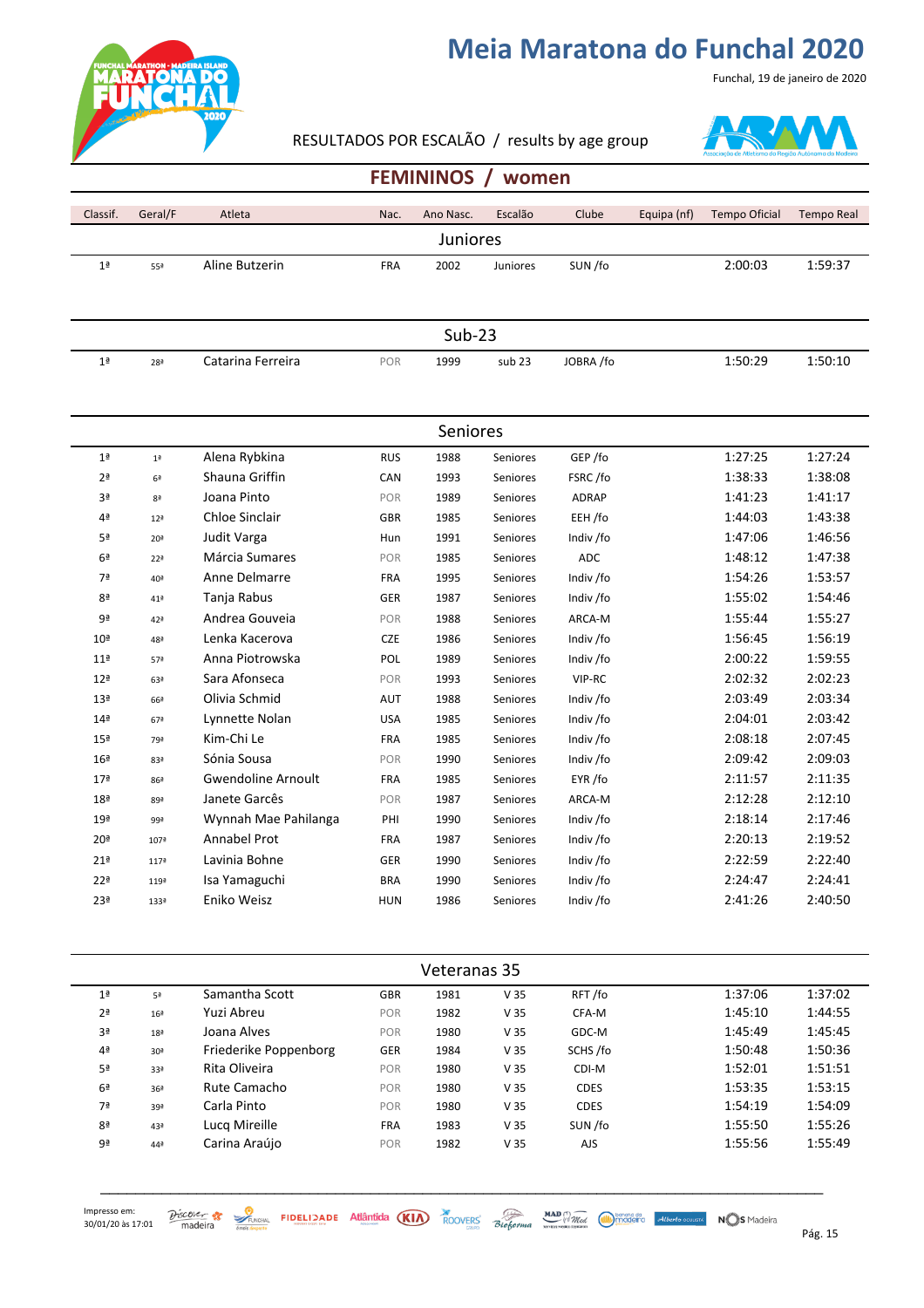Funchal, 19 de janeiro de 2020



RESULTADOS POR ESCALÃO / results by age group



#### **FEMININOS** / women

| Classif.        | Geral/F             | Atleta               | Nac.       | Ano Nasc. | Escalão         | Clube       | Equipa (nf) | <b>Tempo Oficial</b> | <b>Tempo Real</b> |
|-----------------|---------------------|----------------------|------------|-----------|-----------------|-------------|-------------|----------------------|-------------------|
|                 |                     | Kateřina Golasowská  |            |           |                 |             |             | 1:56:11              | 1:55:39           |
| 10 <sup>a</sup> | 46ª                 |                      | <b>CZE</b> | 1984      | V <sub>35</sub> | Indiv /fo   |             |                      |                   |
| 11 <sup>a</sup> | 51 <sup>a</sup>     | Ekaterina Zubareva   | <b>RUS</b> | 1982      | V <sub>35</sub> | Indiv /fo   |             | 1:58:53              | 1:58:24           |
| 12 <sup>a</sup> | 52 <sup>a</sup>     | Latour Roecker Marie | <b>BEL</b> | 1980      | V <sub>35</sub> | Indiv /fo   |             | 1:59:00              | 1:58:43           |
| 13 <sup>a</sup> | 65ª                 | Angelika Simeckova   | <b>CZE</b> | 1980      | V <sub>35</sub> | Indiv /fo   |             | 2:02:51              | 2:02:20           |
| 14 <sup>a</sup> | 70ª                 | M. Sofia Santos      | POR        | 1980      | V <sub>35</sub> | <b>CMOF</b> |             | 2:05:00              | 2:04:57           |
| 15 <sup>a</sup> | 77ª                 | Céline Macrez        | <b>FRA</b> | 1984      | V <sub>35</sub> | Indiv /fo   |             | 2:07:19              | 2:06:59           |
| 16 <sup>a</sup> | 82ª                 | Jeanne Maltseva      | <b>FRA</b> | 1985      | V <sub>35</sub> | Indiv /fo   |             | 2:09:16              | 2:09:09           |
| 17 <sup>a</sup> | $108^{\frac{3}{2}}$ | Clésia Teixeira      | POR        | 1982      | V <sub>35</sub> | VIP-RC      |             | 2:20:20              | 2:20:10           |
| 18 <sup>a</sup> | 112 <sup>8</sup>    | Sandra Barbosa       | <b>FRA</b> | 1980      | V <sub>35</sub> | Indiv /fo   |             | 2:21:42              | 2:21:22           |
| 19 <sup>a</sup> | $114^{\frac{3}{2}}$ | Azrina Kamarudin     | <b>MAS</b> | 1980      | V <sub>35</sub> | Indiv /fo   |             | 2:22:21              | 2:22:00           |
| 20 <sup>a</sup> | 128ª                | Joanna Suszek        | <b>AUT</b> | 1980      | V <sub>35</sub> | Indiv /fo   |             | 2:33:03              | 2:32:35           |
|                 |                     |                      |            |           |                 |             |             |                      |                   |

|                 | Veteranas 40      |                          |            |      |        |             |            |         |         |  |  |  |
|-----------------|-------------------|--------------------------|------------|------|--------|-------------|------------|---------|---------|--|--|--|
| 1 <sup>a</sup>  | 2 <sup>a</sup>    | Madalena Morgado         | POR        | 1978 | $V$ 40 | APF/fo      |            | 1:32:48 | 1:32:48 |  |  |  |
| 2 <sup>a</sup>  | 4 <sup>a</sup>    | Kristina Schaaff         | <b>GER</b> | 1977 | $V$ 40 | DJKSH /fo   |            | 1:36:09 | 1:36:04 |  |  |  |
| 3ª              | 9ª                | <b>Belinda Rodrigues</b> | POR        | 1979 | $V$ 40 | VIP-RC      |            | 1:41:39 | 1:41:36 |  |  |  |
| 4ª              | 13 <sup>a</sup>   | Filipa A. Freitas        | POR        | 1977 | $V$ 40 | CFA-M       |            | 1:44:37 | 1:44:28 |  |  |  |
| 5ª              | 14 <sup>a</sup>   | Rosa Rodrigues           | POR        | 1976 | $V$ 40 | CDI-M       |            | 1:44:40 | 1:44:34 |  |  |  |
| 6 <sup>a</sup>  | 19 <sup>a</sup>   | Diana Zolondek           | <b>GER</b> | 1975 | $V$ 40 | Indiv /fo   |            | 1:46:47 | 1:46:39 |  |  |  |
| 7ª              | 23ª               | Delina Gomes             | POR        | 1976 | $V$ 40 | CNSV        |            | 1:48:33 | 1:48:30 |  |  |  |
| 8 <sup>a</sup>  | 26 <sup>a</sup>   | Anna Afonso              | POR        | 1975 | $V$ 40 | <b>GRCC</b> |            | 1:50:20 | 1:50:11 |  |  |  |
| 9ª              | 29ª               | Carla Caires             | POR        | 1976 | $V$ 40 | <b>CDES</b> |            | 1:50:45 | 1:50:37 |  |  |  |
| 10 <sup>a</sup> | 35ª               | Fátima Pinho             | POR        | 1975 | $V$ 40 | nf          | <b>ECM</b> | 1:52:58 | 1:52:18 |  |  |  |
| 11 <sup>a</sup> | 38ª               | Marcelina Wolarek        | POL        | 1976 | $V$ 40 | Indiv /fo   |            | 1:53:59 | 1:53:14 |  |  |  |
| 12 <sup>a</sup> | 45ª               | Margaret Booth           | <b>GBR</b> | 1975 | $V$ 40 | STAC/fo     |            | 1:56:01 | 1:55:32 |  |  |  |
| 13 <sup>a</sup> | 58ª               | Dora Câmara              | POR        | 1978 | $V$ 40 | <b>MTT</b>  |            | 2:00:30 | 2:00:14 |  |  |  |
| 14 <sup>a</sup> | 62 <sup>a</sup>   | Sandra Pontes            | POR        | 1977 | $V$ 40 | CDI-M       |            | 2:02:02 | 2:01:47 |  |  |  |
| 15 <sup>a</sup> | 68ª               | Hajcsár                  | Hun        | 1979 | $V$ 40 | HAJT /fo    |            | 2:04:29 | 2:04:11 |  |  |  |
| 16 <sup>a</sup> | 69ª               | Carla P. Silva           | POR        | 1976 | $V$ 40 | LCM-M       |            | 2:04:40 | 2:04:31 |  |  |  |
| 17 <sup>a</sup> | 71 <sup>2</sup>   | Vanessa Caires           | POR        | 1979 | $V$ 40 | <b>CMOF</b> |            | 2:05:00 | 2:04:58 |  |  |  |
| 18 <sup>a</sup> | 74ª               | Isabelle Perray          | <b>FRA</b> | 1979 | $V$ 40 | Indiv /fo   |            | 2:06:12 | 2:05:49 |  |  |  |
| 19 <sup>a</sup> | 76ª               | Vanda Abreu              | POR        | 1978 | $V$ 40 | SCM-M       |            | 2:06:41 | 2:06:19 |  |  |  |
| 20 <sup>a</sup> | 80ª               | Sónia P. Freitas         | POR        | 1978 | $V$ 40 | <b>CMOF</b> |            | 2:08:55 | 2:08:50 |  |  |  |
| 21 <sup>a</sup> | 87ª               | Ana Rocha                | POR        | 1979 | $V$ 40 | nf          | Indiv      | 2:12:10 | 2:11:36 |  |  |  |
| 22 <sup>a</sup> | $91$ <sup>a</sup> | Regina Labent            | <b>EST</b> | 1975 | $V$ 40 | Indiv /fo   |            | 2:13:37 | 2:13:20 |  |  |  |
| 23ª             | 93ª               | Kerry Lloyd              | <b>GBR</b> | 1978 | $V$ 40 | Indiv /fo   |            | 2:13:42 | 2:13:32 |  |  |  |
| 24 <sup>a</sup> | 95ª               | Magdalena Loera          | <b>MEX</b> | 1976 | $V$ 40 | Indiv /fo   |            | 2:14:55 | 2:14:25 |  |  |  |
| 25 <sup>a</sup> | 98ª               | <b>Beatrice Schumann</b> | GER        | 1977 | $V$ 40 | LFVO /fo    |            | 2:16:50 | 2:16:28 |  |  |  |
| 26 <sup>a</sup> | 103ª              | Carla Neves              | POR        | 1979 | $V$ 40 | <b>CAFH</b> |            | 2:19:08 | 2:18:25 |  |  |  |
| 27 <sup>a</sup> | 104ª              | Petra Bertram            | <b>GER</b> | 1979 | $V$ 40 | Indiv /fo   |            | 2:19:14 | 2:18:51 |  |  |  |
| 28ª             | 132ª              | Mirelle Van Den Bergh    | <b>NED</b> | 1976 | $V$ 40 | Indiv /fo   |            | 2:39:28 | 2:39:02 |  |  |  |

| Veteranas 45                      |    |                                                      |            |      |      |                                                                                                                                  |           |         |         |
|-----------------------------------|----|------------------------------------------------------|------------|------|------|----------------------------------------------------------------------------------------------------------------------------------|-----------|---------|---------|
| 1 <sup>a</sup>                    | 7ª | Anabela Santos                                       | <b>POR</b> | 1973 | V 45 | nt                                                                                                                               | SANTANDER | 1:40:05 | 1:40:04 |
| Impresso em:<br>30/01/20 às 17:01 |    | <b>EUNCHAL</b><br><b>E</b> mais desporto<br>Discoker |            |      |      | <b>FIDELIZADE Atlântida (KIA)</b> ROOVERS Bioformia <b>MAD</b> <sup>(R</sup> <i>THick</i> , Walder Atlantic Coursin, NOS Madeira |           |         | Pág. 16 |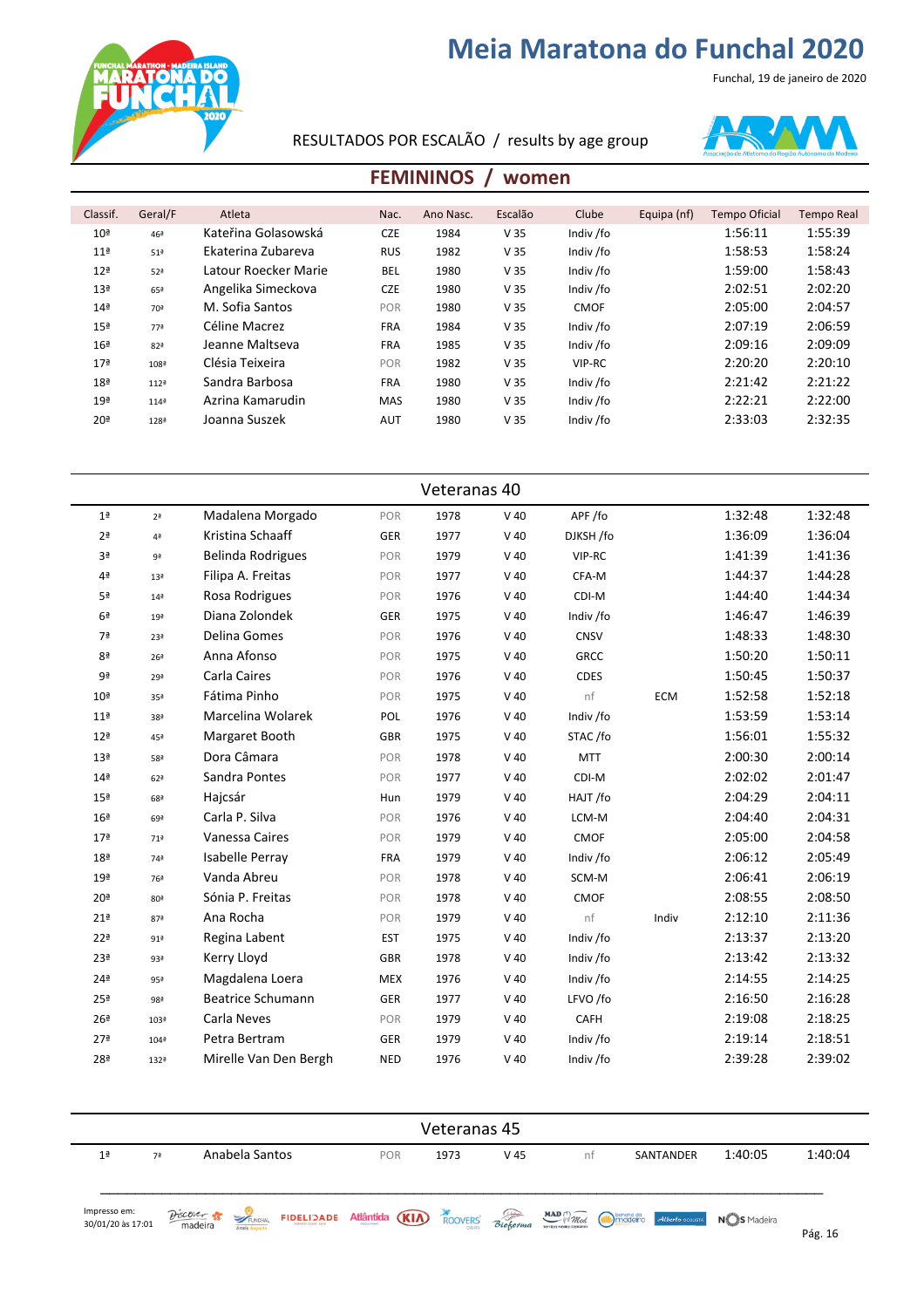Funchal, 19 de janeiro de 2020



#### RESULTADOS POR ESCALÃO / results by age group



#### **FEMININOS / women**

| Classif.        | Geral/F          | Atleta                 | Nac.       | Ano Nasc. | Escalão         | Clube         | Equipa (nf) | <b>Tempo Oficial</b> | <b>Tempo Real</b> |
|-----------------|------------------|------------------------|------------|-----------|-----------------|---------------|-------------|----------------------|-------------------|
| 2 <sup>a</sup>  | 11 <sup>a</sup>  | Anabela Da Silva       | POR        | 1973      | V <sub>45</sub> | CAPF/fo       |             | 1:43:58              | 1:43:55           |
| 3 <sup>a</sup>  | 15 <sup>a</sup>  | Manuela Morgado        | POR        | 1972      | V <sub>45</sub> | <b>CCDTHF</b> |             | 1:44:55              | 1:44:48           |
| 4ª              | 31ª              | Ivone Rodrigues        | POR        | 1970      | V <sub>45</sub> | nf            | Indiv       | 1:51:11              | 1:51:01           |
| 5ª              | 34 <sup>a</sup>  | Mariza Góis            | POR        | 1973      | V <sub>45</sub> | <b>ADC</b>    |             | 1:52:01              | 1:51:30           |
| 6 <sup>a</sup>  | 47ª              | Ana Brazão             | POR        | 1972      | V <sub>45</sub> | CMOF          |             | 1:56:23              | 1:56:19           |
| 7ª              | 50ª              | Katrin Heidemann       | GER        | 1974      | V <sub>45</sub> | Indiv /fo     |             | 1:57:35              | 1:57:24           |
| 8ª              | 53ª              | Cornelia Hagelstein    | GER        | 1970      | V <sub>45</sub> | Indiv /fo     |             | 1:59:01              | 1:58:25           |
| 9ª              | 54ª              | Nathalie Puglisi       | <b>FRA</b> | 1972      | V <sub>45</sub> | SUN /fo       |             | 1:59:19              | 1:58:54           |
| 10 <sup>a</sup> | 56ª              | Lina Dantas            | POR        | 1972      | V <sub>45</sub> | <b>ADRAP</b>  |             | 2:00:05              | 1:59:51           |
| 11 <sup>a</sup> | 59ª              | Nélia Gouveia          | POR        | 1971      | V <sub>45</sub> | SCM-M         |             | 2:00:43              | 2:00:24           |
| 12 <sup>a</sup> | 64 <sup>a</sup>  | <b>Marlene Dissing</b> | <b>DEN</b> | 1971      | V <sub>45</sub> | Indiv /fo     |             | 2:02:44              | 2:02:07           |
| 13 <sup>a</sup> | 72ª              | Rubina Gouveia         | POR        | 1974      | V <sub>45</sub> | nf            | AQUAGYM     | 2:05:06              | 2:04:27           |
| 14 <sup>a</sup> | 73ª              | Ana Silva              | POR        | 1974      | V <sub>45</sub> | AFIS /fo      |             | 2:06:04              | 2:06:04           |
| 15 <sup>a</sup> | 75ª              | Sara Figueira          | POR        | 1971      | V <sub>45</sub> | <b>CCDTHF</b> |             | 2:06:40              | 2:06:36           |
| 16 <sup>a</sup> | 84 <sup>a</sup>  | Silvie Jarova          | CZE        | 1975      | V <sub>45</sub> | Indiv /fo     |             | 2:09:59              | 2:09:29           |
| 17 <sup>a</sup> | 88ª              | Lisa Belford-Mcdowell  | <b>GBR</b> | 1971      | V <sub>45</sub> | STAC/fo       |             | 2:12:22              | 2:11:55           |
| 18 <sup>a</sup> | 92ª              | Leveque Sophie         | <b>FRA</b> | 1972      | V <sub>45</sub> | Indiv /fo     |             | 2:13:39              | 2:13:22           |
| 19 <sup>a</sup> | 94ª              | Chantal Schilperoordt  | <b>NED</b> | 1973      | V <sub>45</sub> | Indiv /fo     |             | 2:13:47              | 2:13:20           |
| 20 <sup>a</sup> | 101 <sup>2</sup> | Maria Andrade          | POR        | 1974      | V <sub>45</sub> | CAACM /fo     |             | 2:18:34              | 2:18:31           |
| 21 <sup>a</sup> | 116ª             | Lenka Mendonça         | <b>CZE</b> | 1972      | V <sub>45</sub> | CAFH          |             | 2:22:44              | 2:22:29           |
| 22 <sup>a</sup> | 118ª             | Karine Valle           | <b>FRA</b> | 1972      | V <sub>45</sub> | Indiv /fo     |             | 2:22:59              | 2:22:43           |
| 23ª             | 122ª             | Krembel Marilyne       | <b>FRA</b> | 1972      | V <sub>45</sub> | SUN/fo        |             | 2:27:55              | 2:27:32           |
| 24 <sup>a</sup> | 126ª             | Sandra Cuirana         | <b>FRA</b> | 1973      | V <sub>45</sub> | SUN/fo        |             | 2:32:56              | 2:32:31           |
| 25 <sup>a</sup> | 129ª             | Dulce Leal             | POR        | 1972      | V <sub>45</sub> | nf            | LEVT        | 2:34:04              | 2:33:45           |
| 26 <sup>a</sup> | 134ª             | <b>Isabelle Patit</b>  | <b>FRA</b> | 1973      | V <sub>45</sub> | Indiv /fo     |             | 2:42:22              | 2:42:03           |
| 27 <sup>a</sup> | 136ª             | <b>Otilia Martins</b>  | POR        | 1971      | V <sub>45</sub> | CAACM /fo     |             | 2:47:12              | 2:47:10           |

| Veteranas 50     |                         |            |      |                 |           |            |         |         |  |  |
|------------------|-------------------------|------------|------|-----------------|-----------|------------|---------|---------|--|--|
| 10 <sup>a</sup>  | Beata Jagiello          | POL        | 1969 | V <sub>50</sub> | PNIS /fo  |            | 1:41:39 | 1:41:17 |  |  |
| 17 <sup>a</sup>  | Marie-Claude Charbonnel | <b>FRA</b> | 1967 | V <sub>50</sub> | SUN/fo    |            | 1:45:33 | 1:45:11 |  |  |
| 24 <sup>a</sup>  | Sandra Newbery          | <b>IRL</b> | 1965 | V <sub>50</sub> | EEH /fo   |            | 1:50:01 | 1:49:45 |  |  |
| 32 <sup>a</sup>  | <b>Christine Garino</b> | <b>FRA</b> | 1969 | V <sub>50</sub> | Indiv /fo |            | 1:51:44 | 1:51:37 |  |  |
| 78ª              | Julie Heselgrave        | <b>GBR</b> | 1967 | V <sub>50</sub> | Indiv /fo |            | 2:07:42 | 2:07:14 |  |  |
| 85ª              | Allison Coggan          | <b>GBR</b> | 1969 | V <sub>50</sub> | HORNH/fo  |            | 2:11:31 | 2:10:54 |  |  |
| 90ª              | Stephanie Roussel       | <b>FRA</b> | 1966 | V <sub>50</sub> | Indiv /fo |            | 2:13:19 | 2:13:09 |  |  |
| 96ª              | Anita Muizniece         | LAT        | 1967 | V <sub>50</sub> | Indiv /fo |            | 2:15:09 | 2:14:42 |  |  |
| 97ª              | Shiho Tomizawa          | <b>JPN</b> | 1969 | V <sub>50</sub> | Indiv /fo |            | 2:15:37 | 2:15:11 |  |  |
| 100 <sup>2</sup> | Fernanda Silva          | POR        | 1968 | V <sub>50</sub> | VALOUR    |            | 2:18:20 | 2:18:14 |  |  |
| 102ª             | Claudie Jouanin         | <b>FRA</b> | 1968 | V <sub>50</sub> | Indiv /fo |            | 2:18:51 | 2:18:14 |  |  |
| 111 <sup>2</sup> | Uta Maletti             | GER        | 1966 | V <sub>50</sub> | LAUF/fo   |            | 2:20:58 | 2:20:43 |  |  |
| 115ª             | Dores França            | POR        | 1965 | V <sub>50</sub> | IND-M     |            | 2:22:28 | 2:22:23 |  |  |
| 120ª             | Paula Henriques         | POR        | 1968 | V <sub>50</sub> | nf        | <b>CEL</b> | 2:25:57 | 2:25:40 |  |  |
| 123ª             | Ulrike Lixenfeld        | GER        | 1967 | V <sub>50</sub> | Indiv /fo |            | 2:28:22 | 2:28:03 |  |  |
| 127ª             | Sylvie Wetzel           | <b>FRA</b> | 1969 | V <sub>50</sub> | SUN /fo   |            | 2:33:00 | 2:32:37 |  |  |
|                  |                         |            |      |                 |           |            |         |         |  |  |

\_\_\_\_\_\_\_\_\_\_\_\_\_\_\_\_\_\_\_\_\_\_\_\_\_\_\_\_\_\_\_\_\_\_\_\_\_\_\_\_\_\_\_\_\_\_\_\_\_\_\_\_\_\_\_\_\_\_\_\_\_\_\_\_\_\_\_\_\_\_\_\_\_\_\_\_\_\_\_\_\_\_\_

 $\frac{\partial$  *SCOVET*  $\frac{1}{2}$  **EXECUTE FIDELIDADE** Atlântida (KIA) ROOVERS Bioforma weedende Mindleton Atlanto course NOS Madeira Pág. 17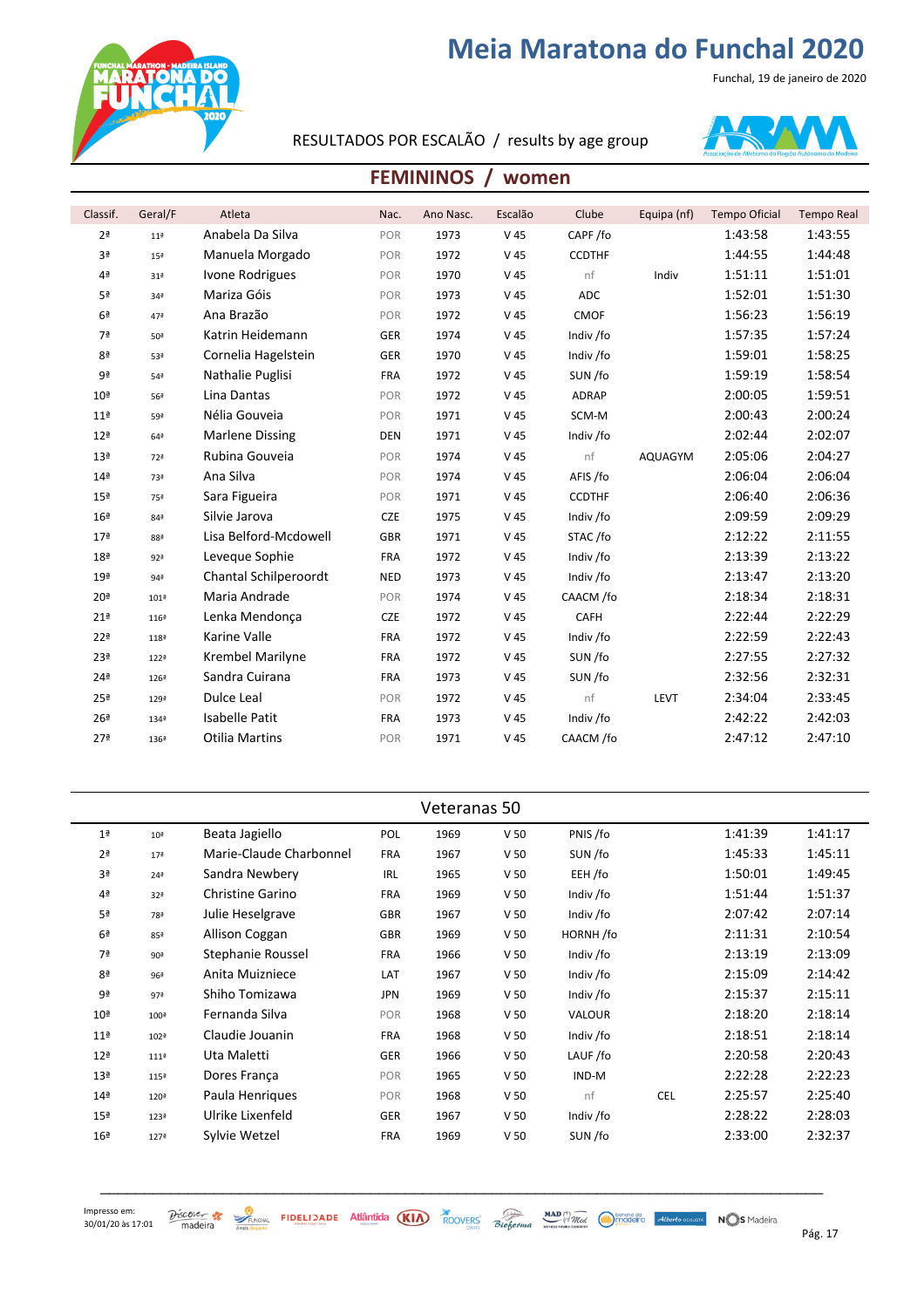Funchal, 19 de janeiro de 2020



RESULTADOS POR ESCALÃO / results by age group



#### **FEMININOS / women**

Classif. Geral/F Atleta Nac. Ano Nasc. Escalão Clube Equipa (nf) Tempo Oficial Tempo Real

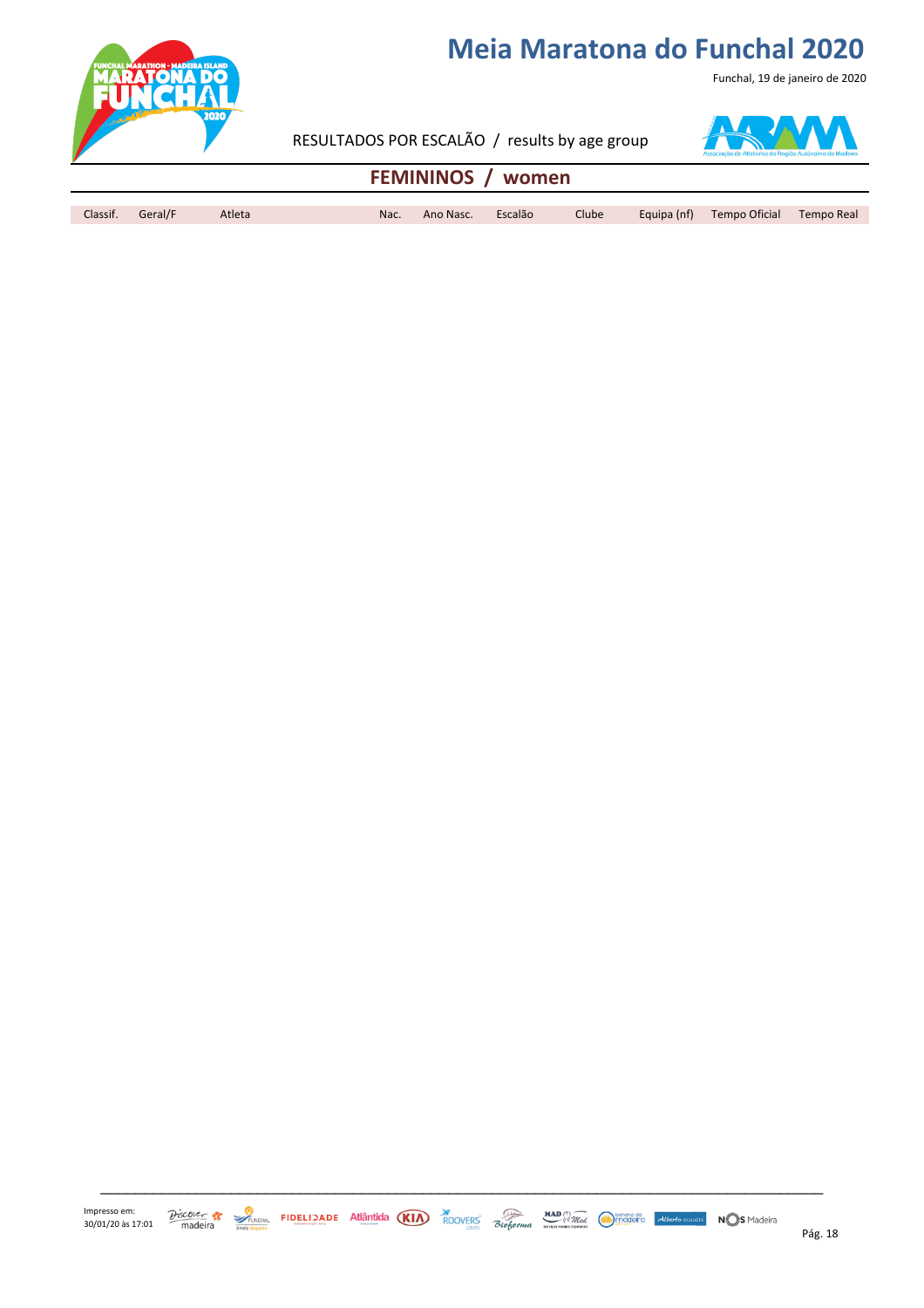



RESULTADOS POR ESCALÃO / results by age group



#### **FEMININOS / women**

| Classif.        | Geral/F             | Atleta               | Nac.       | Ano Nasc. | Escalão         | Clube         | Equipa (nf) | <b>Tempo Oficial</b> | Tempo Real |  |  |  |
|-----------------|---------------------|----------------------|------------|-----------|-----------------|---------------|-------------|----------------------|------------|--|--|--|
|                 | Veteranas 55        |                      |            |           |                 |               |             |                      |            |  |  |  |
| 1 <sup>a</sup>  | 3ª                  | Phyllis Flynn        | <b>IRL</b> | 1962      | V <sub>55</sub> | TSTRA /fo     |             | 1:34:30              | 1:34:26    |  |  |  |
| 2 <sup>a</sup>  | 25 <sup>a</sup>     | Joanna Miles         | <b>GBR</b> | 1962      | V <sub>55</sub> | MACH /fo      |             | 1:50:14              | 1:50:03    |  |  |  |
| 3ª              | 27 <sup>a</sup>     | Vanda Caulfield      | <b>GBR</b> | 1964      | V <sub>55</sub> | EEH /fo       |             | 1:50:21              | 1:50:04    |  |  |  |
| 4 <sup>a</sup>  | 49ª                 | Ana Paula Costa      | POR        | 1963      | V <sub>55</sub> | CAACM /fo     |             | 1:57:20              | 1:57:16    |  |  |  |
| 5 <sup>a</sup>  | 61 <sup>2</sup>     | Maria Helena Freitas | POR        | 1963      | V <sub>55</sub> | GDC-M         |             | 2:01:52              | 2:01:46    |  |  |  |
| 6 <sup>a</sup>  | 81ª                 | Sabine Froehlich     | <b>GER</b> | 1963      | V <sub>55</sub> | LAUF /fo      |             | 2:09:13              | 2:09:03    |  |  |  |
| 7ª              | $106^{\frac{3}{2}}$ | Maria Andrade        | <b>POR</b> | 1961      | V <sub>55</sub> | Indiv /fo     |             | 2:20:07              | 2:20:05    |  |  |  |
| 8 <sup>a</sup>  | 110 <sup>2</sup>    | Sam Feiven           | <b>GBR</b> | 1963      | V <sub>55</sub> | Indiv /fo     |             | 2:20:53              | 2:20:27    |  |  |  |
| 9ª              | $124^{\frac{a}{2}}$ | Alma Botes           | <b>GBR</b> | 1963      | V <sub>55</sub> | Indiv /fo     |             | 2:30:52              | 2:30:12    |  |  |  |
| 10 <sup>a</sup> | 130 <sup>2</sup>    | Sarah Kesingland     | <b>GBR</b> | 1965      | V <sub>55</sub> | Indiv /fo     |             | 2:36:31              | 2:35:58    |  |  |  |
| 11 <sup>a</sup> | 138ª                | Maria da Graca Góis  | POR        | 1962      | V <sub>55</sub> | <b>VALOUR</b> |             | 2:49:01              | 2:48:54    |  |  |  |

|                | Veteranas 60        |                   |            |      |      |           |         |         |  |  |  |
|----------------|---------------------|-------------------|------------|------|------|-----------|---------|---------|--|--|--|
| 1 <sup>a</sup> | 37 <sup>a</sup>     | Patricia Goodall  | <b>GBR</b> | 1955 | V 60 | TOTAC /fo | 1:53:38 | 1:53:27 |  |  |  |
| 2 <sup>a</sup> | 113ª                | Henny Frederiksen | <b>DEN</b> | 1955 | V 60 | SLAM /fo  | 2:21:44 | 2:21:15 |  |  |  |
| 3ª             | $121^{\frac{3}{2}}$ | Heta Nykänen      | FIN        | 1955 | V 60 | RRR /fo   | 2:27:39 | 2:27:11 |  |  |  |

|                |                  |                         |            | Veteranas 65 |                 |            |         |         |
|----------------|------------------|-------------------------|------------|--------------|-----------------|------------|---------|---------|
| 1 <sup>a</sup> | 60 <sup>a</sup>  | Helena Tombs            | <b>GBR</b> | 1952         | V <sub>65</sub> | ARR /fo    | 2:01:47 | 2:01:28 |
| 2 <sup>a</sup> | 105ª             | Irmgard Rampetsreiter   | <b>GER</b> | 1954         | V <sub>65</sub> | LAUF /fo   | 2:19:42 | 2:19:27 |
| 3ª             | 109ª             | Elisa Branco            | <b>POR</b> | 1954         | V <sub>65</sub> | CDI-M      | 2:20:48 | 2:20:38 |
| 4 <sup>a</sup> | 131ª             | Maria Tavares           | POR        | 1950         | V <sub>65</sub> | GDC-M      | 2:39:19 | 2:39:14 |
| 5ª             | 135ª             | Evi Vaino               | <b>EST</b> | 1950         | V <sub>65</sub> | EESTIM /fo | 2:46:25 | 2:46:00 |
| 6 <sup>a</sup> | 137 <sup>8</sup> | <b>Vicky Cortvriend</b> | <b>GBR</b> | 1954         | V <sub>65</sub> | BVR /fo    | 2:48:27 | 2:47:51 |
| 7ª             | 139ª             | Lee Anne Cohen          | <b>CAN</b> | 1953         | V <sub>65</sub> | Indiv /fo  | 3:04:58 | 3:04:19 |

| Veteranas 70   |                 |               |            |      |      |           |         |         |  |  |
|----------------|-----------------|---------------|------------|------|------|-----------|---------|---------|--|--|
| 1 <sup>a</sup> | 21 <sup>a</sup> | Jane Davies   | <b>GBR</b> | 1948 | V 70 | EEH /fo   | 1:47:11 | 1:46:55 |  |  |
| 2 <sup>a</sup> | 125ª            | Maria Bertram | GER        | 1946 | V 70 | Indiv /fo | 2:31:52 | 2:31:29 |  |  |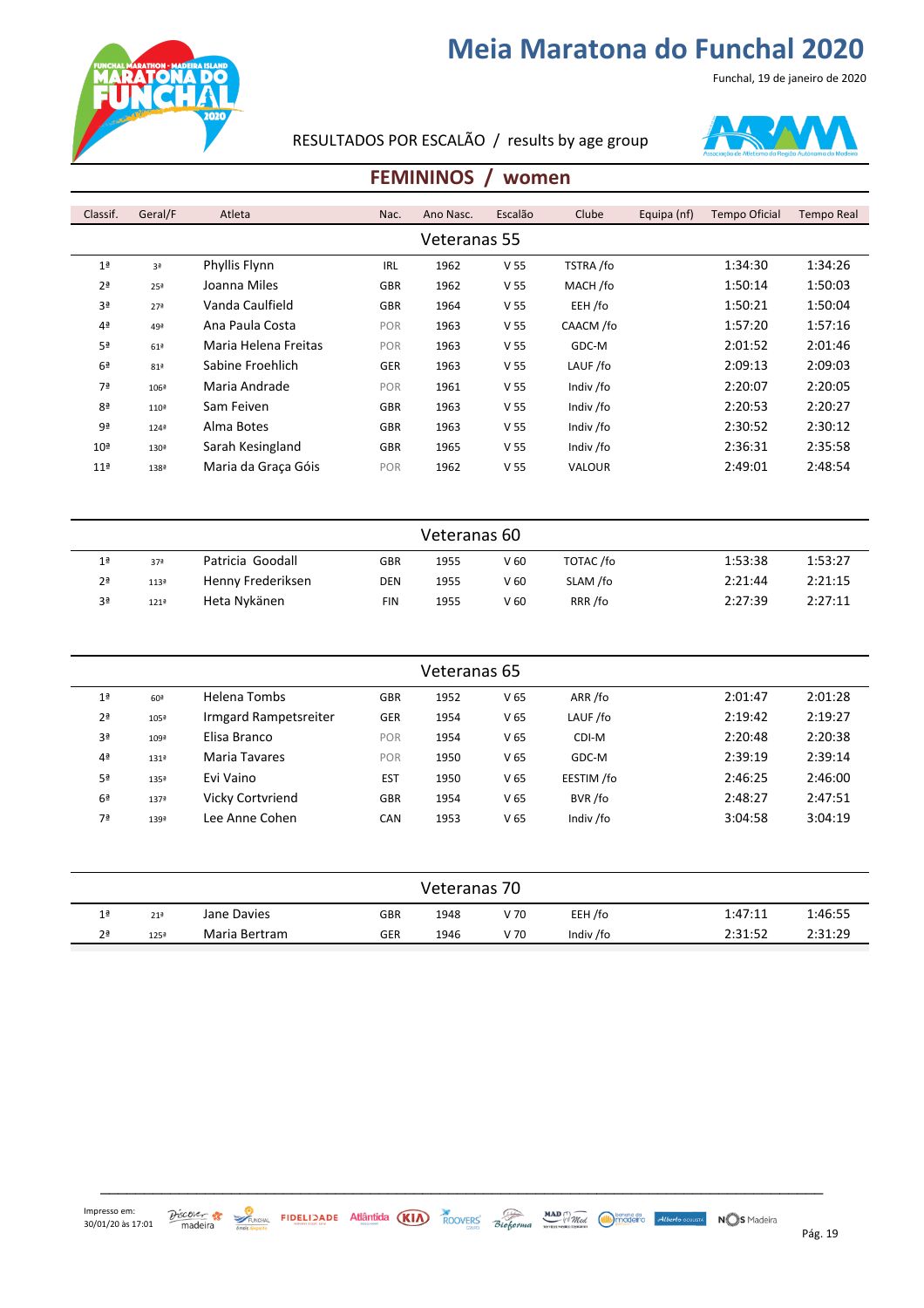

#### RESULTADOS POR ESCALÃO / results by age group



Funchal, 19 de janeiro de 2020

#### **MASCULINOS** / men

| Classif.        | Geral/M         | Atleta                | Nac.       | Ano Nasc. | Escalão  | Clube         | Equipa (nf)    | <b>Tempo Oficial</b> | <b>Tempo Real</b> |
|-----------------|-----------------|-----------------------|------------|-----------|----------|---------------|----------------|----------------------|-------------------|
|                 |                 |                       |            | Juniores  |          |               |                |                      |                   |
|                 |                 |                       |            |           |          |               |                |                      |                   |
|                 |                 |                       |            |           |          |               |                |                      |                   |
|                 |                 |                       |            | $Sub-23$  |          |               |                |                      |                   |
| 1 <sup>a</sup>  |                 | Sérgio Rodrigues      | POR        | 2000      | sub 23   | CSJG          |                | 1:32:17              | 1:32:16           |
| 2 <sup>a</sup>  | 45º<br>2249     | Paulo Andrade         | POR        | 1999      | sub 23   | ARCA-M        |                | 1:55:44              | 1:55:26           |
| 3ª              | 259º            | João Abreu            | POR        | 1998      | sub 23   | nf            | Indiv          | 2:02:02              | 2:01:54           |
| 4ª              | 260º            | C.J. Licari           | <b>USA</b> | 1999      | sub 23   | Indiv /fo     |                | 2:02:12              | 2:01:55           |
|                 |                 |                       |            |           |          |               |                |                      |                   |
|                 |                 |                       |            |           |          |               |                |                      |                   |
|                 |                 |                       |            | Seniores  |          |               |                |                      |                   |
| 1 <sup>a</sup>  | 4º              | <b>Edwin Nunes</b>    | POR        | 1989      | Seniores | <b>CCDTHF</b> |                | 1:16:04              | 1:16:04           |
| 2ª              | 10 <sup>°</sup> | Fábio Conceição       | POR        | 1987      | Seniores | <b>MCDON</b>  |                | 1:19:26              | 1:19:26           |
| 3ª              | $16^{\circ}$    | Énio Silva            | POR        | 1987      | Seniores | CAFH          |                | 1:22:39              | 1:22:37           |
| 4ª              | 179             | Andrew Welch          | <b>USA</b> | 1992      | Seniores | Indiv /fo     |                | 1:23:03              | 1:23:01           |
| 5ª              | 219             | Fábio Santos          | POR        | 1987      | Seniores | <b>CNSV</b>   |                | 1:24:19              | 1:24:16           |
| 6 <sup>a</sup>  | 31 <sup>o</sup> | Ricardo Rosa          | POR        | 1989      | Seniores | CNF-SÉ        | <b>AQUAGYM</b> | 1:27:39              | 1:27:35           |
| 7ª              | 46º             | Nuno Albergaria       | POR        | 1986      | Seniores | Indiv /fo     |                | 1:32:18              | 1:32:17           |
| 8ª              | 52º             | <b>Steven Martins</b> | POR        | 1992      | Seniores | <b>CMOF</b>   |                | 1:33:39              | 1:33:30           |
| 9ª              | 58º             | <b>Brent Vatne</b>    | CAN        | 1986      | Seniores | FSRC/fo       |                | 1:34:40              | 1:34:15           |
| 10 <sup>a</sup> | 68º             | Garry Joss            | <b>GBR</b> | 1988      | Seniores | Indiv /fo     |                | 1:35:41              | 1:35:33           |
| 11 <sup>a</sup> | 90º             | Fábio Sousa           | POR        | 1987      | Seniores | ARCA-M        |                | 1:38:49              | 1:38:32           |
| 12 <sup>a</sup> | 91º             | José M. Pereira       | POR        | 1985      | Seniores | <b>CDES</b>   |                | 1:38:54              | 1:38:48           |
| 13 <sup>a</sup> | 99º             | Berrabah Lahouari     | <b>FRA</b> | 1986      | Seniores | Indiv /fo     |                | 1:40:20              | 1:40:14           |
| 14 <sup>a</sup> | 101º            | <b>Miguel Barros</b>  | POR        | 1985      | Seniores | JAC           |                | 1:40:28              | 1:40:24           |
| 15 <sup>a</sup> | 1069            | João L. Camacho       | POR        | 1986      | Seniores | CDI-M         |                | 1:41:43              | 1:41:28           |
| 16 <sup>a</sup> | 123º            | <b>Tobias Bug</b>     | GER        | 1987      | Seniores | Indiv /fo     |                | 1:43:29              | 1:43:29           |
| 17 <sup>a</sup> | 125º            | Carlos J. Castro      | POR        | 1987      | Seniores | MSC.L         |                | 1:43:52              | 1:43:33           |
| 18 <sup>a</sup> | 129º            | Nicolas Gomes         | <b>FRA</b> | 1987      | Seniores | Indiv /fo     |                | 1:44:06              | 1:44:01           |
| 19 <sup>a</sup> | 132º            | Fábio Vieira          | POR        | 1985      | Seniores | nf            | Indiv          | 1:44:23              | 1:44:10           |
| 20 <sup>a</sup> | 1379            | Fábio S. Rodrigues    | POR        | 1986      | Seniores | CDI-M         |                | 1:44:28              | 1:44:22           |
| 21ª             | 140º            | Aaron Geller          | <b>USA</b> | 1993      | Seniores | Indiv /fo     |                | 1:45:02              | 1:44:42           |
| 22 <sup>a</sup> | 145°            | Nuno Correia          | POR        | 1992      | Seniores | nf            | CRF            | 1:45:30              | 1:45:17           |
| 23 <sup>a</sup> | 152º            | Michał Fogiel         | POL        | 1990      | Seniores | Indiv /fo     |                | 1:46:30              | 1:46:18           |
| 24 <sup>a</sup> | 153º            | Juho Nurminen         | <b>FIN</b> | 1987      | Seniores | Indiv /fo     |                | 1:46:32              | 1:45:45           |
| 25 <sup>a</sup> | 159º            | Gonçalo Valério       | POR        | 1987      | Seniores | nf            | <b>MFIT</b>    | 1:46:51              | 1:46:37           |
| 26 <sup>a</sup> | 162º            | André Vieira          | POR        | 1988      | Seniores | ADCSAS        |                | 1:47:11              | 1:46:58           |
| 27 <sup>a</sup> | 168º            | Kevin Kaplan          | USA        | 1990      | Seniores | Indiv /fo     |                | 1:48:04              | 1:47:28           |
| 28ª             | 172º            | Adriano Olim          | POR        | 1990      | Seniores | <b>NHR</b>    |                | 1:48:31              | 1:48:16           |
| 29ª             | 1749            | Evgeniy Kazarez       | GBR        | 1986      | Seniores | Indiv /fo     |                | 1:48:50              | 1:48:41           |
| 30 <sup>a</sup> | 175º            | Maxime Lefevre        | FRA        | 1988      | Seniores | Indiv /fo     |                | 1:48:51              | 1:48:17           |
| 31 <sup>a</sup> | 179º            | Simon Cherain         | <b>BEL</b> | 1993      | Seniores | Indiv /fo     |                | 1:49:32              | 1:49:15           |
| 32ª             |                 | Sean Botes            | <b>GBR</b> | 1992      | Seniores | Indiv /fo     |                | 1:53:10              | 1:52:44           |
|                 | 201º            |                       |            |           |          |               |                |                      |                   |

 $\frac{\partial \text{icoker}}{\partial \text{d}t}$   $\frac{\partial \text{coker}}{\partial \text{d}t}$  FIDELIDADE Atlântida (KIA) ROOVERS Bioforma when  $\frac{\text{MAD}}{\text{d}t}$   $\frac{\partial \text{MAD}}{\partial \text{d}t}$   $\frac{\partial \text{MAD}}{\partial \text{d}t}$   $\frac{\partial \text{MAD}}{\partial \text{d}t}$   $\frac{\partial \text{MAD}}{\partial \text{d}t}$   $\frac{\partial \text{MAD}}{\partial \text{d}t}$ 

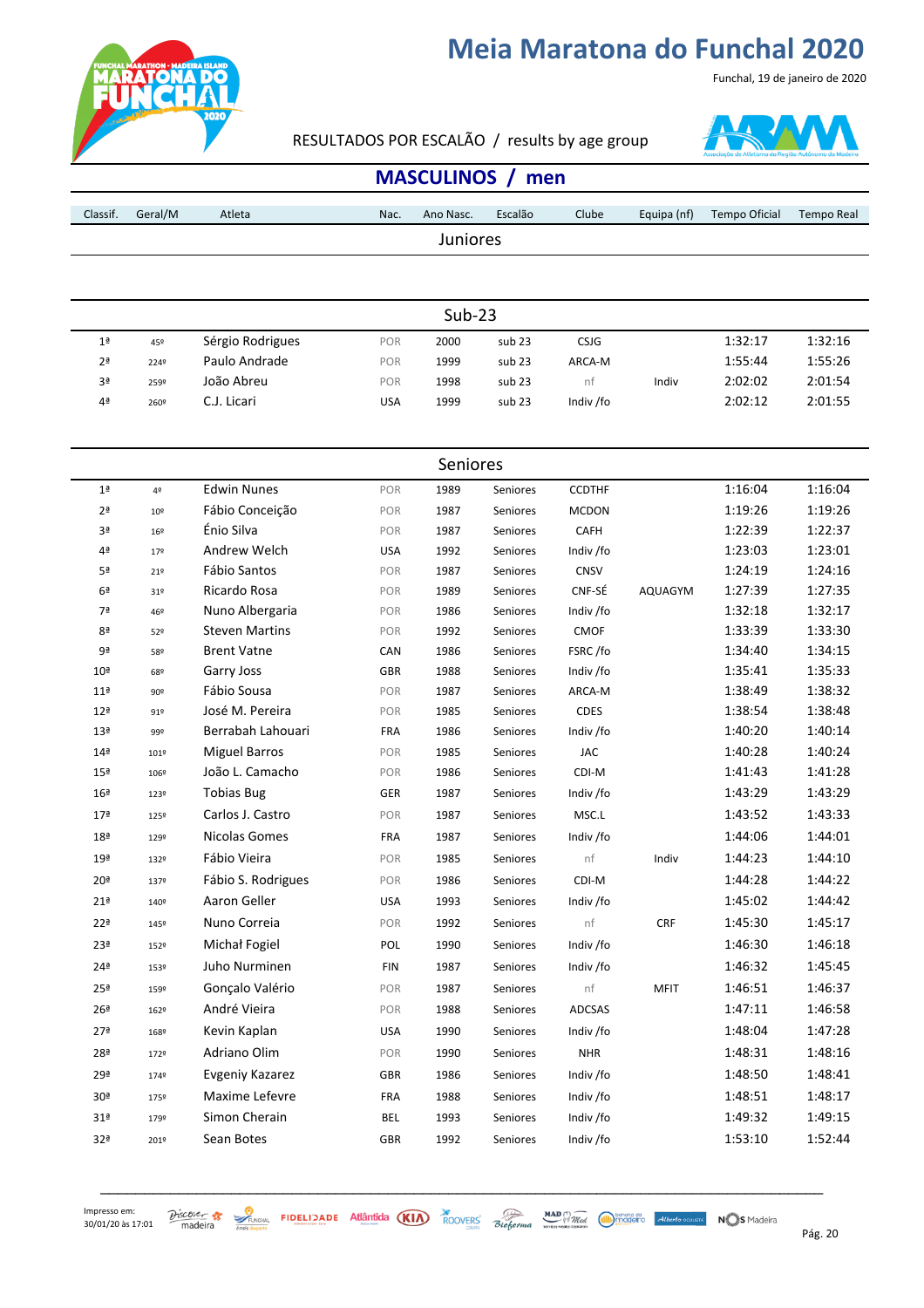Funchal, 19 de janeiro de 2020



RESULTADOS POR ESCALÃO / results by age group



#### **MASCULINOS** / men

| Classif.        | Geral/M | Atleta                   | Nac.       | Ano Nasc. | Escalão  | Clube     | Equipa (nf) | <b>Tempo Oficial</b> | <b>Tempo Real</b> |
|-----------------|---------|--------------------------|------------|-----------|----------|-----------|-------------|----------------------|-------------------|
| 33ª             | 2029    | Samuel Wall              | <b>GBR</b> | 1988      | Seniores | Indiv /fo |             | 1:53:23              | 1:53:17           |
| 34ª             | 2079    | Adam Murphy              | GBR        | 1990      | Seniores | EEH /fo   |             | 1:53:59              | 1:53:34           |
| 35 <sup>a</sup> | 2129    | <b>Francisco Correia</b> | POR        | 1989      | Seniores | GDC-M     |             | 1:54:11              | 1:54:01           |
| 36 <sup>a</sup> | 2299    | <b>Edward Newman</b>     | GBR        | 1988      | Seniores | Indiv /fo |             | 1:56:37              | 1:56:20           |
| 37 <sup>a</sup> | 2369    | Vítor Vieira             | POR        | 1987      | Seniores | GDC-M     |             | 1:58:20              | 1:58:14           |
| 38ª             | 2489    | Rúben Freitas            | POR        | 1990      | Seniores | nf        | Indiv       | 1:59:56              | 1:59:15           |
| 39ª             | 2579    | Adam Dahak               | <b>MAR</b> | 1988      | Seniores | Indiv /fo |             | 2:01:47              | 2:01:07           |
| 40ª             | 263º    | Miguel Neiva             | POR        | 1985      | Seniores | ADC       |             | 2:02:52              | 2:02:18           |
| 41 <sup>a</sup> | 266º    | Rudy Lagaude             | <b>FRA</b> | 1985      | Seniores | Indiv /fo |             | 2:03:27              | 2:03:05           |
| 42ª             | 2739    | Pedro Ideia              | POR        | 1989      | Seniores | CNF-SÉ    | AQUAGYM     | 2:05:07              | 2:04:28           |
| 43ª             | 2829    | Rui Agrião               | POR        | 1993      | Seniores | CLIS /fo  |             | 2:07:01              | 2:06:39           |
| 44ª             | 2849    | André Barreto            | POR        | 1987      | Seniores | nf        | Indiv       | 2:07:09              | 2:06:40           |
| 45ª             | 2859    | Daniel Ohde              | <b>GER</b> | 1988      | Seniores | Indiv /fo |             | 2:07:50              | 2:07:15           |
| 46ª             | 2869    | Tiago Coelho             | POR        | 1989      | Seniores | nf        | SANTANDER   | 2:07:55              | 2:07:28           |
| 47 <sup>a</sup> | 2919    | Abílio Sousa             | # $N/A$    | 1989      | Seniores | ADC       |             | 2:10:14              | 2:09:40           |
| 48ª             | 3009    | James Humphreys          | <b>AUS</b> | 1993      | Seniores | Indiv /fo |             | 2:12:06              | 2:11:58           |
| 49ª             | 3049    | Elias Garcia Goma        | ESP        | 1992      | Seniores | Indiv /fo |             | 2:13:48              | 2:13:19           |
| 50 <sup>a</sup> | 3149    | Rafael Pinto             | POR        | 1991      | Seniores | Indiv /fo |             | 2:16:54              | 2:16:43           |
| 51 <sup>a</sup> | 315º    | Jared Lacertosa          | <b>USA</b> | 1988      | Seniores | Indiv /fo |             | 2:17:08              | 2:16:31           |
| 52 <sup>a</sup> | 3219    | Marcel Zeder             | GER        | 1995      | Seniores | Indiv /fo |             | 2:19:45              | 2:19:34           |
| 53ª             | 3329    | <b>Claudio Goncalves</b> | POR        | 1988      | Seniores | Indiv /fo |             | 2:26:40              | 2:26:17           |
|                 |         |                          |            |           |          |           |             |                      |                   |

| Veteranos 35    |                 |                        |            |      |                 |              |         |         |  |  |  |
|-----------------|-----------------|------------------------|------------|------|-----------------|--------------|---------|---------|--|--|--|
| 1 <sup>a</sup>  | 1 <sup>°</sup>  | Ivan Nunes             | POR        | 1984 | V <sub>35</sub> | VIP-RC       | 1:12:25 | 1:12:25 |  |  |  |
| 2 <sup>a</sup>  | 2 <sup>o</sup>  | <b>Francois Reding</b> | <b>BEL</b> | 1984 | V <sub>35</sub> | RCC/fo       | 1:14:15 | 1:14:15 |  |  |  |
| 3ª              | 5º              | Silvestre Rodrigues    | POR        | 1982 | V <sub>35</sub> | ADRAP        | 1:16:06 | 1:16:05 |  |  |  |
| 4ª              | 7º              | Roberto Prioste        | POR        | 1983 | V <sub>35</sub> | <b>GDE</b>   | 1:17:53 | 1:17:53 |  |  |  |
| 5ª              | $11^{o}$        | Fábio Vaz Gonçalves    | POR        | 1983 | V <sub>35</sub> | CFA-M        | 1:20:12 | 1:20:08 |  |  |  |
| 6 <sup>a</sup>  | 13º             | Márcio Coelho          | POR        | 1980 | V <sub>35</sub> | <b>CDES</b>  | 1:20:36 | 1:20:34 |  |  |  |
| 7ª              | 15º             | António Alves          | POR        | 1980 | V <sub>35</sub> | CEE-M        | 1:22:15 | 1:22:14 |  |  |  |
| 8 <sup>a</sup>  | 19º             | Lauri Enn              | <b>EST</b> | 1980 | V <sub>35</sub> | Indiv /fo    | 1:24:11 | 1:24:09 |  |  |  |
| 9ª              | 32 <sup>o</sup> | Pedro Vares            | POR        | 1984 | V <sub>35</sub> | ADRAP        | 1:27:53 | 1:27:45 |  |  |  |
| 10 <sup>a</sup> | 34º             | Valter Serrão          | POR        | 1982 | V <sub>35</sub> | <b>CDES</b>  | 1:29:04 | 1:29:01 |  |  |  |
| 11 <sup>a</sup> | 44º             | Rui Luís Coelho        | POR        | 1983 | V <sub>35</sub> | <b>CDES</b>  | 1:31:57 | 1:31:54 |  |  |  |
| 12 <sup>a</sup> | 48º             | Maurício Santos        | POR        | 1981 | V <sub>35</sub> | <b>MCDON</b> | 1:33:04 | 1:33:03 |  |  |  |
| 13 <sup>a</sup> | 59º             | Rafael Rodrigues       | POR        | 1983 | V <sub>35</sub> | CNF-SÉ       | 1:34:45 | 1:34:40 |  |  |  |
| 14 <sup>a</sup> | 66º             | J. Luís Santos         | POR        | 1982 | V <sub>35</sub> | ACM-M        | 1:35:25 | 1:35:16 |  |  |  |
| 15 <sup>a</sup> | 67º             | Tom Verbeek            | <b>NED</b> | 1982 | V <sub>35</sub> | Indiv /fo    | 1:35:41 | 1:35:40 |  |  |  |
| 16 <sup>a</sup> | 72º             | <b>Eduardo Teles</b>   | POR        | 1983 | V <sub>35</sub> | GDC-M        | 1:36:12 | 1:36:09 |  |  |  |
| 17 <sup>a</sup> | 77º             | <b>Filipe Teles</b>    | POR        | 1980 | V <sub>35</sub> | CNSV         | 1:36:38 | 1:36:35 |  |  |  |
| 18 <sup>a</sup> | 93º             | António A. Gouveia     | POR        | 1980 | V <sub>35</sub> | ADCSAS       | 1:39:15 | 1:39:03 |  |  |  |
| 19 <sup>a</sup> | 98º             | Lucq Cyrille           | <b>FRA</b> | 1982 | V <sub>35</sub> | Indiv /fo    | 1:40:14 | 1:39:50 |  |  |  |
| 20 <sup>a</sup> | 102º            | Márcio Gonçalves       | POR        | 1983 | V <sub>35</sub> | CDI-M        | 1:40:31 | 1:40:25 |  |  |  |
| 21 <sup>a</sup> | 105º            | Rui Loureiro           | POR        | 1980 | V <sub>35</sub> | CNF-SÉ       | 1:41:22 | 1:40:33 |  |  |  |
| 22 <sup>a</sup> | 111º            | Miguel Nóbrega         | POR        | 1982 | V <sub>35</sub> | <b>CNSV</b>  | 1:42:24 | 1:42:20 |  |  |  |

\_\_\_\_\_\_\_\_\_\_\_\_\_\_\_\_\_\_\_\_\_\_\_\_\_\_\_\_\_\_\_\_\_\_\_\_\_\_\_\_\_\_\_\_\_\_\_\_\_\_\_\_\_\_\_\_\_\_\_\_\_\_\_\_\_\_\_\_\_\_\_\_\_\_\_\_\_\_\_\_\_\_\_

 $\frac{\partial$  *SCOVER* **21**  $\frac{\partial}{\partial x}$  **21**  $\frac{\partial}{\partial y}$  **21**  $\frac{\partial}{\partial z}$  **21**  $\frac{\partial}{\partial z}$  **21**  $\frac{\partial}{\partial z}$  **21**  $\frac{\partial}{\partial z}$  **21**  $\frac{\partial}{\partial z}$  **21**  $\frac{\partial}{\partial z}$  **21**  $\frac{\partial}{\partial z}$  **21**  $\frac{\partial}{\partial z}$  **21 21 21 21 21 21 21**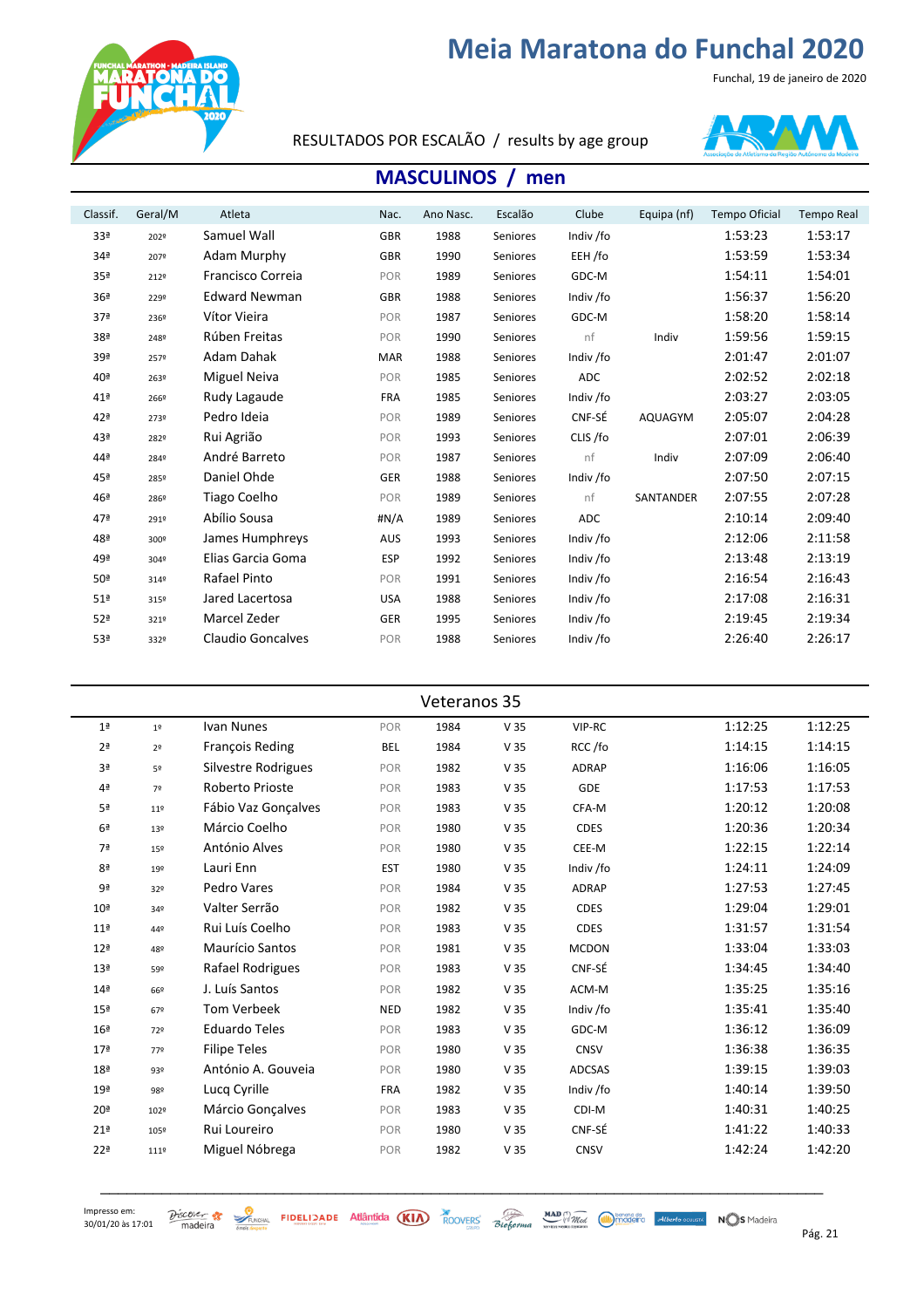Funchal, 19 de janeiro de 2020



#### RESULTADOS POR ESCALÃO / results by age group



#### **MASCULINOS** / men

| Classif.        | Geral/M | Atleta                | Nac.       | Ano Nasc. | Escalão         | Clube        | Equipa (nf) | <b>Tempo Oficial</b> | <b>Tempo Real</b> |
|-----------------|---------|-----------------------|------------|-----------|-----------------|--------------|-------------|----------------------|-------------------|
| 23 <sup>a</sup> | 1179    | Tony Serrão           | POR        | 1980      | V <sub>35</sub> | GDC-M        |             | 1:42:50              | 1:42:42           |
| 24 <sup>a</sup> | 1359    | <b>Howard Justice</b> | GBR        | 1980      | V <sub>35</sub> | Indiv /fo    |             | 1:44:27              | 1:44:11           |
| 25 <sup>a</sup> | 1419    | <b>Robert Gattoni</b> | <b>GBR</b> | 1983      | V <sub>35</sub> | Indiv /fo    |             | 1:45:12              | 1:45:03           |
| 26 <sup>a</sup> | 1579    | João Freitas          | POR        | 1983      | V <sub>35</sub> | nf           | Indiv       | 1:46:37              | 1:46:26           |
| 27 <sup>a</sup> | 165º    | Arlindo Carvalho      | POR        | 1980      | V <sub>35</sub> | <b>CDMS</b>  |             | 1:47:38              | 1:47:01           |
| 28 <sup>a</sup> | 1679    | Gonçalo F. Vieira     | POR        | 1980      | V <sub>35</sub> | CDI-M        |             | 1:47:43              | 1:47:35           |
| 29ª             | 1859    | Manuel Serrão         | POR        | 1982      | V <sub>35</sub> | CDRP-M       |             | 1:50:32              | 1:50:13           |
| 30 <sup>a</sup> | 189º    | Nélson C. Fernandes   | POR        | 1983      | V <sub>35</sub> | CDI-M        |             | 1:50:58              | 1:50:49           |
| 31 <sup>a</sup> | 2189    | Nuno Manuel           | POR        | 1980      | V <sub>35</sub> | LCM-M        |             | 1:54:46              | 1:54:16           |
| 32ª             | 2229    | Rúben Serrão          | POR        | 1983      | V <sub>35</sub> | <b>JAC</b>   |             | 1:55:27              | 1:54:51           |
| 33ª             | 2359    | José Emanuel Freitas  | POR        | 1984      | V <sub>35</sub> | nf           | Indiv       | 1:58:18              | 1:58:15           |
| 34 <sup>a</sup> | 240º    | Luís André Nóbrega    | POR        | 1981      | V <sub>35</sub> | nf           | <b>HPM</b>  | 1:59:00              | 1:58:34           |
| 35ª             | 2429    | João Marques          | POR        | 1984      | V <sub>35</sub> | <b>CMOF</b>  |             | 1:59:13              | 1:58:35           |
| 36 <sup>a</sup> | 2449    | David Polák           | <b>CZE</b> | 1982      | V <sub>35</sub> | CERT/fo      |             | 1:59:26              | 1:58:51           |
| 37 <sup>a</sup> | 262º    | Hugo Cró              | POR        | 1980      | V <sub>35</sub> | <b>ADRAP</b> |             | 2:02:52              | 2:02:23           |
| 38ª             | 2749    | <b>Duarte Martins</b> | POR        | 1983      | V <sub>35</sub> | CNF-SÉ       | AQUAGYM     | 2:05:07              | 2:04:29           |
| 39ª             | 2959    | Mike Escórcio         | POR        | 1984      | V <sub>35</sub> | CDI-M        |             | 2:11:10              | 2:10:58           |
| 40 <sup>a</sup> | 3249    | <b>Edward Hammond</b> | <b>USA</b> | 1984      | V <sub>35</sub> | Indiv /fo    |             | 2:21:35              | 2:21:16           |
| 41 <sup>a</sup> | 331º    | Marco P. Rodrigues    | POR        | 1982      | V <sub>35</sub> | ADRAP        |             | 2:24:49              | 2:24:16           |
| 42ª             | 3339    | Alan Andrews          | GBR        | 1980      | V <sub>35</sub> | Indiv /fo    |             | 2:27:24              | 2:26:43           |
| 43ª             | 3359    | Hélder Silva          | POR        | 1983      | V <sub>35</sub> | LAZ /fo      |             | 2:29:35              | 2:29:04           |
|                 |         |                       |            |           |                 |              |             |                      |                   |

| Veteranos 40    |                 |                               |            |      |        |               |         |         |  |  |
|-----------------|-----------------|-------------------------------|------------|------|--------|---------------|---------|---------|--|--|
| 1 <sup>a</sup>  | 6 <sup>°</sup>  | Daniel Costa                  | POR        | 1977 | $V$ 40 | <b>CKC</b>    | 1:16:12 | 1:16:11 |  |  |
| 2 <sup>a</sup>  | 82              | Nuno Santos                   | POR        | 1978 | $V$ 40 | GRFB /fo      | 1:19:10 | 1:19:10 |  |  |
| 3 <sup>a</sup>  | 92              | John Lloyd                    | GBR        | 1977 | $V$ 40 | SALFH /fo     | 1:19:23 | 1:19:23 |  |  |
| $4^a$           | 149             | Vítor Rodrigues               | POR        | 1975 | $V$ 40 | CPC-M         | 1:21:15 | 1:21:13 |  |  |
| 5 <sup>a</sup>  | 22 <sup>°</sup> | Alberto Jardim                | POR        | 1975 | $V$ 40 | GDC-M         | 1:24:34 | 1:24:34 |  |  |
| 6 <sup>a</sup>  | 24º             | Aires Afonseca                | POR        | 1977 | $V$ 40 | VIP-RC        | 1:26:38 | 1:26:35 |  |  |
| 7ª              | 26º             | Sérgio A. Jesus               | POR        | 1979 | $V$ 40 | R-TRM         | 1:26:54 | 1:26:53 |  |  |
| 8 <sup>a</sup>  | 30º             | Rui Abreu                     | POR        | 1975 | $V$ 40 | <b>CMOF</b>   | 1:27:32 | 1:27:28 |  |  |
| 9ª              | 33º             | Christian Gava                | <b>ITA</b> | 1975 | $V$ 40 | Indiv /fo     | 1:28:48 | 1:28:40 |  |  |
| 10 <sup>a</sup> | 40º             | Lourenço Barcelos             | POR        | 1977 | $V$ 40 | <b>CFCARV</b> | 1:30:32 | 1:30:27 |  |  |
| 11 <sup>a</sup> | 43º             | Marcin Powidel                | <b>POL</b> | 1976 | $V$ 40 | AKBLW /fo     | 1:31:30 | 1:31:24 |  |  |
| 12 <sup>a</sup> | 47º             | Pedro Costa                   | POR        | 1975 | $V$ 40 | AJS           | 1:32:41 | 1:32:41 |  |  |
| 13 <sup>a</sup> | 50º             | Ricardo Gomes                 | POR        | 1978 | $V$ 40 | CNSV          | 1:33:30 | 1:33:28 |  |  |
| 14 <sup>a</sup> | 51º             | <b>Cosmin Marius Candescu</b> | ROU        | 1979 | $V$ 40 | Indiv /fo     | 1:33:30 | 1:33:21 |  |  |
| 15 <sup>a</sup> | 53º             | Marco Vieira                  | POR        | 1978 | $V$ 40 | <b>CMOF</b>   | 1:33:39 | 1:33:37 |  |  |
| 16 <sup>a</sup> | 56º             | <b>Rui Neves</b>              | POR        | 1976 | $V$ 40 | GDC-M         | 1:34:04 | 1:34:01 |  |  |
| 17 <sup>a</sup> | 61º             | Alírio Spínola                | POR        | 1978 | $V$ 40 | <b>CDES</b>   | 1:34:51 | 1:34:41 |  |  |
| 18 <sup>a</sup> | 71º             | Roberto S. Nóbrega            | POR        | 1979 | $V$ 40 | CNSV          | 1:36:08 | 1:36:04 |  |  |
| 19 <sup>a</sup> | 73º             | <b>Francisco Gomes</b>        | <b>FRA</b> | 1977 | $V$ 40 | Indiv /fo     | 1:36:20 | 1:36:16 |  |  |
| 20 <sup>a</sup> | 78º             | Pedro Necho                   | POR        | 1976 | $V$ 40 | AFIS /fo      | 1:36:38 | 1:36:38 |  |  |
| 21 <sup>a</sup> | 84º             | Davide Fernandes              | POR        | 1978 | $V$ 40 | AJS           | 1:37:13 | 1:37:05 |  |  |
| 22 <sup>a</sup> | 86º             | Cláudio Jesus                 | POR        | 1977 | $V$ 40 | CDES          | 1:37:40 | 1:37:30 |  |  |

\_\_\_\_\_\_\_\_\_\_\_\_\_\_\_\_\_\_\_\_\_\_\_\_\_\_\_\_\_\_\_\_\_\_\_\_\_\_\_\_\_\_\_\_\_\_\_\_\_\_\_\_\_\_\_\_\_\_\_\_\_\_\_\_\_\_\_\_\_\_\_\_\_\_\_\_\_\_\_\_\_\_\_

 $\frac{\partial$  *S*  $\frac{1}{2}$   $\frac{1}{2}$   $\frac{1}{2}$   $\frac{1}{2}$  **FIDELIZADE** Atlântida (KIA) ROOVERS Bioforma **MAD**  $\frac{1}{2}$   $\frac{1}{2}$   $\frac{1}{2}$   $\frac{1}{2}$   $\frac{1}{2}$   $\frac{1}{2}$   $\frac{1}{2}$   $\frac{1}{2}$   $\frac{1}{2}$   $\frac{1}{2}$   $\frac{1}{2}$   $\frac{1}{2}$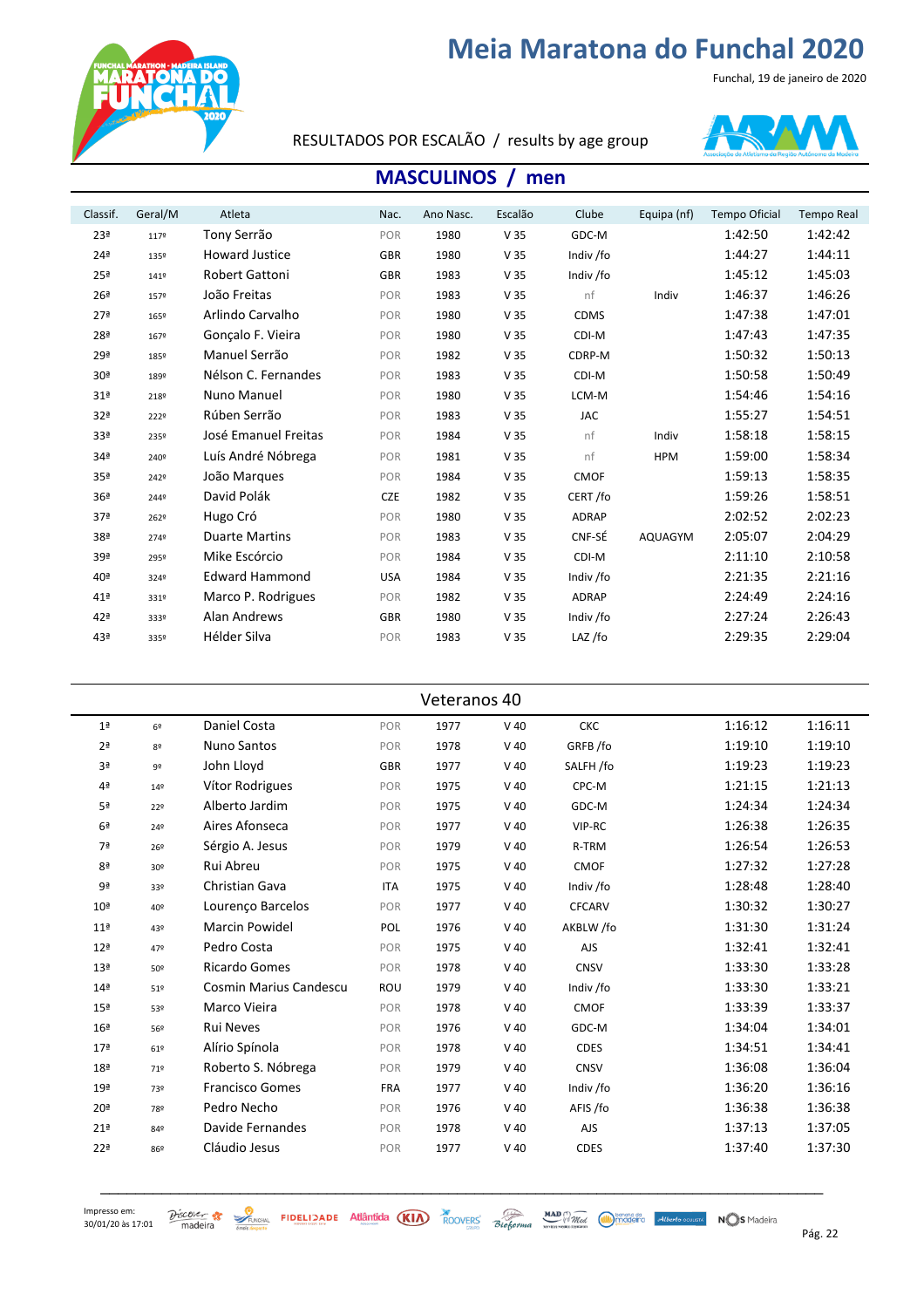Funchal, 19 de janeiro de 2020



RESULTADOS POR ESCALÃO / results by age group



#### **MASCULINOS** / men

| Classif.        | Geral/M | Atleta                | Nac.       | Ano Nasc. | Escalão | Clube        | Equipa (nf) | Tempo Oficial | <b>Tempo Real</b> |
|-----------------|---------|-----------------------|------------|-----------|---------|--------------|-------------|---------------|-------------------|
| 23ª             | 87º     | Duarte D. Nunes       | POR        | 1978      | $V$ 40  | <b>CDES</b>  |             | 1:38:01       | 1:37:51           |
| 24 <sup>a</sup> | 89º     | Duarte Câmara         | POR        | 1975      | $V$ 40  | CAFH         |             | 1:38:35       | 1:38:31           |
| 25 <sup>a</sup> | 92º     | <b>Brice Alter</b>    | <b>FRA</b> | 1978      | $V$ 40  | SUN/fo       |             | 1:39:01       | 1:38:34           |
| 26 <sup>a</sup> | 128º    | Marco Barros          | POR        | 1978      | $V$ 40  | CKC          |             | 1:44:05       | 1:44:02           |
| 27 <sup>a</sup> | 130º    | Agostinho Costa       | POR        | 1976      | $V$ 40  | CEE-M        |             | 1:44:18       | 1:44:11           |
| 28ª             | 138º    | Nuno Mota             | POR        | 1976      | $V$ 40  | nf           | Indiv       | 1:44:41       | 1:44:14           |
| 29ª             | 139º    | Livramento Santos     | POR        | 1979      | $V$ 40  | GDC-M        |             | 1:44:42       | 1:44:40           |
| 30 <sup>a</sup> | 142º    | Roberto Gouveia       | POR        | 1976      | $V$ 40  | nf           | Indiv       | 1:45:16       | 1:45:08           |
| 31 <sup>a</sup> | 143º    | <b>Renato Freitas</b> | POR        | 1975      | $V$ 40  | VIP-RC       |             | 1:45:22       | 1:45:03           |
| 32 <sup>a</sup> | 1449    | Juan Gonçalves        | POR        | 1978      | $V$ 40  | <b>MCDON</b> |             | 1:45:22       | 1:45:02           |
| 33ª             | 151º    | <b>Tomas Simecek</b>  | <b>CZE</b> | 1978      | $V$ 40  | Indiv /fo    |             | 1:46:27       | 1:45:55           |
| 34 <sup>a</sup> | 1549    | Rafael Luís           | POR        | 1976      | $V$ 40  | ACM-M        |             | 1:46:33       | 1:46:21           |
| 35 <sup>a</sup> | 1649    | Nélio Sousa           | POR        | 1977      | $V$ 40  | nf           | Indiv       | 1:47:22       | 1:47:02           |
| 36 <sup>a</sup> | 166º    | Magno Rodrigues       | POR        | 1976      | $V$ 40  | CDI-M        |             | 1:47:43       | 1:47:20           |
| 37 <sup>a</sup> | 170º    | Antonio Chaveiro      | POR        | 1975      | $V$ 40  | CAACM /fo    |             | 1:48:10       | 1:48:06           |
| 38ª             | 173º    | Luís Aguiar           | POR        | 1976      | $V$ 40  | CDI-M        |             | 1:48:44       | 1:48:32           |
| 39ª             | 1769    | Gavin Shilham         | <b>GBR</b> | 1975      | $V$ 40  | Indiv /fo    |             | 1:49:01       | 1:48:29           |
| 40ª             | 1779    | Celso Silva           | POR        | 1978      | $V$ 40  | CAPF/fo      |             | 1:49:25       | 1:49:04           |
| 41ª             | 186º    | Pedro Gomes           | POR        | 1979      | $V$ 40  | nf           | Indiv       | 1:50:43       | 1:50:12           |
| 42ª             | 190º    | Carlos A. Faria       | POR        | 1976      | $V$ 40  | SCM-M        |             | 1:51:02       | 1:50:42           |
| 43ª             | 195º    | Pedro Branco          | POR        | 1976      | $V$ 40  | CDI-M        |             | 1:51:58       | 1:51:43           |
| 44ª             | 197º    | João André Gonçalves  | POR        | 1975      | $V$ 40  | nf           | Indiv       | 1:52:40       | 1:52:13           |
| 45ª             | 199º    | Peter Scott           | <b>GBR</b> | 1979      | $V$ 40  | RFT/fo       |             | 1:52:52       | 1:52:28           |
| 46ª             | 203º    | Bruno D. Sousa        | POR        | 1977      | $V$ 40  | <b>CMOF</b>  |             | 1:53:26       | 1:53:02           |
| 47ª             | 205º    | Massimo Trebeschi     | <b>ITA</b> | 1976      | $V$ 40  | Indiv /fo    |             | 1:53:40       | 1:53:03           |
| 48ª             | 208º    | Paulo Santos          | POR        | 1977      | $V$ 40  | CAPF/fo      |             | 1:54:00       | 1:53:59           |
| 49ª             | 219º    | João Jesus            | POR        | 1976      | $V$ 40  | LCM-M        |             | 1:54:57       | 1:54:16           |
| 50ª             | 232º    | Roberto Ornelas       | POR        | 1980      | $V$ 40  | <b>ADC</b>   |             | 1:57:00       | 1:56:31           |
| 51 <sup>a</sup> | 237º    | Dinarte Vieira        | POR        | 1976      | $V$ 40  | <b>ADC</b>   |             | 1:58:40       | 1:58:08           |
| 52ª             | 241º    | Roecker Pierre        | <b>FRA</b> | 1979      | $V$ 40  | Indiv /fo    |             | 1:59:03       | 1:58:44           |
| 53ª             | 2879    | Nuno M. Silva         | POR        | 1979      | $V$ 40  | ARCA-M       |             | 2:09:07       | 2:08:35           |
| 54ª             | 292º    | Segurra Fabrice       | <b>FRA</b> | 1976      | $V$ 40  | Indiv /fo    |             | 2:10:26       | 2:10:04           |
| 55ª             | 2989    | Décio Santos          | POR        | 1976      | $V$ 40  | IND-M        |             | 2:11:41       | 2:11:34           |
| 56ª             | 301º    | Nuno Maciel           | POR        | 1975      | $V$ 40  | nf           | Indiv       | 2:12:46       | 2:12:09           |
| 57ª             | 305º    | Pat Oleary            | <b>IRL</b> | 1975      | $V$ 40  | Indiv /fo    |             | 2:13:49       | 2:13:09           |
| 58ª             | 310º    | Francisco Dias        | POR        | 1975      | $V$ 40  | CDRP-M       |             | 2:14:59       | 2:14:55           |
| 59ª             | 311º    | Bruno Lima            | POR        | 1978      | $V$ 40  | nf           | Indiv       | 2:16:06       | 2:15:32           |
| 60 <sup>a</sup> | 319º    | Csaba Tuncsik         | Hun        | 1977      | $V$ 40  | HAJT/fo      |             | 2:18:58       | 2:18:42           |
| 61 <sup>a</sup> | 326º    | António Rodrigues     | POR        | 1975      | $V$ 40  | nf           | Indiv       | 2:23:05       | 2:22:44           |

| Veteranos 45   |     |                      |            |      |      |           |           |         |         |  |  |  |
|----------------|-----|----------------------|------------|------|------|-----------|-----------|---------|---------|--|--|--|
| 1 <sup>a</sup> | 3º  | Steve Winder         | <b>GBR</b> | 1971 | V 45 | EEH /fo   |           | 1:15:32 | 1:15:31 |  |  |  |
| 2 <sup>a</sup> | 20º | Tomasz Maslanka      | POL        | 1972 | V 45 | KTJRS /fo |           | 1:24:18 | 1:24:18 |  |  |  |
| 3ª             | 25º | <b>Filipe Fontes</b> | POR        | 1972 | V 45 | nt        | SANTANDER | 1:26:46 | 1:26:46 |  |  |  |
| 4 <sup>a</sup> | 27º | Dainis Žuburs        | LAT        | 1971 | V 45 | MARK/fo   |           | 1:27:04 | 1:27:04 |  |  |  |

\_\_\_\_\_\_\_\_\_\_\_\_\_\_\_\_\_\_\_\_\_\_\_\_\_\_\_\_\_\_\_\_\_\_\_\_\_\_\_\_\_\_\_\_\_\_\_\_\_\_\_\_\_\_\_\_\_\_\_\_\_\_\_\_\_\_\_\_\_\_\_\_\_\_\_\_\_\_\_\_\_\_\_

 $\frac{\partial$  *SCOVER* **23 EXAMPLE SAGE Attântida (KIA)** ROOVERS *Bioforma MAD MAD MAD Made* Counse *NOS* Madeira **Pág. 23 Pág. 23**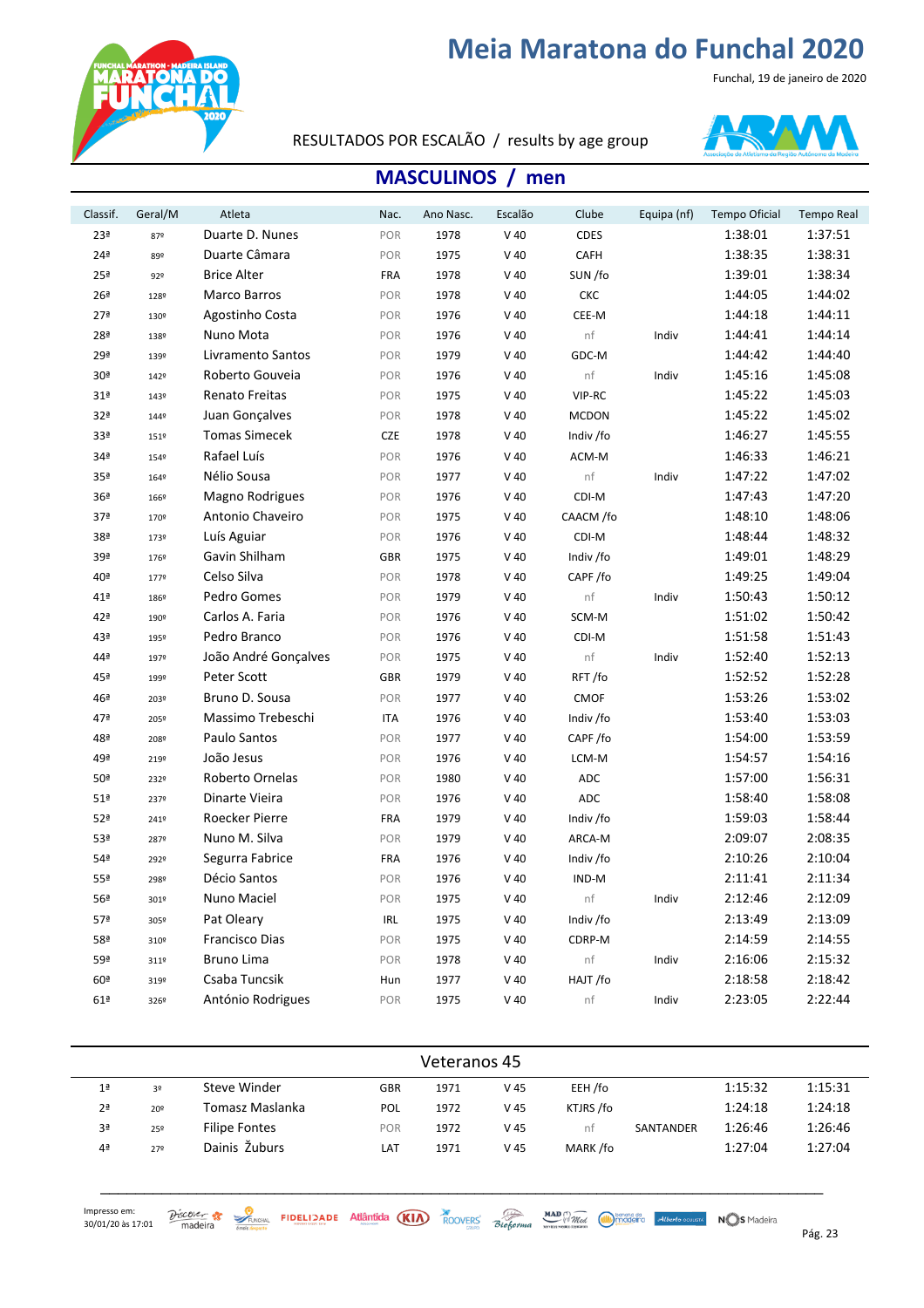Funchal, 19 de janeiro de 2020



#### RESULTADOS POR ESCALÃO / results by age group



#### **MASCULINOS** / men

| Classif.        | Geral/M | Atleta                  | Nac.       | Ano Nasc. | Escalão         | Clube         | Equipa (nf) | Tempo Oficial | <b>Tempo Real</b> |
|-----------------|---------|-------------------------|------------|-----------|-----------------|---------------|-------------|---------------|-------------------|
| 5ª              | 38º     | Svante Svensson-Frey    | SWE        | 1974      | V 45            | Indiv /fo     |             | 1:29:55       | 1:29:41           |
| 6 <sup>a</sup>  | 41º     | Rómulo Ascensão         | POR        | 1974      | V 45            | GDC-M         |             | 1:30:45       | 1:30:42           |
| 7ª              | 42º     | Adrian Aebischer        | SUI        | 1974      | V 45            | CAPF/fo       |             | 1:31:17       | 1:31:16           |
| 8ª              | 54º     | Sérgio Gonçalves        | POR        | 1973      | V 45            | ADC           |             | 1:33:40       | 1:33:08           |
| 9ª              | 55º     | Duarte Brazão           | POR        | 1972      | V 45            | <b>CDES</b>   |             | 1:33:57       | 1:33:51           |
| 10 <sup>a</sup> | 63º     | Narciso Chaves          | POR        | 1974      | V 45            | <b>MTT</b>    |             | 1:34:55       | 1:34:53           |
| 11 <sup>a</sup> | 64º     | Diamantino Ornelas      | POR        | 1971      | V 45            | VIP-RC        |             | 1:35:14       | 1:35:12           |
| 12 <sup>a</sup> | 65º     | David Howell            | <b>GBR</b> | 1971      | V 45            | Indiv /fo     |             | 1:35:15       | 1:35:10           |
| 13 <sup>a</sup> | 69º     | Orlando Teixeira        | POR        | 1974      | V 45            | CPC-M         |             | 1:35:55       | 1:35:50           |
| 14 <sup>a</sup> | 70º     | Carlos Moço             | POR        | 1970      | V 45            | <b>MTT</b>    |             | 1:36:05       | 1:36:04           |
| 15 <sup>a</sup> | 76º     | Menno Den Dekker        | <b>NED</b> | 1971      | $V$ 45          | Indiv /fo     |             | 1:36:36       | 1:36:25           |
| 16 <sup>a</sup> | 80º     | Filipe M. Câmara        | POR        | 1970      | V 45            | nf            | Indiv       | 1:37:01       | 1:36:56           |
| 17 <sup>a</sup> | 83º     | Nuno Branco             | POR        | 1970      | V 45            | CEE-M         |             | 1:37:08       | 1:37:04           |
| 18 <sup>a</sup> | 94º     | Manuel António          | POR        | 1973      | V 45            | nf            | SANTANDER   | 1:39:26       | 1:39:26           |
| 19ª             | 100º    | Steve Tebb              | GBR        | 1972      | V 45            | Indiv /fo     |             | 1:40:27       | 1:40:14           |
| 20 <sup>a</sup> | 104º    | Adérito Gouveia         | POR        | 1972      | V 45            | SCM-M         |             | 1:40:48       | 1:40:26           |
| 21 <sup>a</sup> | 107º    | Dinis H. Freitas        | POR        | 1973      | V 45            | GDC-M         |             | 1:41:51       | 1:41:43           |
| 22 <sup>a</sup> | 108º    | <b>Graham Duce</b>      | <b>GBR</b> | 1971      | V 45            | WRC/fo        |             | 1:41:59       | 1:41:45           |
| 23ª             | 114º    | Vincent Jenkin          | <b>GBR</b> | 1971      | V 45            | Indiv /fo     |             | 1:42:39       | 1:42:23           |
| 24 <sup>a</sup> | 115º    | <b>Marcel Curfs</b>     | <b>NED</b> | 1971      | V 45            | Indiv /fo     |             | 1:42:39       | 1:42:35           |
| 25 <sup>a</sup> | 116º    | Gabriel Freitas         | POR        | 1971      | V 45            | $\sf nf$      | Indiv       | 1:42:44       | 1:42:15           |
| 26 <sup>a</sup> | 118º    | António Mendonça        | POR        | 1973      | V 45            | <b>CAFH</b>   |             | 1:42:58       | 1:42:54           |
| 27 <sup>a</sup> | 120º    | Cândido Barros          | POR        | 1970      | V 45            | ACM-M         |             | 1:43:09       | 1:43:03           |
| 28ª             | 121º    | Sandro Rodrigues        | POR        | 1971      | V 45            | <b>JAC</b>    |             | 1:43:11       | 1:43:02           |
| 29ª             | 134º    | Peter Rossbach          | GER        | 1971      | V 45            | LAUF /fo      |             | 1:44:26       | 1:44:02           |
| 30 <sup>a</sup> | 136º    | Craig Edwards           | <b>GBR</b> | 1971      | V 45            | CAC/fo        |             | 1:44:28       | 1:44:11           |
| 31 <sup>a</sup> | 147º    | Marco Teixeira          | POR        | 1974      | V 45            | GDC-M         |             | 1:45:51       | 1:45:45           |
| 32ª             | 150º    | Patrick Schwob          | <b>FRA</b> | 1972      | V 45            | SUN/fo        |             | 1:46:25       | 1:46:10           |
| 33ª             | 156º    | Miquelino Camacho       | POR        | 1970      | V 45            | <b>CCDCMF</b> |             | 1:46:36       | 1:46:18           |
| 34ª             | 158º    | Roberto Sousa           | POR        | 1974      | V 45            | <b>CPPM</b>   |             | 1:46:50       | 1:46:42           |
| 35 <sup>a</sup> | 163º    | Marco Nunes             | POR        | 1973      | V 45            | <b>NHR</b>    |             | 1:47:16       | 1:46:59           |
| 36 <sup>a</sup> | 169º    | Paulo Sérgio Silva      | POR        | 1971      | V 45            | ADC           |             | 1:48:09       | 1:47:37           |
| 37ª             | 1789    | Jean Noel Misslin       | <b>FRA</b> | 1971      | V 45            | SUN/fo        |             | 1:49:27       | 1:49:02           |
| 38ª             | 180º    | Marco Ribeiro           | POR        | 1974      | V 45            | CEOL          |             | 1:49:40       | 1:49:28           |
| 39ª             | 1849    | Carlos Andrade          | POR        | 1971      | V 45            | <b>CDES</b>   |             | 1:50:21       | 1:49:45           |
| 40ª             | 187º    | Filipe Camacho          | POR        | 1973      | V <sub>45</sub> | AJS           |             | 1:50:45       | 1:50:39           |
| 41ª             | 188º    | Nuno Teixeira           | POR        | 1973      | V 45            | nf            | Indiv       | 1:50:52       | 1:50:47           |
| 42ª             | 2119    | Albino Olim             | POR        | 1974      | V 45            | <b>NHR</b>    |             | 1:54:09       | 1:53:53           |
| 43ª             | 213º    | Ricardo Jardim          | POR        | 1972      | V 45            | nf            | Indiv       | 1:54:21       | 1:53:39           |
| 44ª             | 2169    | Pedro Pinto             | POR        | 1973      | V 45            | nf            | Indiv       | 1:54:37       | 1:54:15           |
| 45ª             | 2179    | Mário S. Rodrigues      | POR        | 1974      | V 45            | LCM-M         |             | 1:54:46       | 1:54:16           |
| 46ª             | 223º    | Henrik Haastrup         | DEN        | 1972      | V 45            | Indiv /fo     |             | 1:55:30       | 1:55:12           |
| 47ª             | 228º    | Carlos Maligno          | POR        | 1970      | V 45            | IND-M         |             | 1:56:29       | 1:56:08           |
| 48ª             | 231º    | Gonçalo Mendes          | POR        | 1973      | V 45            | <b>CDES</b>   |             | 1:56:57       | 1:56:18           |
| 49ª             | 239º    | Bruno Ferreira          | POR        | 1971      | V <sub>45</sub> | $\sf ADC$     |             | 1:58:51       | 1:58:20           |
| 50 <sup>a</sup> | 247º    | <b>Francisco Dantas</b> | POR        | 1973      | V 45            | ADRAP         |             | 1:59:45       | 1:59:33           |

\_\_\_\_\_\_\_\_\_\_\_\_\_\_\_\_\_\_\_\_\_\_\_\_\_\_\_\_\_\_\_\_\_\_\_\_\_\_\_\_\_\_\_\_\_\_\_\_\_\_\_\_\_\_\_\_\_\_\_\_\_\_\_\_\_\_\_\_\_\_\_\_\_\_\_\_\_\_\_\_\_\_\_

 $\frac{\partial$  *SCOVER*  $\frac{1}{2}$   $\frac{1}{2}$   $\frac{1}{2}$   $\frac{1}{2}$   $\frac{1}{2}$   $\frac{1}{2}$   $\frac{1}{2}$   $\frac{1}{2}$   $\frac{1}{2}$   $\frac{1}{2}$   $\frac{1}{2}$   $\frac{1}{2}$   $\frac{1}{2}$   $\frac{1}{2}$   $\frac{1}{2}$   $\frac{1}{2}$   $\frac{1}{2}$   $\frac{1}{2}$   $\frac{1}{2}$   $\frac{1}{2}$   $\frac{1$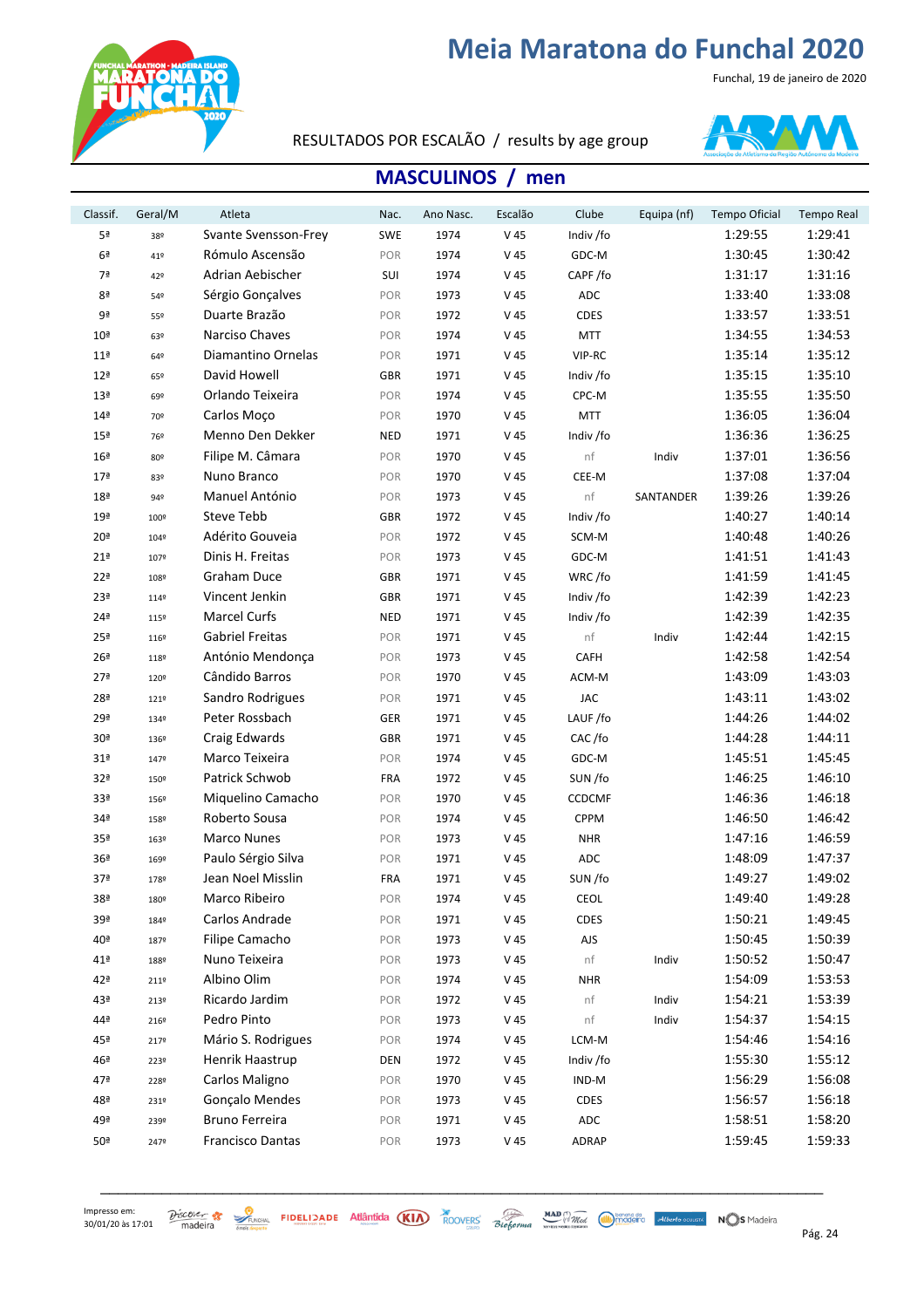Funchal, 19 de janeiro de 2020



RESULTADOS POR ESCALÃO / results by age group



#### **MASCULINOS** / men

| Classif.        | Geral/M | Atleta           | Nac.       | Ano Nasc. | Escalão         | Clube       | Equipa (nf) | <b>Tempo Oficial</b> | <b>Tempo Real</b> |
|-----------------|---------|------------------|------------|-----------|-----------------|-------------|-------------|----------------------|-------------------|
| 51 <sup>a</sup> | 2529    | Marco P. Freitas | POR        | 1971      | V 45            | <b>CSJG</b> |             | 2:00:45              | 2:00:14           |
| 52ª             | 2569    | Paulo Monteiro   | POR        | 1973      | V 45            | CFA-M       |             | 2:01:21              | 2:01:07           |
| 53ª             | 267º    | Mark Barrow      | <b>GBR</b> | 1972      | V 45            | Indiv /fo   |             | 2:03:32              | 2:02:56           |
| 54ª             | 268º    | Uwe Bung         | GER        | 1974      | V 45            | Indiv /fo   |             | 2:03:35              | 2:02:56           |
| 55ª             | 2719    | Daniel Bell      | <b>GBR</b> | 1973      | V 45            | FAR /fo     |             | 2:04:32              | 2:04:12           |
| 56ª             | 2729    | Rui Gouveia      | POR        | 1973      | V 45            | LCM-M       |             | 2:04:40              | 2:04:31           |
| 57 <sup>a</sup> | 2799    | Thomas Grupp     | <b>GER</b> | 1972      | V <sub>45</sub> | BFR/fo      |             | 2:05:52              | 2:05:21           |
| 58ª             | 290º    | Jan Jara         | <b>CZE</b> | 1970      | V <sub>45</sub> | Indiv /fo   |             | 2:09:59              | 2:09:30           |
| 59ª             | 2979    | Zoltan Somorjai  | <b>HUN</b> | 1971      | V 45            | Indiv /fo   |             | 2:11:14              | 2:11:02           |
| 60 <sup>a</sup> | 3129    | Jerome Barraud   | SUI        | 1973      | V 45            | Indiv /fo   |             | 2:16:08              | 2:15:31           |
| 61 <sup>a</sup> | 330°    | Dirk Münch       | <b>GER</b> | 1972      | V <sub>45</sub> | Indiv /fo   |             | 2:24:19              | 2:23:54           |
| 62 <sup>a</sup> | 336º    | Carlos Costa     | POR        | 1971      | V 45            | nf          | 24/7 FIT    | 2:31:20              | 2:31:02           |
|                 |         |                  |            |           |                 |             |             |                      |                   |

| Veteranos 50    |                 |                            |            |      |                 |               |           |         |         |  |  |  |
|-----------------|-----------------|----------------------------|------------|------|-----------------|---------------|-----------|---------|---------|--|--|--|
| 1 <sup>a</sup>  | 12 <sup>°</sup> | Amândio Correia            | POR        | 1969 | V <sub>50</sub> | <b>CCDTHF</b> |           | 1:20:19 | 1:20:18 |  |  |  |
| 2 <sup>a</sup>  | 18º             | Emídio Rodrigues           | POR        | 1965 | V <sub>50</sub> | CAFH          |           | 1:23:04 | 1:23:04 |  |  |  |
| 3ª              | 29º             | Eugénio Pinto              | POR        | 1968 | V <sub>50</sub> | VIP-RC        |           | 1:27:26 | 1:27:25 |  |  |  |
| 4ª              | 35º             | João Marques               | POR        | 1968 | V <sub>50</sub> | BAC/fo        |           | 1:29:10 | 1:29:10 |  |  |  |
| 5ª              | 36º             | Paulo Margarido            | POR        | 1968 | V <sub>50</sub> | VIP-RC        |           | 1:29:31 | 1:29:30 |  |  |  |
| 6 <sup>a</sup>  | 49º             | Marcelo Vieira             | POR        | 1969 | V <sub>50</sub> | <b>MCDON</b>  |           | 1:33:25 | 1:33:24 |  |  |  |
| 7ª              | 57º             | Paulo M. Gonçalves         | POR        | 1967 | V <sub>50</sub> | CDI-M         |           | 1:34:15 | 1:34:13 |  |  |  |
| 8ª              | 81º             | José Godinho               | POR        | 1969 | V <sub>50</sub> | AFIS/fo       |           | 1:37:01 | 1:37:01 |  |  |  |
| 9ª              | 82º             | Andrea Torrini             | <b>ITA</b> | 1967 | V <sub>50</sub> | GSMF/fo       |           | 1:37:06 | 1:37:06 |  |  |  |
| 10 <sup>a</sup> | 88º             | <b>Helmut Normann</b>      | GER        | 1967 | V <sub>50</sub> | LAUF /fo      |           | 1:38:18 | 1:38:18 |  |  |  |
| 11 <sup>a</sup> | 96º             | Dražen Čelebija            | CRO        | 1968 | V <sub>50</sub> | TBARB /fo     |           | 1:39:59 | 1:39:47 |  |  |  |
| 12 <sup>a</sup> | 110º            | Fernando Passinhas         | POR        | 1966 | V <sub>50</sub> | VIP-RC        |           | 1:42:19 | 1:42:12 |  |  |  |
| 13 <sup>a</sup> | 1129            | Amrik Sandhu               | <b>GBR</b> | 1966 | V <sub>50</sub> | ASSLF /fo     |           | 1:42:27 | 1:41:52 |  |  |  |
| 14 <sup>a</sup> | 119º            | Paulo Milheiro             | POR        | 1969 | V <sub>50</sub> | <b>CMOF</b>   |           | 1:43:04 | 1:43:01 |  |  |  |
| 15 <sup>a</sup> | 1229            | Eduardo Raposo             | POR        | 1966 | $\vee$ 50       | ADC           |           | 1:43:22 | 1:42:50 |  |  |  |
| 16 <sup>a</sup> | 131º            | Paulo Lourinho             | POR        | 1969 | V <sub>50</sub> | Indiv /fo     |           | 1:44:19 | 1:44:05 |  |  |  |
| 17 <sup>a</sup> | 133º            | Jorge Gonçalves            | POR        | 1966 | V <sub>50</sub> | nf            | SANTANDER | 1:44:26 | 1:44:25 |  |  |  |
| 18 <sup>a</sup> | 149º            | Ricardo Spínola            | POR        | 1969 | V <sub>50</sub> | <b>CCDCMF</b> |           | 1:46:15 | 1:46:11 |  |  |  |
| 19 <sup>a</sup> | 1719            | José Gama                  | POR        | 1967 | V <sub>50</sub> | <b>CCDTHF</b> |           | 1:48:24 | 1:48:01 |  |  |  |
| 20 <sup>a</sup> | 191º            | José Oliveira              | POR        | 1968 | V <sub>50</sub> | nf            | PBAY      | 1:51:08 | 1:50:48 |  |  |  |
| 21 <sup>a</sup> | 193º            | Frank Pfannkuch            | GER        | 1968 | V <sub>50</sub> | Indiv /fo     |           | 1:51:40 | 1:50:50 |  |  |  |
| 22 <sup>a</sup> | 194º            | Christian Garino           | <b>FRA</b> | 1968 | V <sub>50</sub> | Indiv /fo     |           | 1:51:44 | 1:51:36 |  |  |  |
| 23ª             | 1989            | Alberto Pinto              | POR        | 1969 | V <sub>50</sub> | <b>CMOF</b>   |           | 1:52:47 | 1:52:35 |  |  |  |
| 24 <sup>a</sup> | 2279            | António Madaleno           | POR        | 1969 | V <sub>50</sub> | ACM-M         |           | 1:56:28 | 1:56:21 |  |  |  |
| 25 <sup>a</sup> | 230º            | Neil Fitzgerald            | GBR        | 1968 | V <sub>50</sub> | PONTYR /fo    |           | 1:56:51 | 1:56:21 |  |  |  |
| 26 <sup>a</sup> | 2439            | <b>Vladimir Martirosov</b> | <b>RUS</b> | 1967 | V <sub>50</sub> | WCLASS /fo    |           | 1:59:17 | 1:59:04 |  |  |  |
| 27 <sup>a</sup> | 2459            | Eric Savignoni             | <b>FRA</b> | 1965 | V <sub>50</sub> | Indiv /fo     |           | 1:59:38 | 1:59:30 |  |  |  |
| 28ª             | 2589            | Abel Ferreira              | POR        | 1965 | V <sub>50</sub> | Indiv /fo     |           | 2:02:00 | 2:01:54 |  |  |  |
| 29ª             | 2649            | Dick Janson                | <b>NED</b> | 1967 | V <sub>50</sub> | Indiv /fo     |           | 2:02:55 | 2:02:20 |  |  |  |
| 30 <sup>a</sup> | 265º            | <b>Francisco Lopes</b>     | POR        | 1969 | V <sub>50</sub> | Indiv /fo     |           | 2:03:15 | 2:02:50 |  |  |  |
| 31ª             | 269º            | Kay-Uwe Lohmann            | GER        | 1968 | V <sub>50</sub> | LAUF/fo       |           | 2:03:49 | 2:03:35 |  |  |  |
|                 |                 |                            |            |      |                 |               |           |         |         |  |  |  |

\_\_\_\_\_\_\_\_\_\_\_\_\_\_\_\_\_\_\_\_\_\_\_\_\_\_\_\_\_\_\_\_\_\_\_\_\_\_\_\_\_\_\_\_\_\_\_\_\_\_\_\_\_\_\_\_\_\_\_\_\_\_\_\_\_\_\_\_\_\_\_\_\_\_\_\_\_\_\_\_\_\_\_

 $\frac{\partial$  *SCOVER* **25 AUGUST STATE STATE AND AND AND AND AND AND CONVERS** Bioforma *Secondal COMMA* **Converged Alterto course NOS** Madeira Pág. 25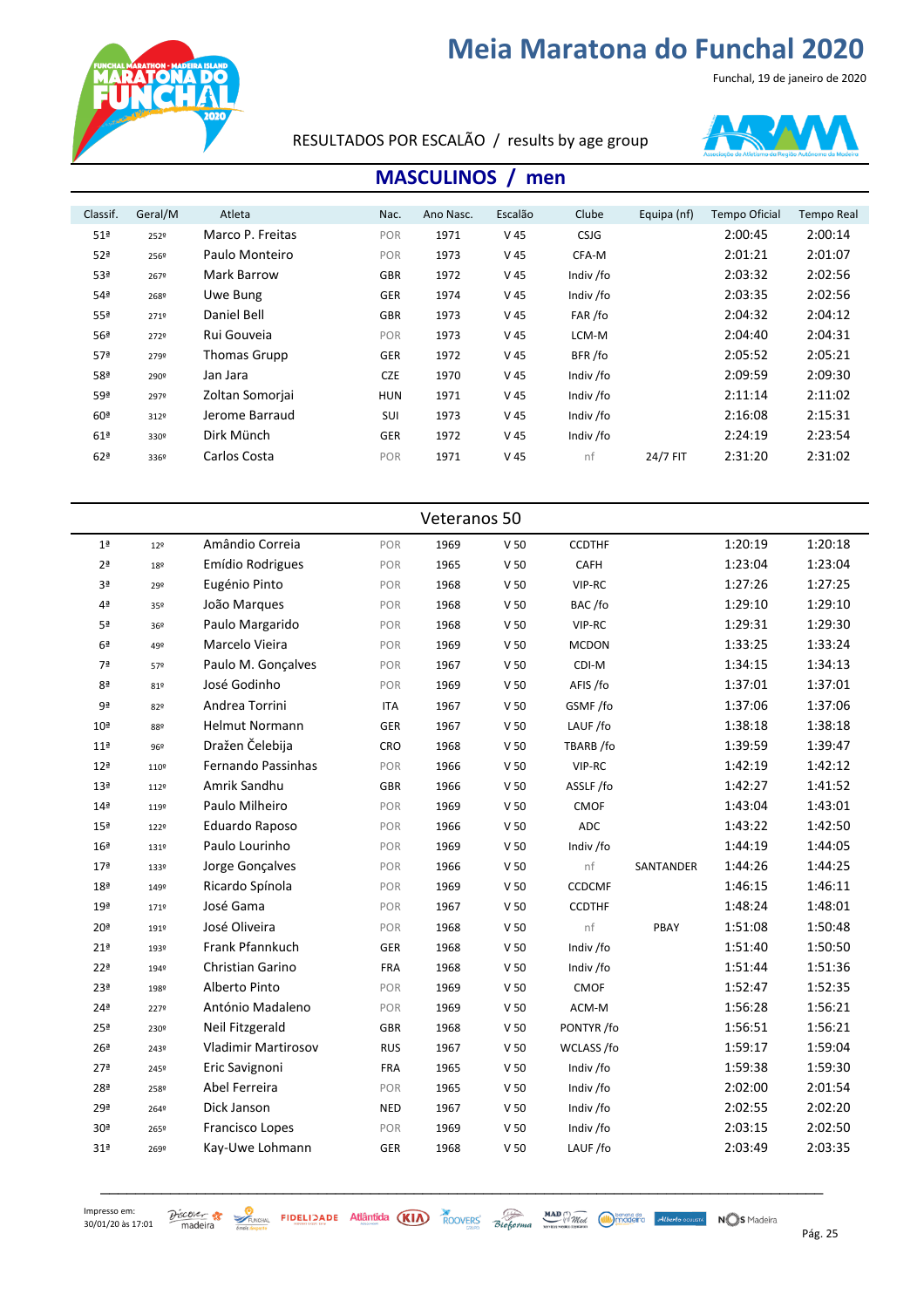Funchal, 19 de janeiro de 2020



RESULTADOS POR ESCALÃO / results by age group



#### **MASCULINOS** / men

| Classif.        | Geral/M | Atleta              | Nac.       | Ano Nasc. | Escalão         | Clube     | Equipa (nf) | <b>Tempo Oficial</b> | <b>Tempo Real</b> |
|-----------------|---------|---------------------|------------|-----------|-----------------|-----------|-------------|----------------------|-------------------|
| 32 <sup>a</sup> | 2759    | Gittimama Grewal    | <b>GBR</b> | 1970      | V <sub>50</sub> | Indiv /fo |             | 2:05:08              | 2:04:34           |
| 33ª             | 2779    | Alexander Branyik   | <b>CZE</b> | 1969      | V <sub>50</sub> | Indiv /fo |             | 2:05:17              | 2:05:11           |
| 34 <sup>a</sup> | 2789    | Hans Ell            | <b>GER</b> | 1969      | V <sub>50</sub> | BFR/fo    |             | 2:05:52              | 2:05:21           |
| 35 <sup>a</sup> | 2809    | Carlos Campos       | <b>POR</b> | 1966      | V <sub>50</sub> | AFIS /fo  |             | 2:06:04              | 2:06:03           |
| 36 <sup>a</sup> | 2889    | Manuel Boas         | POR        | 1965      | V <sub>50</sub> | nf        | Indiv       | 2:09:35              | 2:09:12           |
| 37 <sup>a</sup> | 2949    | Eric Saintvoirin    | <b>FRA</b> | 1965      | V <sub>50</sub> | SUN /fo   |             | 2:11:01              | 2:10:35           |
| 38ª             | 3029    | Matti Vainikainen   | <b>FIN</b> | 1965      | V <sub>50</sub> | Indiv /fo |             | 2:12:52              | 2:12:25           |
| 39ª             | 3079    | José Ferreira       | <b>POR</b> | 1968      | V <sub>50</sub> | CAACM /fo |             | 2:14:01              | 2:13:56           |
| 40 <sup>a</sup> | 318º    | Nélio Pinto         | POR        | 1968      | V <sub>50</sub> | nf        | <b>BRP</b>  | 2:18:55              | 2:18:13           |
| 41 <sup>a</sup> | 320°    | Ian Coggan          | <b>GBR</b> | 1966      | V <sub>50</sub> | HORNH/fo  |             | 2:19:26              | 2:18:48           |
| 42 <sup>a</sup> | 3259    | Marc Van Der Kammen | <b>NED</b> | 1967      | V <sub>50</sub> | Indiv /fo |             | 2:22:22              | 2:22:02           |
|                 |         |                     |            |           |                 |           |             |                      |                   |

|                 |      |                             |            | Veteranos 55 |                 |               |       |         |         |
|-----------------|------|-----------------------------|------------|--------------|-----------------|---------------|-------|---------|---------|
| 1 <sup>a</sup>  | 23º  | Raúl Mendes                 | POR        | 1961         | V <sub>55</sub> | CKC           |       | 1:26:28 | 1:26:28 |
| 2 <sup>a</sup>  | 37º  | Jim Seabury                 | GBR        | 1964         | V <sub>55</sub> | EEH /fo       |       | 1:29:41 | 1:29:36 |
| 3ª              | 39º  | António Oliveira            | POR        | 1963         | V <sub>55</sub> | GDC-M         |       | 1:30:17 | 1:30:16 |
| 4ª              | 60º  | Hodório Pereira             | POR        | 1960         | V <sub>55</sub> | VIP-RC        |       | 1:34:50 | 1:34:47 |
| 5ª              | 62°  | <b>Samuel Matos</b>         | POR        | 1964         | V <sub>55</sub> | ACM-M         |       | 1:34:54 | 1:34:50 |
| 6 <sup>a</sup>  | 74º  | Gabriel de Freitas          | POR        | 1964         | V <sub>55</sub> | VIP-RC        |       | 1:36:26 | 1:36:23 |
| 7ª              | 75º  | Luiz Garcia                 | POR        | 1962         | V <sub>55</sub> | Indiv /fo     |       | 1:36:31 | 1:36:31 |
| 8ª              | 79º  | Giovanni Tracanelli         | <b>ITA</b> | 1960         | V <sub>55</sub> | ASMT/fo       |       | 1:36:53 | 1:36:48 |
| 9ª              | 972  | Joaquim Fernandes           | POR        | 1961         | V <sub>55</sub> | GDC-M         |       | 1:40:04 | 1:40:01 |
| 10 <sup>a</sup> | 103º | José Manuel Fernandes       | POR        | 1964         | V <sub>55</sub> | nf            | PBAY  | 1:40:45 | 1:40:19 |
| 11 <sup>a</sup> | 109º | Massimo Orlandini           | <b>ITA</b> | 1962         | V <sub>55</sub> | TRAVM /fo     |       | 1:42:08 | 1:42:00 |
| 12 <sup>a</sup> | 113º | Declan Flynn                | <b>GBR</b> | 1960         | V <sub>55</sub> | SLH/fo        |       | 1:42:27 | 1:42:22 |
| 13 <sup>a</sup> | 126º | Gerardo Silva               | POR        | 1962         | V <sub>55</sub> | MSC.L         |       | 1:43:54 | 1:43:47 |
| 14 <sup>a</sup> | 1279 | Teodoto Silva               | POR        | 1961         | V <sub>55</sub> | <b>CSM</b>    |       | 1:43:59 | 1:43:46 |
| 15 <sup>a</sup> | 146º | <b>Miguel Saunders</b>      | POR        | 1964         | V <sub>55</sub> | IND-M         |       | 1:45:49 | 1:45:34 |
| 16 <sup>a</sup> | 1559 | Orlando Cardoso             | POR        | 1961         | V <sub>55</sub> | VIP-RC        |       | 1:46:35 | 1:46:18 |
| 17 <sup>a</sup> | 161º | Stephen Chapman             | <b>GBR</b> | 1964         | V <sub>55</sub> | DRR/fo        |       | 1:47:03 | 1:46:49 |
| 18 <sup>a</sup> | 182º | José Olim                   | POR        | 1961         | $\rm V$ 55      | CPCL          |       | 1:50:02 | 1:49:27 |
| 19 <sup>a</sup> | 183º | Nick Clark                  | GBR        | 1960         | V <sub>55</sub> | RJOG /fo      |       | 1:50:11 | 1:49:40 |
| 20 <sup>a</sup> | 192º | André Macieira              | POR        | 1963         | V <sub>55</sub> | MSC.L         |       | 1:51:36 | 1:51:04 |
| 21 <sup>a</sup> | 200º | Jorge Mendes                | POR        | 1961         | V <sub>55</sub> | <b>CFCARV</b> |       | 1:53:05 | 1:52:29 |
| 22 <sup>a</sup> | 209º | <b>Eric Grant</b>           | GBR        | 1960         | $\rm V$ 55      | Indiv /fo     |       | 1:54:05 | 1:53:36 |
| 23ª             | 210º | <b>Francisco JHenriques</b> | POR        | 1963         | V <sub>55</sub> | <b>CPCL</b>   |       | 1:54:07 | 1:53:25 |
| 24 <sup>a</sup> | 220º | Gnanadasa Wadu              | <b>FIN</b> | 1960         | V <sub>55</sub> | Indiv /fo     |       | 1:55:19 | 1:55:06 |
| 25 <sup>a</sup> | 226º | Alcino Basílio              | POR        | 1964         | V <sub>55</sub> | GDC-M         |       | 1:56:17 | 1:56:03 |
| 26 <sup>a</sup> | 238º | José M. Santos              | POR        | 1961         | V <sub>55</sub> | CDI-M         |       | 1:58:47 | 1:58:39 |
| 27 <sup>a</sup> | 249º | Adelino Ornelas             | POR        | 1961         | V <sub>55</sub> | nf            | Indiv | 1:59:57 | 1:59:29 |
| 28ª             | 2549 | Gilberto Freitas            | POR        | 1961         | V <sub>55</sub> | VIP-RC        |       | 2:01:03 | 2:01:01 |
| 29ª             | 255º | José Sardinha               | POR        | 1964         | V <sub>55</sub> | PT-MEO        |       | 2:01:08 | 2:00:44 |
| 30 <sup>a</sup> | 261º | Martin Burkhardt            | GER        | 1960         | V <sub>55</sub> | LAUF /fo      |       | 2:02:40 | 2:02:23 |
| 31 <sup>a</sup> | 2769 | <b>Carlos Gomes</b>         | POR        | 1961         | V <sub>55</sub> | Indiv /fo     |       | 2:05:13 | 2:04:39 |
| 32ª             | 293º | Adler Pereira               | POR        | 1963         | V <sub>55</sub> | <b>ADRAP</b>  |       | 2:10:27 | 2:10:19 |
|                 |      |                             |            |              |                 |               |       |         |         |

\_\_\_\_\_\_\_\_\_\_\_\_\_\_\_\_\_\_\_\_\_\_\_\_\_\_\_\_\_\_\_\_\_\_\_\_\_\_\_\_\_\_\_\_\_\_\_\_\_\_\_\_\_\_\_\_\_\_\_\_\_\_\_\_\_\_\_\_\_\_\_\_\_\_\_\_\_\_\_\_\_\_\_

Impresso em: 30/01/20 às 17:01

 $\frac{\partial$  *SCOVER*  $\frac{1}{\sqrt{2}}$   $\frac{1}{\sqrt{2}}$  **FIDELIZADE** Atlântida (KIA) ROOVERS Bioforma **MAD** *MAD Mad Musica Atlanta COS* Madeira Pág. 26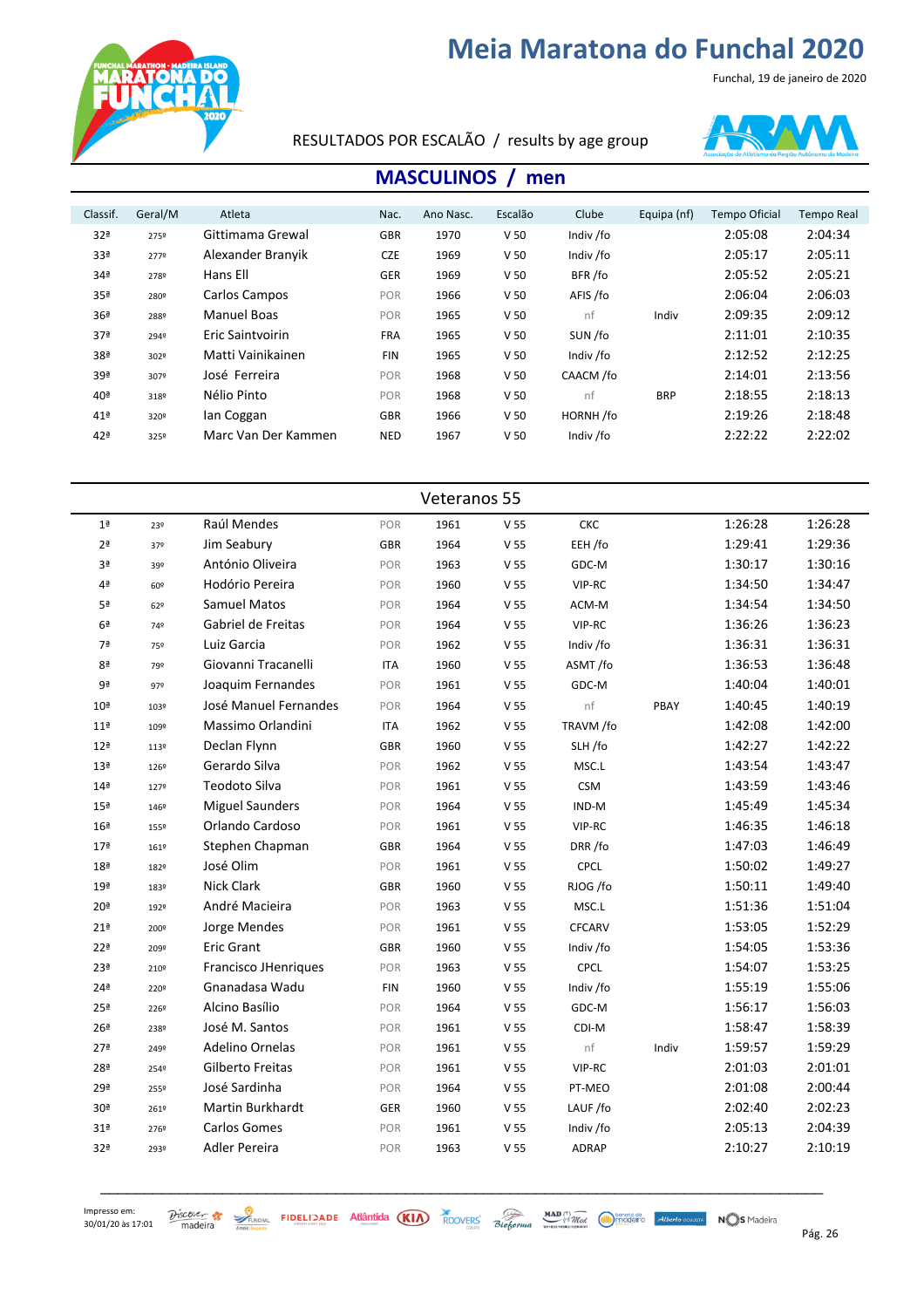



RESULTADOS POR ESCALÃO / results by age group



#### **MASCULINOS** / men

| Classif.        | Geral/M | Atleta               | Nac.       | Ano Nasc. | Escalão         | Clube      | Equipa (nf) | Tempo Oficial | Tempo Real |
|-----------------|---------|----------------------|------------|-----------|-----------------|------------|-------------|---------------|------------|
| 33ª             | 2969    | Horácio Rodrigues    | POR        | 1961      | V <sub>55</sub> | GDC-M      |             | 2:11:11       | 2:11:04    |
| 34 <sup>a</sup> | 2999    | Simon Crocker-White  | <b>GBR</b> | 1961      | V <sub>55</sub> | Indiv /fo  |             | 2:11:59       | 2:11:21    |
| 35 <sup>a</sup> | 3069    | Paulo Santos         | POR        | 1964      | V <sub>55</sub> | <b>ADC</b> |             | 2:14:01       | 2:13:28    |
| 36 <sup>a</sup> | 3229    | Andrew Potter        | <b>GBR</b> | 1961      | V <sub>55</sub> | STAMS /fo  |             | 2:20:17       | 2:19:52    |
| 37 <sup>a</sup> | 3279    | <b>Emanuel Moura</b> | POR        | 1962      | V <sub>55</sub> | IND-M      |             | 2:23:29       | 2:23:23    |
| 38 <sup>a</sup> | 3389    | Andrew Kesingland    | <b>GBR</b> | 1964      | V <sub>55</sub> | Indiv /fo  |             | 2:36:32       | 2:35:59    |
| 39ª             | 3419    | Ray Hartung          | <b>GER</b> | 1962      | V <sub>55</sub> | SCHS/fo    |             | 2:44:02       | 2:43:47    |
|                 |         |                      |            |           |                 |            |             |               |            |

| Veteranos 60    |      |                       |            |      |                 |              |       |         |         |
|-----------------|------|-----------------------|------------|------|-----------------|--------------|-------|---------|---------|
| 1 <sup>a</sup>  | 28º  | Steven Taylor         | <b>GBR</b> | 1958 | V <sub>60</sub> | Indiv /fo    |       | 1:27:13 | 1:27:12 |
| 2 <sup>a</sup>  | 85º  | João Jardim           | POR        | 1959 | V <sub>60</sub> | <b>CAFH</b>  |       | 1:37:26 | 1:37:22 |
| 3 <sup>a</sup>  | 1249 | Johann Czernik        | <b>GER</b> | 1958 | V <sub>60</sub> | Indiv /fo    |       | 1:43:32 | 1:43:28 |
| 4 <sup>a</sup>  | 1969 | Lima dos Santos       | POR        | 1957 | V <sub>60</sub> | CAPF/fo      |       | 1:52:03 | 1:51:42 |
| 5 <sup>a</sup>  | 2219 | David Morley          | <b>GBR</b> | 1957 | V <sub>60</sub> | STAC/fo      |       | 1:55:22 | 1:54:59 |
| 6 <sup>a</sup>  | 2259 | João Luís Fernandes   | POR        | 1957 | V <sub>60</sub> | <b>MCDON</b> |       | 1:55:47 | 1:55:24 |
| 7ª              | 2339 | Jacinto Santos        | POR        | 1956 | V <sub>60</sub> | MSC.L        |       | 1:57:20 | 1:56:59 |
| 8ª              | 2469 | Peter Appels          | <b>GER</b> | 1957 | V <sub>60</sub> | LAUF/fo      |       | 1:59:43 | 1:59:29 |
| 9ª              | 2509 | Dinarte Pereira       | POR        | 1959 | V <sub>60</sub> | IND-M        |       | 2:00:18 | 1:59:59 |
| 10 <sup>a</sup> | 2519 | Robin Cassell         | <b>GBR</b> | 1960 | V <sub>60</sub> | Indiv /fo    |       | 2:00:27 | 2:00:27 |
| 11 <sup>a</sup> | 2539 | Kev Burnitt           | GBR        | 1957 | V <sub>60</sub> | Indiv /fo    |       | 2:00:57 | 2:00:38 |
| 12 <sup>a</sup> | 2709 | José Pereira          | POR        | 1955 | V <sub>60</sub> | <b>MCDON</b> |       | 2:04:02 | 2:03:27 |
| 13 <sup>a</sup> | 283º | Agostinho Fernandes   | POR        | 1955 | V <sub>60</sub> | SCM-M        |       | 2:07:01 | 2:06:54 |
| 14 <sup>a</sup> | 303º | <b>Bernd Schuster</b> | <b>GER</b> | 1956 | V <sub>60</sub> | Indiv /fo    |       | 2:13:25 | 2:12:52 |
| 15 <sup>a</sup> | 313º | Malcolm Breeze        | <b>GBR</b> | 1956 | V <sub>60</sub> | Indiv /fo    |       | 2:16:28 | 2:15:47 |
| 16 <sup>a</sup> | 3169 | Carlos A. Sousa       | POR        | 1958 | V <sub>60</sub> | nf           | Indiv | 2:17:43 | 2:17:38 |
| 17 <sup>a</sup> | 323º | Karl Heinz Ploch      | GER        | 1955 | V <sub>60</sub> | MTM /fo      |       | 2:20:37 | 2:20:17 |
| 18 <sup>a</sup> | 3379 | Emidio Pistilli       | <b>ITA</b> | 1956 | V <sub>60</sub> | TRAVM /fo    |       | 2:35:57 | 2:35:35 |
| 19 <sup>a</sup> | 3449 | Pierre Marcoux        | CAN        | 1958 | V <sub>60</sub> | Indiv /fo    |       | 2:48:50 | 2:48:12 |